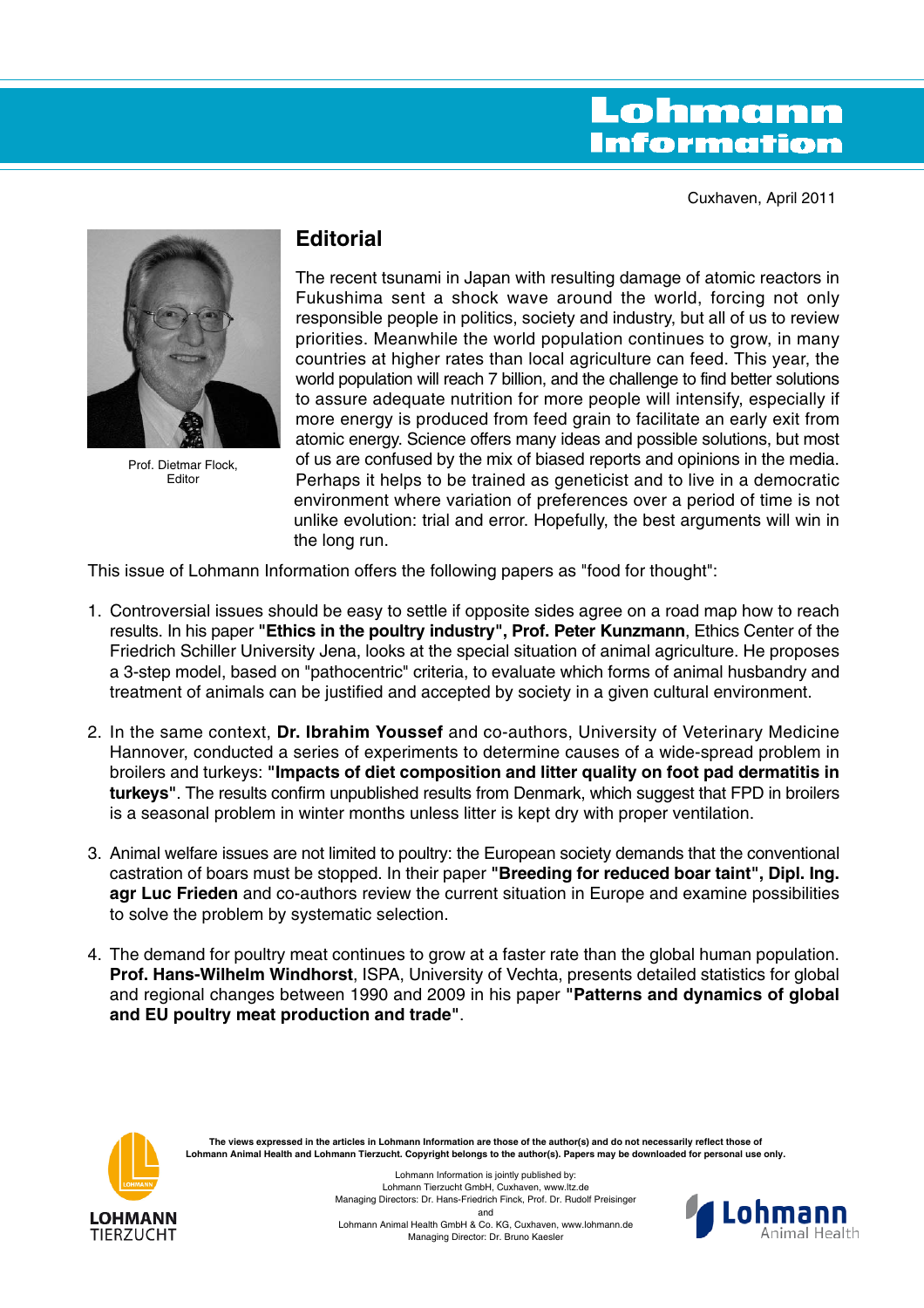

- 5. Following the growing demand for poultry meat, a regional farmer may ask for advice before investing in production facilities. In his article **"Economic aspects of poultry meat production in Germany"**, the author **Dr. Klaus Damme**, Bavarian Research and Training Center Kitzingen, used German field results to compare the production cost and potential income from broiler, turkey and duck production.
- 6. Despite the fact that reproductive efficiency, a typical fitness trait, is difficult to improve by withinline selection, primary breeders have to include these traits in their continuing efforts to optimize selection strategies. In their article **"Improving hatchability in white egg layer strains through breeding"**, **Dr. Cavero** and co-authors present parameter estimates from commercial lines and discuss how further genetic progress can be achieved by taking correlations with egg quality traits into account.
- 7. Commercial hatcheries are often faced with variable timing and size of orders. In his article **"Recommendations for hatching egg handling and storage"**, the author **Robert Schulte-Drüggelte**, hatchery expert of Lohmann Tierzucht GmbH, briefly reviews general principles of hatching egg storage and shows how hatchability may be maintained over an extended storage period.
- 8. The global feed industry is under continuous pressure to formulate least cost rations, making best possible use of available ingredients while keeping in mind society's demand to minimize environmental pollution. In their paper **"Valine and Isoleucine: The next limiting amino acids in broiler diets"**, the authors **Etienne Corrent** and **Jörg Bartelt** focus on the requirements of fast growing broilers for two limiting amino acids.

With kind regards,

Prof. Dietmar Flock, **Editor**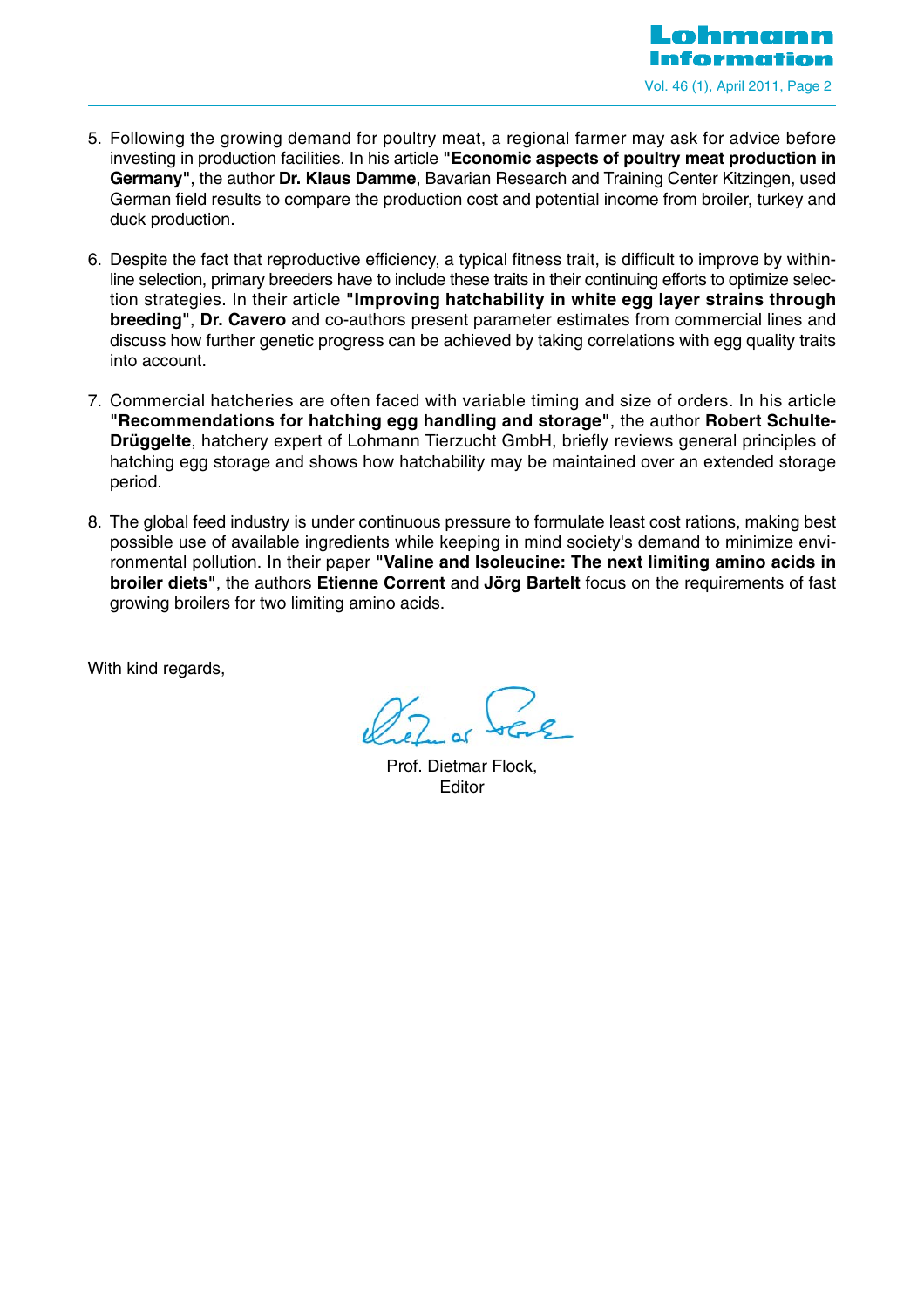

## **Ethics in the poultry industry – answering moral questions of society**

#### **P. Kunzmann, Jena, Germany**

#### **Formulating the essential questions of animal ethics**

When poultry welfare is discussed in our society, we usually confront a tangled bundle of pictures, intuitions and often personal judgment of ideals and principles. The lack of communicative clearness is enhanced by the fact that everybody considers himself or herself a competent expert in this field. In assessing the conditions under which animals or poultry are kept, we find: everybody knows how it should be done. People think they could do it. That may sound trivial, but I like to point out that the same is not true e.g. for orthopedic dentistry, an area of applied human knowledge that is hardly more complex than keeping animals with proper attention to all details. The fact that the definition and realization of "good" poultry husbandry involves substantial knowledge does not keep the general public from voicing their own strong judgment.

We are unlikely to find people who would admit that they do not know how to assess whether the management conditions for poultry are "good" or not. Possible reasons for the different reaction of people to issues of poultry husbandry and welfare than to orthopedic dentistry are an interesting subject for further research. You may start with pictures in books for pre-school children showing farm animals and poultry. The main point is that the professional expertise does not reach the general adult public when it comes to animal and poultry farming.

People not only have strong opinions how animals should be kept, but feel that their own judgment is non-debatable on moral grounds. Many may admit that they do not understand all necessary details to judge whether our tax laws are fair, they "know" what is right or wrong about keeping animals.

A similar self-assured attitude may be found regarding other moral questions: considerable disagreements in detail, while every engaged party is sure of their own moral superiority. Again, this may sound trivial, but we should keep this in mind as a fact when trying to resolve conflicts regarding farm animal management. For popular moral judgment on poultry husbandry we find specific intuitions which dominate and aggravate the issue:

- 1) Poultry is seen as typical "mass animal production"; the low economic value of each bird results in huge numbers of birds in commercial operations. Pictures from modern poultry farms reinforce the image of "mass animal" production. This has generally been conceived and judged as "unjust" in terms of an idyllic perception of humanity's relationship to farm animals, regardless of the birds' health and wellbeing.
- 2) The second point is cage management; a negative symbol frequently used in terms of poultry welfare. Like no other issue in animal farming, the fight against laying cages has become a symbolic battle. Apart from the factual issue, we should not overlook the communicative implications. Many questions regarding farm animal production are complicated and not easily answered with yes or no, but "the cage" forces us to come up with an answer, which may turn out much more rigorous than questions like optimal width of slats or minimum space per animal.

In other words, "the cage" is an ideal object to communicate: simple and easy to recognize by everybody and to be against. Pointing this out should not be misunderstood as an endorsement of cage management, but only to explain the focus of society and politics on banning cages.

#### **Morals and ethics**

With all this, we are first of all dealing with morals, i.e., action based on human judgment of good and evil. Morals means following what "one" ought to, living according to convictions, intuitions and actions about morality. The questions with which the poultry industry is confronted have a moral basis. Dealing with these moral questions requires ethical judgment.

Unlike morals, ethics requires reflexing, critical and self-critical thinking about moral dimensions and principles. Thoughtful evaluation of our moral standards regarding farm animals is an essential part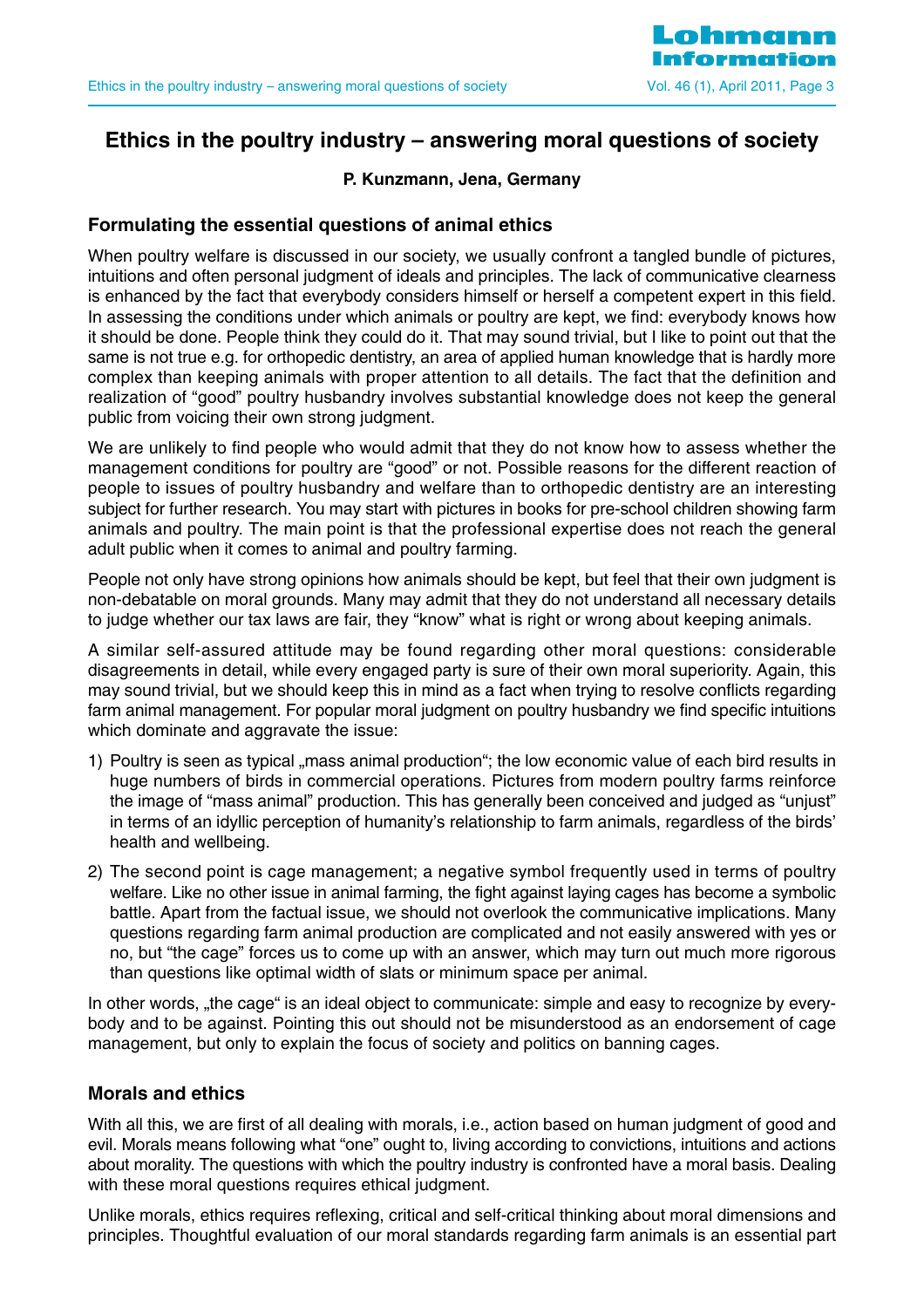of the reflective living of responsible people. This approach enables us to reflect about current practices in animal agriculture and to develop ethical judgment.

Thinking about our own moral standards also helps us to structure and promote a dialogue about moral questions in animal farming. Only a defined position can be discussed fruitfully. In the colorful concert of people who offer their opinions on poultry welfare, it is not sufficient to refer to personal experience and professional training. Since moral perspectives are always involved in the discussions, it is important and helpful to explain the principles of our own actions and to justify them rationally.

For these two points, ethics is required to reflect about morals. Although animal welfare issues get considerable attention in public, sometimes with heated discussions, most ethicists are more interested in areas of applied ethics other than the treatment or mistreatment of animals.

As Thurnherr (2000) stated ten years ago, "the search for reliable indicators suggesting the application of moral principles to animal farming is stuck in normative ethical reflections, and has not yet reached the normative applied level of reflection". There has been some progress, but it is still true to say that there is an abundance of general literature on the relationship between humans and animals, but very little on ethically relevant specific situations.

An exception is the classical topic of animal experimentation. Other specific relationships between humans and animals with quite different problems are hardly touched by ethics research. This includes the almost totally neglected area of domestically kept animals as hobby, but we also find little on farm animals. Practical aspects are addressed mainly by animal scientists with a background in veterinary medicine or agriculture who ask questions related to animal welfare, without engaging moral issues.

#### **Questions of principles and the impact of Albert Schweitzer**

Ethical reflection must be able to base its judgment on plausible principles of decency. To find these principles and to get them generally accepted is not an easy task in our culture. More and more people question or find inacceptable how animals are being kept. The current awareness of animal welfare issues still differs profoundly between countries of the Western World, but the changes are dynamic and strong. This may be seen as a revolution, because respect for animals does not have a strong tradition in our culture. On the contrary, Christian tradition cannot offer a single renowned philosopher to answer our question.

"Bio-centric" arguments play a dominant role when ethical (no legal) aspects of animal and poultry farming are discussed in Germany. Albert Schweitzer's (1875-1965) ideas still play a commanding role in this context. For Schweitzer, the principle to save lives was the "essence of all moral thinking". For "thinking and reflecting people", it follows that "it is good to save life, to support life and to develop it to its highest potential; it is evil to destroy life, to damage life and to keep life down" (Schweitzer, 1974). The fundamental intention of Schweitzer to save all lives is incompatible with the fact that the survival of some animals depends on killing other animals.

Our own species depends on other animals, and the same goes true for some of the animals we keep for various purposes. Saving all life indiscriminately is impossible. Schweitzer himself repeatedly dealt with the recurring problem that in certain situations it is not possible to save all lives.

The ethical maxim of Schweitzer "to respect all life equally" creates considerable ethical problems. Radically thought and lived, the equivalence of all living things leads to contra-intuitive results or at least considerable difficulties when applied as daily practice in the real world. Schweitzer does not offer a solution for this dilemma for intentional and systematic reasons.

The seeming weakness in offering rules or even instructions on how to act in situations of ethical conflict turns out to be an advantage for its central demand. Schweitzer sees no need to offer "instructions" how to apply his ethics of respect for life. This is imminent in his ethics. In Schweitzer's (1974) eyes, ethics as a set of rules how to deal with recurring moral conflicts by resorting to accepted forms of decent behavior, involves a perfidious self-deception. "A ready-to-use balance between ethics and needs suggests a false security. A good conscience is an invention of the devil."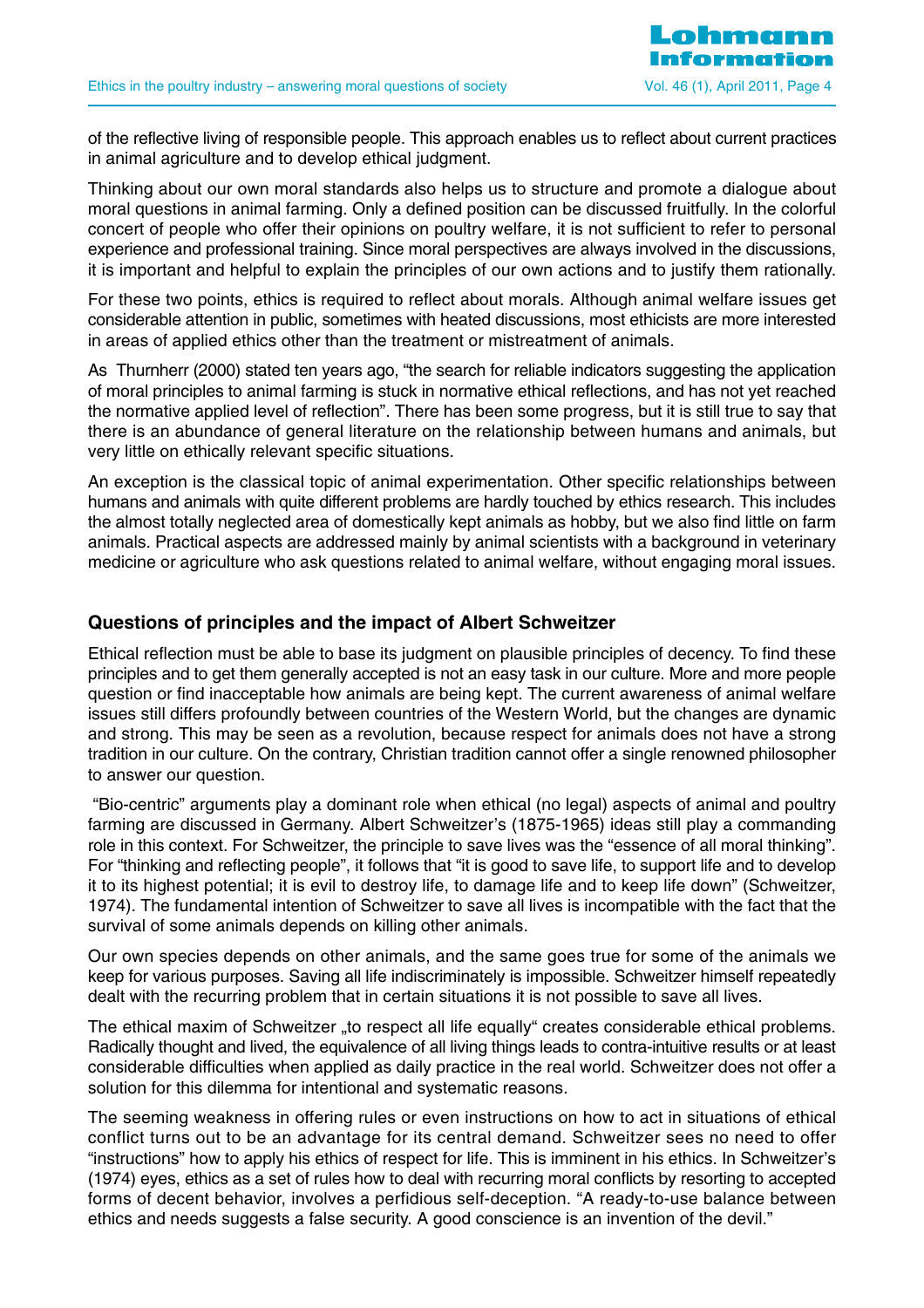

If there were an ethic dictating what is right and what is wrong, the individual would be released from having to reflect and judge. Such an ethic is not only utopic, but not even desirable for Schweitzer. If you have a functioning compass, you are not likely to get lost, even if you don't have a detailed road map which tells you where to turn. Similarly, ethics cannot and is not intended to guide us step by step in each and every imaginable situation.

#### **Pathocentricity – our responsibility to minimize suffering of animals**

The continuing challenge is to find the the least burdensome alternatives to limit killing and suffering of all animals to an essential minimum. Nobody can be released from this responsibility.

This special responsibility is involved whenever humans have contact with animals. Discussions are always about specific options for treating animals, because people control the situation. This is especially true for farm animals which are totally dependent on the husbandry provided by their owners or caretakers.

For farm animals, the pathocentric perspective can be used to measure and evaluate the degree of suffering for individual animals. In the case of farm animals, we are especially emotionally distressed if we see animals suffer and this can be argued on ethical grounds. Whether we have the right to "use" or "exploit" animals, cannot be answered unequivocally with philosophical arguments.

Enlightened philosophy no longer believes in "objective" natural causes: for each answer we assume a certain conception of the world, which always depends upon a subjective interpretation how we see the world and our position in it.

In contrast, we don't need any reference to metaphysics to agree that it is an evil to inflict pain or suffering upon an animal. Pathocentricity allows us to measure and evaluate the burden of suffering we impose on the animals. Veterinary medicine offers indicators for this evaluation. On this basis the discussion can become more factual and leave the realm of subjective judgment, although many details may still be disputed as to which treatments are acceptable.

Ethical problems start when the animal shows symptoms of stress, get sick or injured or exhibit abnormal behavior. According to the pathocentric principle, farm animals don't need to be kept "naturally", but under conditions which allow them to be as well off as possible. Therefore the management ideal is not "artgerecht" (appropriate for the species, with reference to the wild ancestor), but "tiergerecht" (animal-friendly for farm animals). The criterion is the apparent wellbeing of the individual – which is of course easiest to achieve if the environmental conditions are designed to take the inherent needs of the species into account.

With the pathocentric demand to minimize any suffering and stress for animals, current management practices that may compromise an animal's wellbeing are being challenged: Is it necessary, and if so, can the same goal be reached with less pain or stress for the animal? Is a more animal-friendly management system available? Is there an alternative to a given housing system, breed or line to reduce the chance of problems? Are there alternatives to specific treatments of animals? What can be avoided and how?

An animal may only be subjected to a painful or stressful treatment if no alternative is available and the treatment itself is not too extreme. Strict adherence to this principle is in agreement with existing animal welfare laws and a realization of the proverb from the Old Testament of the Bible (12,10) "The righteous care for the needs of their animals".

#### **Advantages of the pathocentric approach**

The pathocentric approach uses "suffering" (pathos in Greek) of animals as criterion, a term which goes beyond "pain" and "damage" as used in §1 of the German animal welfare law. In their interpretation of the German animal welfare law, Lorz and Metzger (1999) arrive at the concept of suffering by counting only those "factors which compromise wellbeing" which are neither pain nor damage, whereas the ethical term is understood as including all "factors which compromise wellbeing" regardless of their origin.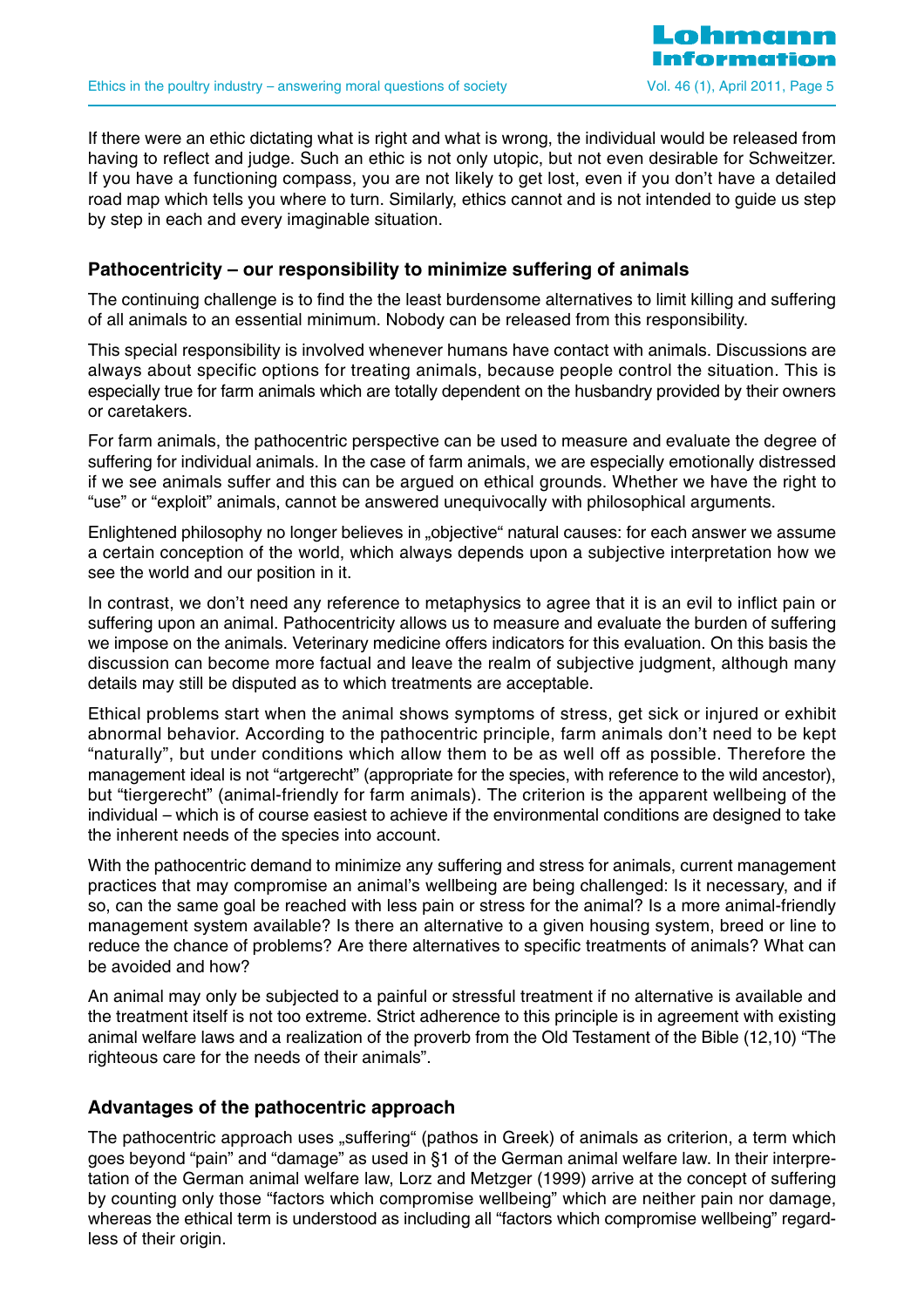The pathocentric approach offers a number of advantages for ethical evaluation (KUNZMANN, 2005; 2010):

- 1) When alternative management practices are being discussed, "suffering" can be quantified to assess the burden imposed on animals. The capacity to measure different degrees of suffering allows us to judge how much should be "acceptable". Not all human handling of animals is equally critical and "levels" of stress can be measured and judged with the pathocentric approach. From an ethical point of view, we can then also say: as stress response to treatment increases, indicating more severe interference with the animal's wellbeing, there must be strong arguments for such treatment ("treatment" in this context is not meant in the therapeutic sense, but any handling which may affect the wellbeing of animals).
- 2) With farm animals, the pathocentric approach immediately gets to the ethically relevant point. While Schweitzer used the metaphysical "will to live" as argument, pathocentricity uses only the assumption that suffering is an evil which has be avoided. This is evident and immediately obvious. Schweitzer's approach, on the other hand, becomes only plausible in the context of ideological and religious convictions. The same goes for a number of other ethical theories. We may say that the pathocentric approach to bioethics is the "leanest" in terms of justification. As Busch and Kunzmann (2004) put it, "suffering" has the function for animal ethics to provide a

reason and a means: "The reason is that animals can suffer, which we have to respect; and the means is that we cannot escape the postulate to avoid suffering of animals as a fundamental basis of ethically legitimate activity".

3) Direct verification is possible: Whereas the "will to live" of Schweitzer depends largely on the personal intuition of the observer, there are several indicators which reflect the wellbeing of animals and disturbances. Adopting the pathocentric approach requires measurements of the animals. Despite possible pitfalls inherent in the methods used, it should be possible to measure and evaluate reductions in wellbeing.

Unshelm (in Methling & Unshelm, 2003) lists the following criteria which can be used to measure the reaction of animals to their housing system:

- Behavior
- Performance
- Physiological parameters
- Clinical symptoms
- Mortality and causes of death

There are many possibilities to test to what extent the wellbeing of an animal is affected: is it exhibiting unusual, atypical behaviors such as stereotypic repetitions or purposeless idle movements? Performance can be measured in terms of feed intake, daily gain or egg production. Physiological parameters can be measured, e.g., in terms of elevated hormone levels in blood samples. Are physical defects visible that are caused by the housing system? How many individuals are lost during one life cycle? All these criteria can provide information about compromised animal welfare. Ethical evaluation is based on the empirically determined condition of individual animals.

As an important afterthought, it should be noted that good results according to the indicator traits, especially performance, cannot be interpreted as proof of the animal's wellbeing. Even if all parameters are OK, it is difficult to determine whether an animal feels well. Nevertheless, significant deviations from wellbeing are expressed in these parameters.In the context of pathocentric animal ethics, this is sufficient. Whenever the wellbeing of an animal is affected, the person in charge must be held responsible.

## The "suffering" of farm animals

How suffering of animals should be avoided has been uniquely formulated by the Farm Animal Welfare Council in terms of the five freedoms:

- 1) Freedom from hunger and thirst access to fresh water and good nutrition.
- 2) Freedom from discomfort suitable housing with protected areas to rest.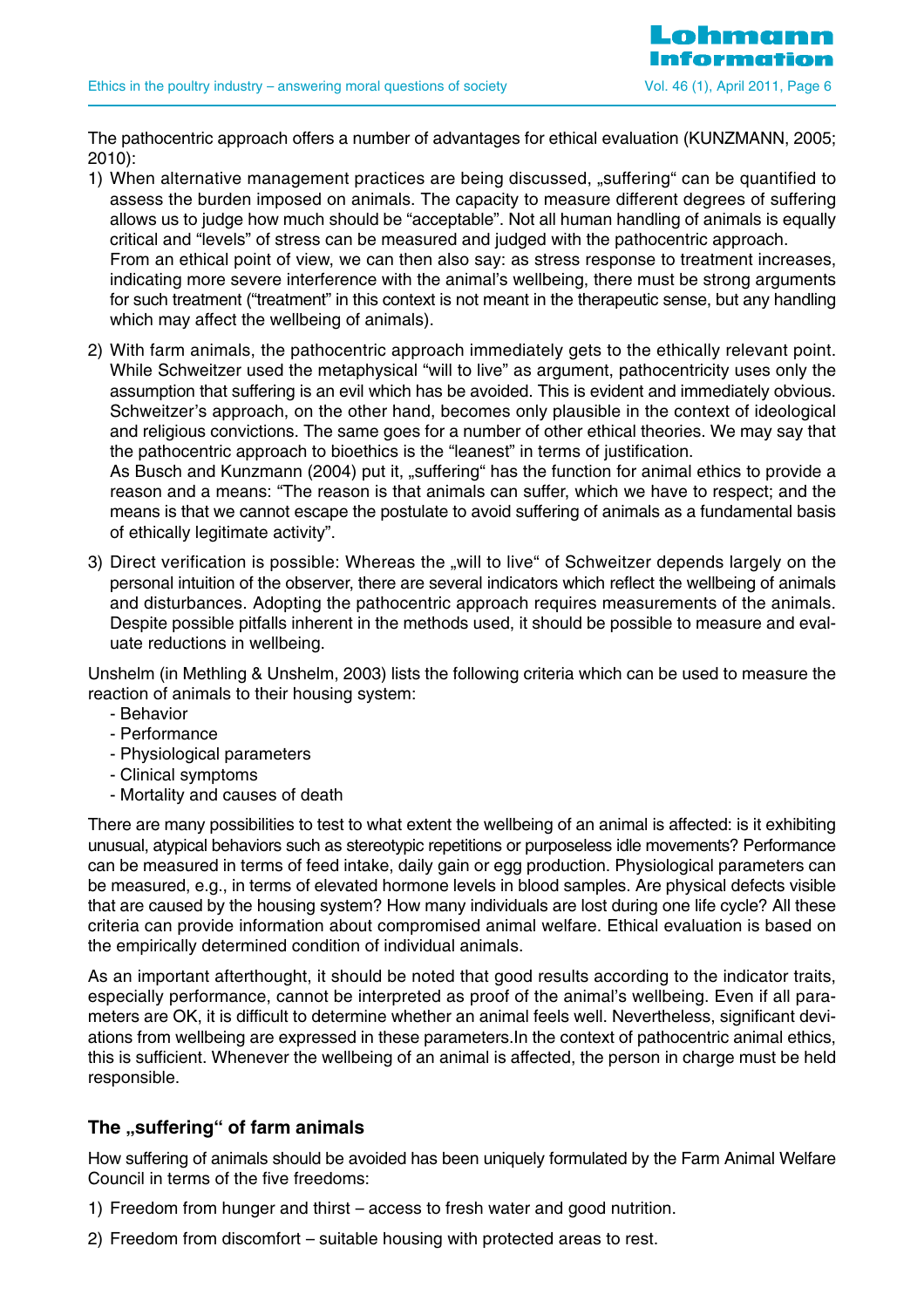- 3) Freedom from pain, injuries and diseases prevention, diagnostics and treatment.
- 4) Freedom to express normal behavior sufficient space, adequate equipment, contact with pen mates.
- 5) Freedom from fear and suffering husbandry conditions and treatment which do not cause psychic suffering.

The Farm Animal Welfare Council visualized the five freedoms as ideals that can never be completely realized in practice with farm animals. Animal production without any welfare compromise is not imaginable. But animals are adaptable within certain limits, and not every limitation automatically means that the animals will be suffering. We interfere with the wellbeing of the animals if their adaptability is exceeded or ignored. The definition of animal-friendly management in terms of limits to adaptability should not be misused to justify management practices "at the edge of a razor blade".

#### **Ethical evaluation in steps**

Our model of ethical evaluation (Busch & Kunzmann, 2006) starts from the five freedoms: every treatment which interferes with these five freedoms has to be justified with a specified reason or benefit, analogous to the German animal welfare law, which requires "reasonable justification". The model rests on three principles:

- 1) Every treatment that affects the wellbeing of animals has to be justified.
- 2) Animals should under no conditions be subjected to certain treatments.
- 3) Every morally allowed treatment has to be subjected to an evaluation of possible alternatives to minimize the burden.
- In applying these evaluative principles, the model uses the following steps:
- a) The first step determines how severe the treatment is. This step is especially important, because many controversies in animal ethics remain unresolved because critics and defendants of a certain practice cannot even agree as to how "severe" they consider the effect for the animal. This is not an ethical, but a factual question. How "severe" is, for example, dehorning calves from the calves' point of view?

A classical case is the controversy over battery cages for laying hens, where opposite parties have not been able to agree how "severely" the hens "suffer" if they cannot express their natural behavior. Only after agreeing on the intensity of the treatment can we think in a meaningful way about justification.

The severity of a treatment results from its depth and duration. The more intensive a treatment and the longer lasting its negative effect, the more serious is its implication for the animal's wellbeing. The model identifies not simply the obvious, massive or "brutal" treatments as problematic, but includes treatments which may only be "unpleasant" at the time of treatment but have a long-lasting effect. The German Supreme Court put conventional cages for laying hens into this category.

This decision is an example for the next step of evaluation:

b) The treatment is in itself too severe.

In this case, the treatment is excluded at this point of the evaluation, because it cannot be justified. This goes in Germany not only for conventional laying cages, but also for forced feeding of geese or ducks to produce fatty liver, and for raising calves tied down. We don't have to search for further arguments; the severity of the treatment precludes any attempt to balance animal suffering against economic or other benefits. This is also the point when animal welfare laws and regulations usually take action to prevent such practices.

At this point, it must be recognized that judgment is not and will never be completely clear. In specific cases, it will be difficult to find a consensus among all experts in defining a precise borderline for acceptable burdens. Controversies over "borderlines" for specific situations will continue, and this for several reasons:

First of all, the definition of a borderline relies on available knowledge. As new information becomes available from scientific research, judgment may change. More importantly, human judgment draws the line which we and other humans must not transgress to protect the wellbeing of animals. The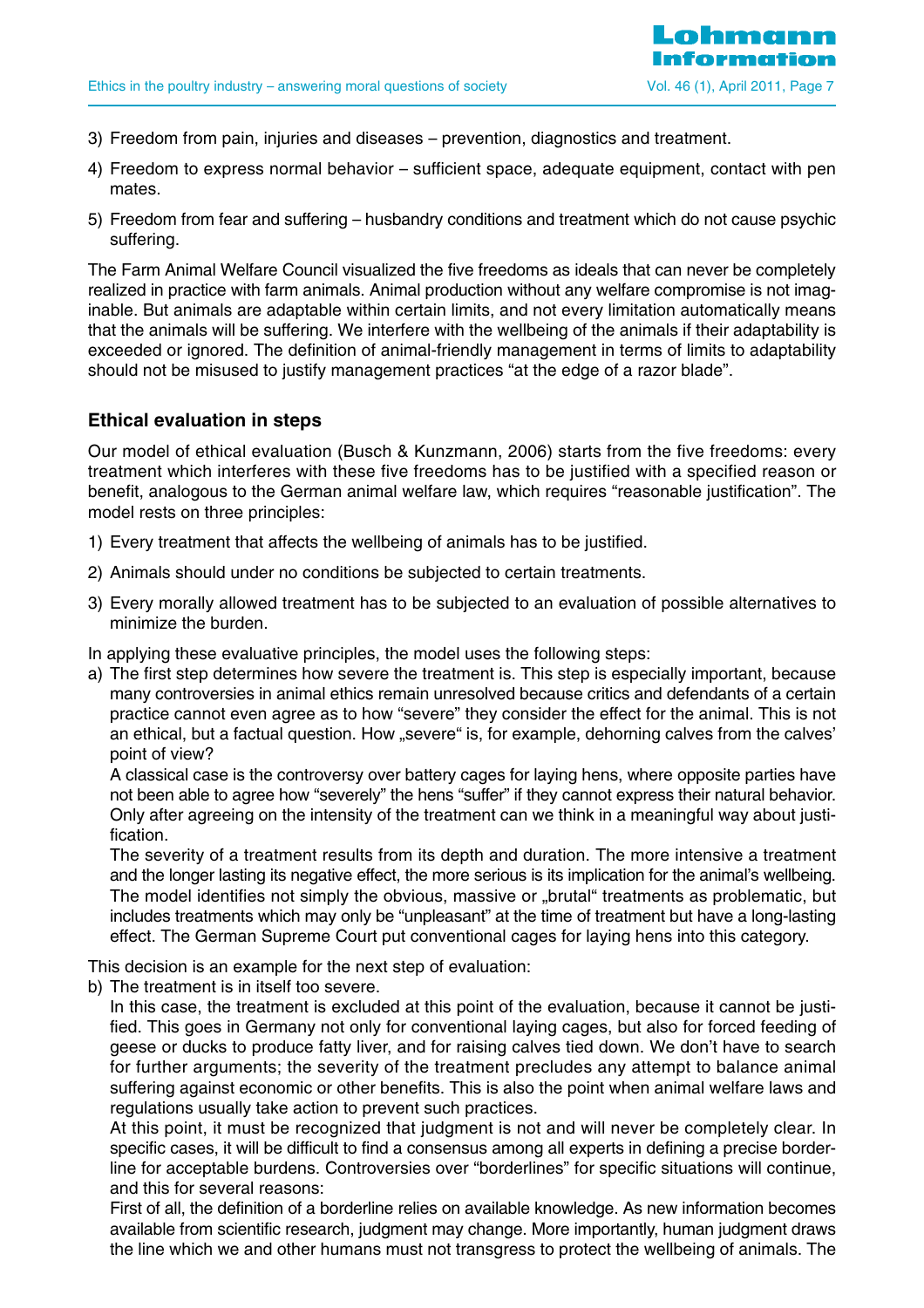"suffering" can only be determined by measuring the response of animals, but the borderline has to be decided by humans. Such judgments are necessarily based on the social environment in a given society.

For example, the ban on forced feeding for fatty liver production in Germany rests on broad consensus of society, while delicatessen stores in Germany may still offer Pâté Foie Gras imported from France, where forced feeding is still tolerated. Despite this apparent gap between freedom to produce and freedom to choose as consumer, very severe treatments may be banned by law based on moral grounds if the society considers the treatment inacceptable in terms of animal welfare. Both the social environment and the growing body of knowledge regarding the needs of the animal contribute to shiftimg these borderlines over time. In Southern Europe, chained watchdogs are common, as in Germany only a few decades ago. Nowadays, this practice would not be considered acceptable in Germany.

The important point is that our model identifies a number of treatments as inacceptable before proceeding to an evaluation of arguments justifying the practice. Certain practices that are not conflicting with existing law may be morally inacceptable. According to the model, treatments are only acceptable if the intended benefit cannot be achieved without this treatment. Benefits may be for the owner of the animal in terms of reduced work load, increased security or income, but also for the animal, e.g., if the claws of cows or sheep are treated or chickens "beak trimmed" to prevent feather pecking and cannibalism.

In contrast to the balancing of goods in the common meaning of the expression, it is seldom possible to perfectly weigh the benefits against the burdens, at least not without "off-hand" judgment as we weigh benefits for man against burdens for the animal. We don't have a "common currency", i.e., we are always comparing apples with pears.

c) The model therefore follows a different logic: the logic of necessity. If a treatment is not in itself too severe and if it serves a plausible benefit, it is required that the same benefit cannot be achieved by other means, i.e. that no alternative treatments are available.

A treatment is legitimate, because necessary, only if it is impossible

- 1) to achieve the same effect within the same system, e.g. by improved husbandry or with reduced density of housing. The focus in this case is on reducing the burden for the animal by improving the conditions with relatively little expenditure: more space per bird, enriched housing to allow speciesspecific behavior and choice of strains. At this point, poultry geneticists are especially challenged to contribute to acceptable solutions
- 2) If this approach does not lead to acceptable results and the undesirable treatment remains necessary, the second alternative is to change to another system, e.g. from cages to floor systems for laying hens. The basic idea is still to achieve a benefit for the owner with minimal expenditure, but with lower burden upon the animal. Many treatments are directly connected with the management system and – following the logic of the model – only legitimate if no alternative system exists. This again depends on whether the surrounding "structures" allow other management systems: supply and demand in a free market, legal restrictions and regional programs to support animal agriculture. Of course a farmer will only invest in alternative management systems if he or she can expect to be successful in the foreseeable future.
- 3) If, under present structures, the farmer is unable to change to another system, there is one last possible alternative to realize an acceptable profit with minimal burden for the animals, supported by changing consumer preferences and legal incentives.

A classic example is the Swiss banning of cage management for laying hens, made possible by a whole package of factors, including changed structures. A less dramatic structural change may be achieved with labeling products. The focus here is always on changing the structures for the benefit of the animals. Of the three possibilities, this approach will take the longest time and have the most profound effect, but it cannot be implemented by an individual producer.

Instead of appealing to "the consumer", the ethical model addresses first and foremost the owners of animals who must look for alternatives. Consumers and politicians have to contribute their part to the solutions if no acceptable solutions can be reached within existing structures.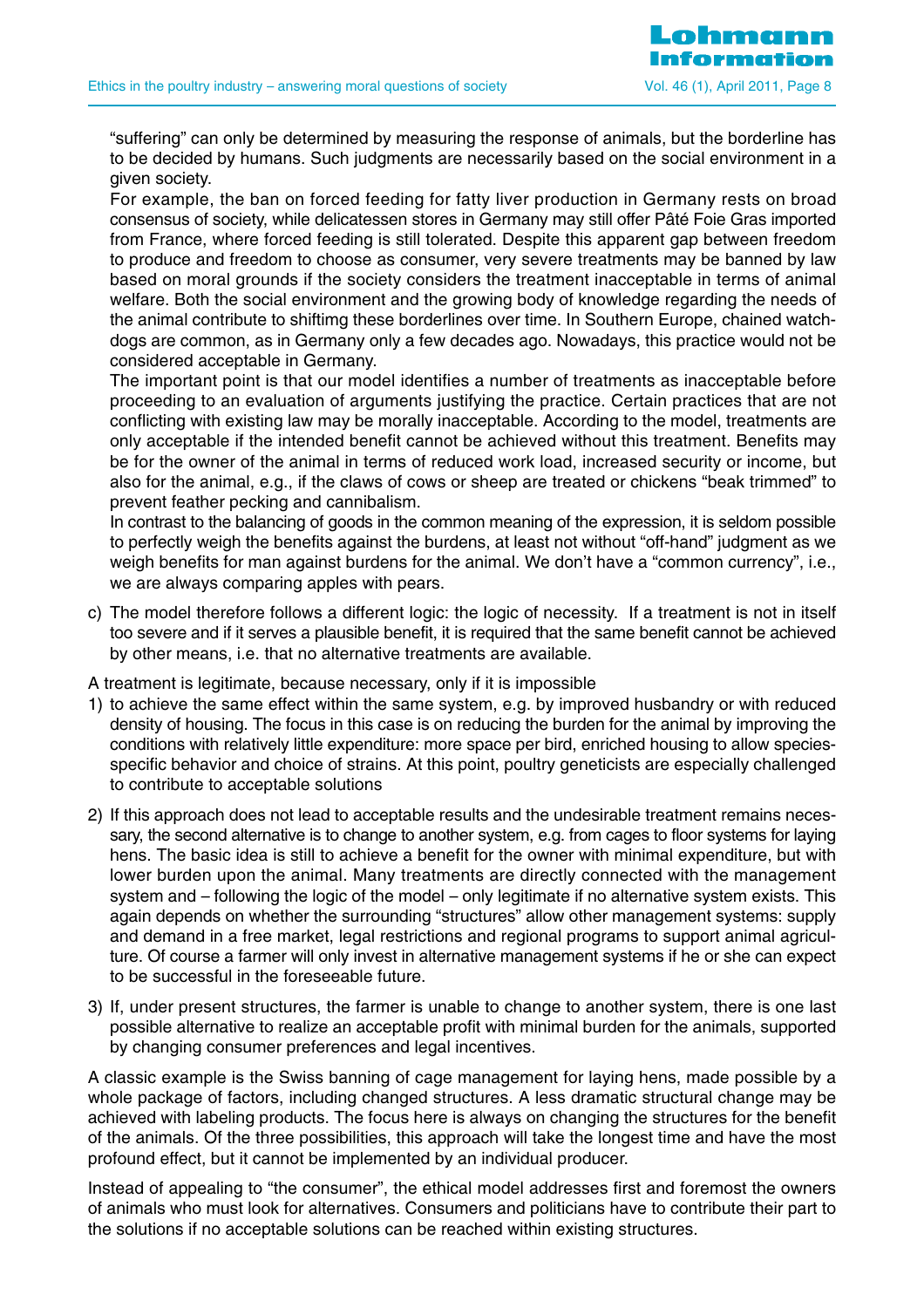A treatment can only be accepted as necessary if no alternative can be found which interferes less with one of the five freedoms of the animal. Application of the model works like a sieve which finally filters out only those treatments which are morally legitimate, justified by a benefit, causing no excessive burden on the animal's wellbeing, and for which no alternatives exist 1) to modify the current local practice, 2) to change to an alternative system or finally 3) to change the structure.

It is not the job of the ethicist to go through all details of current management practices and to play the role of a judge to decide what is necessary. The model can only offer a guideline to disentangle the current controversial discussions and to focus upon realizing possible improvements for the animals.

## **Summary**

Keeping animals has become an issue of highly controversial debate. Ethical reflections on animal husbandry must address popular moral intuitions. The paper presents an ethical model based on human responsibility for animals capable of suffering. This pathocentric model differentiates types of action that can be justified with ethical standards.

#### **Zusammenfassung**

#### **Ethische Antworten auf moralische Fragen an die Geflügelhaltung**

Inmitten unübersichtlicher gesellschaftlicher Diskussionen über Tierhaltung allgemein ist es auch für die unmittelbaren Akteure sinnvoll, den bunten moralischen Intuitionen mit ethisch reflektierten Urteilen zu begegnen. Dazu dient das skizzierte Bewertungsmodell. Die Tierethik wird in der Verantwortung des Menschen und der Leidensfähigkeit des Tieres grundgelegt. Daraus folgt in Stufen, welche Handlungen sich auch ethisch begründet rechtfertigen lassen.

#### **References**

BUSCH, R., P. KUNZMANN (2006): Leben mit und von Tieren. Utz Verlag, München.

FARM ANIMAL WELFARE COUNCIL (2009): Five Freedoms. <http://www.fawc.org.uk/freedoms.htm>

KUNZMANN, P. (2005): Können Tiere leiden? Zur Begründung einer Tierethik. Stimmen der Zeit, 2/2005, 90–102.

KUNZMANN, P. (2010): Ethische Antworten auf moralische Anfragen an die Geflügelhaltung. Archiv für Geflügelkunde 74, 1-5.

LORZ, A., E. METZGER, 1999: Kommentar zum Tierschutzgesetz. Beck, München.

METHLING, W., J. UNSHELM, Hrsg. (2002): Umwelt- und tiergerechte Haltung von Nutz-, Heim- und Begleittieren. Parey, Berlin.

SCHWEITZER, A. (1974): Gesamtwerke in fünf Bänden. Hrsg. R. Grabs. Beck, München.

THURNHERR, U. (2000): Angewandte Ethik. Junius, Hamburg.

#### **Aknowledgment**

The author is indebted to Ulmer Publishing Company for granting copyright for this translation of an article which appeared first in the Archiv für Geflügelkunde and the help of Prof. Flock with the translation.

#### **Author's address:**

Prof. Dr. Peter Kunzmann Ethikzentrum der Friedrich-Schiller-Universität Jena Zwätzengasse 3 07743 Jena Germany E-mail: Peter.Kunzmann@uni-jena.de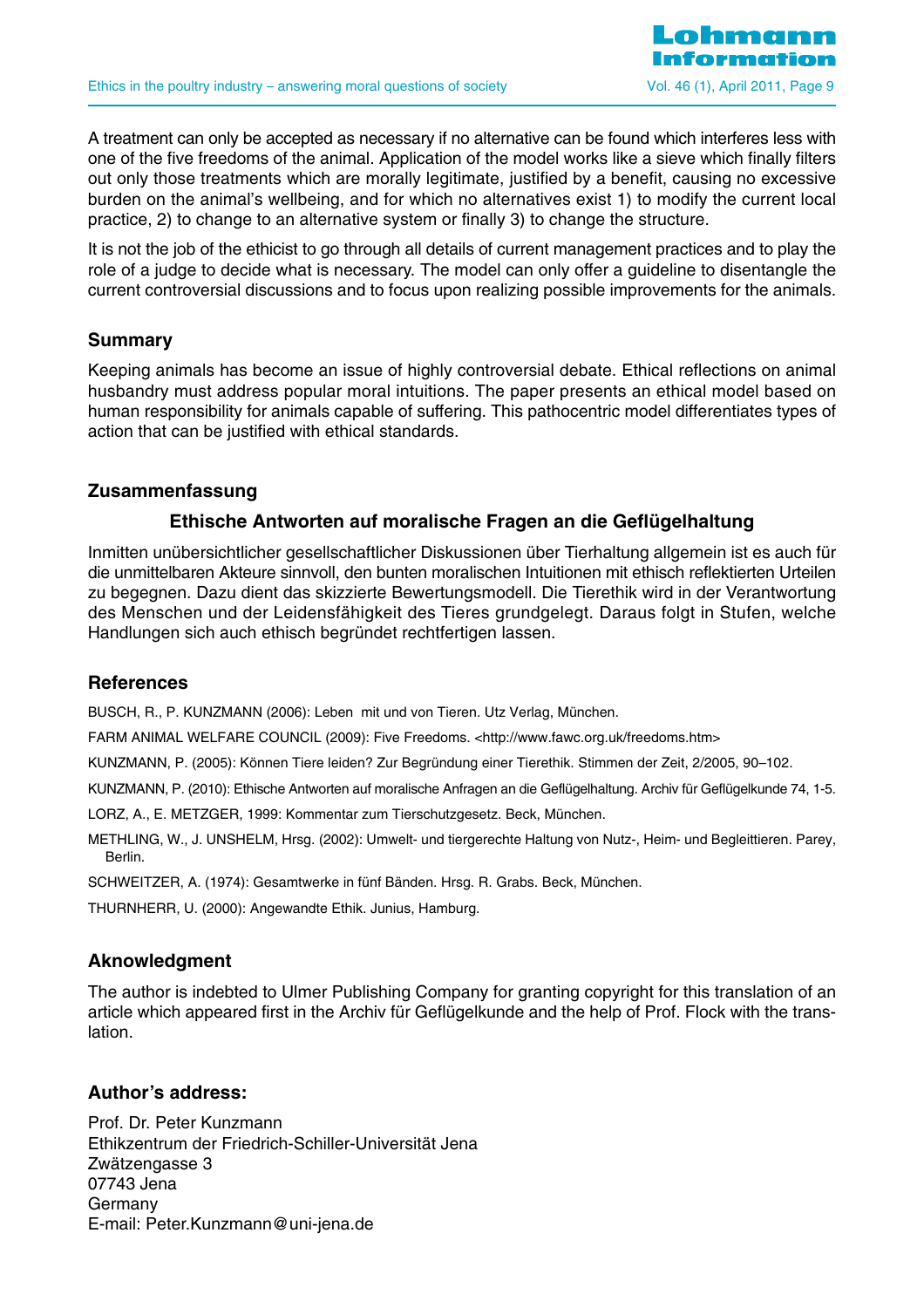

## **Impacts of diet composition and litter quality on development and severity of foot pad dermatitis in growing turkeys**

**I.M.I. Youssef1, A. Beineke2, K. Rohn3 and J. Kamphues1**

<sup>1</sup> Institute of Animal Nutrition, <sup>2</sup> Institute of Pathology, <sup>3</sup> Institute of Biometry and Information Processing, University of Veterinary Medicine Hannover, Foundation, Germany

## **Introduction**

Foot pad dermatitis (FPD) is a widespread problem in broiler and turkey production, affecting not only the welfare of the animals but also the quality of the product. FPD is a type of contact dermatitis where the lesions appear on the plantar surface of the bird's feet (Ekstrand et al., 1997). It was observed that turkeys of almost all ages suffer from FPD and the disease can start at a very early age (Mayne et al., 2006b). The prevalence of FPD in turkeys can be extremely high, e.g. only 2.8 % of the animals showed no lesions at slaughter in a study by Grosse Liesner (2007). Lesions caused by FPD range from discoloration and hyperkeratosis – often combined with erosion and necrosis of the epidermis to deep ulcers in severe cases (Greene *et al.*, 1985). The lesions mainly affect the metatarsal pads but may also involve the digital pads of the feet in severe cases. The cause of this disease is complex and apparently "multifactorial'' (Mayne, 2005). Many contributing risk factors have been associated with the prevalence such as genetic disposition, management and nutrition. FPD is thought to be caused by a combination of wet litter, high ammonia content and other chemical substances in the litter from excreta (Martland, 1985). The type of litter may have an effect on the incidence of FPD due to either the physical structure or the water binding capacity of the litter (Bilgili et al., 2009; Youssef et al., 2010). The contact of the turkeys' feet with the excreta may also induce FPD (Jensen, 1985; Tucker and Walker, 1992). High dietary protein is thought to increase the incidence of FPD (Nagaraj et al., 2006; 2007b). High dietary levels of soybean meal (SBM) may contribute to a higher incidence of FPD in turkeys as a result of sticky/wet excreta and subsequent irritation of the pad (Jensen et al., 1970). It is not clear from these findings whether the effect on FPD was related to certain carbohydrates or due to the potassium content of SBM, resulting in higher water intake and excretion (Youssef et al., 2011c). There is obviously a great need to find out preventive measures against FPD. Specific dietary supplements (such as biotin, zinc, mannan oligosaccharides) are thought to reduce FPD due to their role in maintaining skin integrity and stimulating immunity.

Since diet composition affects excreta and litter quality, the effects of different nutrients were tested in this study in relation to litter moisture (standardized by experimental water application). The aim of the present study was to determine possible causes of FPD and to develop strategies which can help to prevent or minimise the incidence of FPD. Several factors were investigated mainly concerning litter quality and bedding materials, specific nutrients (protein, macro elements, biotin, zinc) and distinct dietary factors (soybean meal, soybean oligosaccharides, mannan oligosaccharides). Each litter/dietary factor was evaluated simultaneously under the influences of dry and wet litter, respectively.

## **Material and methods**

Five consecutive experiments (Youssef et al., 2010/2011a-d) were conducted on 2-week-old female turkeys (BUT, Big 6) for a period of 3 or 4 weeks. The animals in each experiment were divided into 4 groups, each with 20 or 29 birds. The turkeys in every experiment were exposed to wet litter for 8h / day to simulate the litter quality under field condition, where only specific areas are very wet, especially around drinkers. The wet litter was always maintained at about 27 % DM content by adding water as required. The foot pads of all birds were examined at the start and end of each experiment and at weekly intervals and assessed macroscopically and histologically according to external and histological scores of Mayne et al. (2007c; Fig. 1 - 2). External foot pad scores ranged from 0 (no evidence of FPD) to 7 (more than half of the foot pad covered in necrotic scales). Histopathological scores for foot pad lesions also ranged from 0 (normal) to 7 (ruptured epidermis and widespread inflammatory cells covering at least one-third of the foot pad). Moreover, the dry mater (DM) content of the litter was measured throughout the experiments.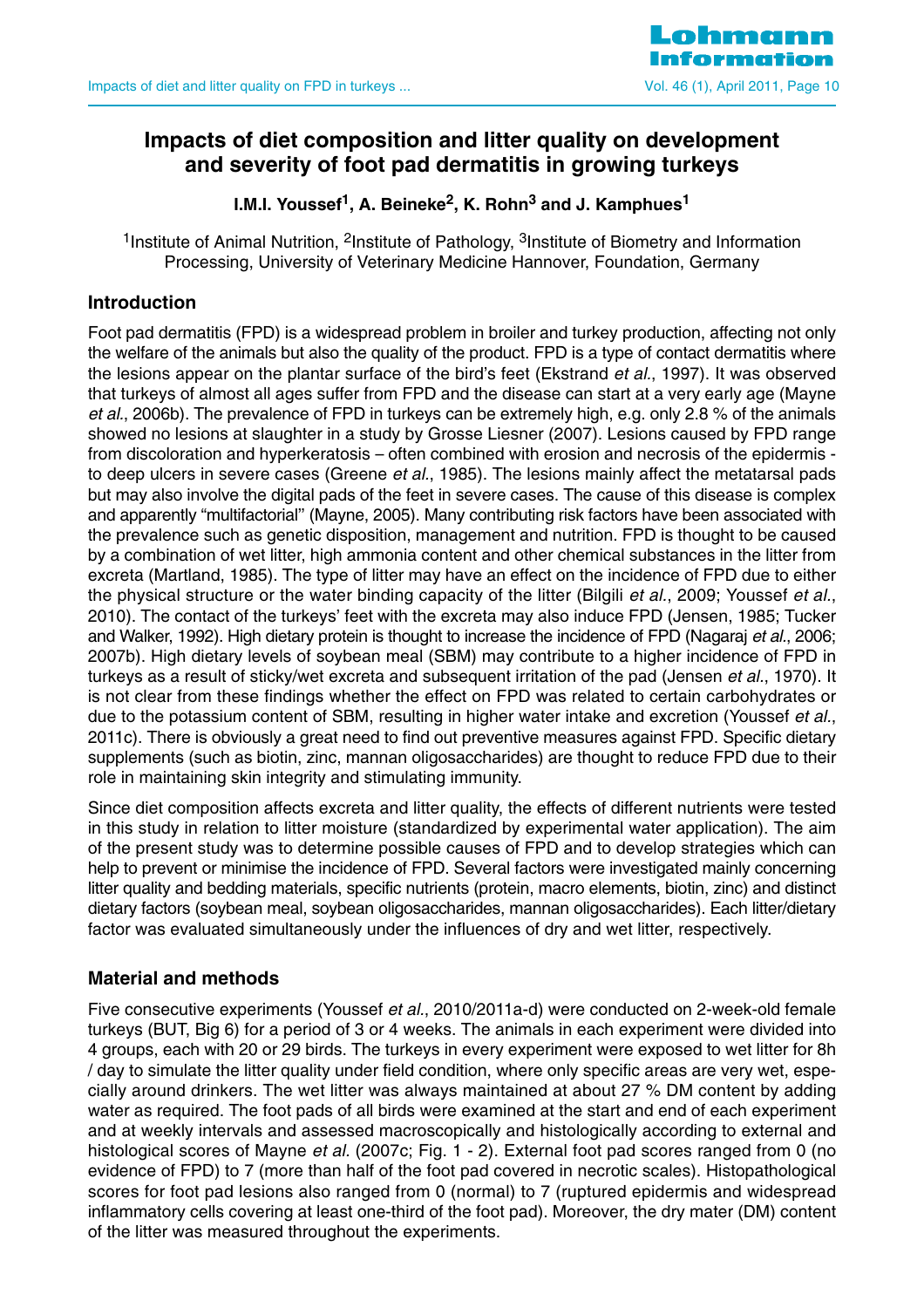

nhmn

Vol. 46 (1), April 2011, Page 11



**Figure 1: Figure 1: Figure 1: Figure 1: Figure 1: Figure 1: Figure 1: Figure 1: Figure 1: Figure 1: Figure 1: Figure 1: Figure 1: Figure 1: Figure 1: Figure 1: Figure 1: Figure 1: Figur** External FPD score 0: skin of the foot pad and digital pads appears normal.



**Figure 2:** Property  $\overline{P}$ External FPD score 7: over half of the foot pad covered in necrotic scales.

## **Experiment 1: Effects of protein metabolites and litter quality**

The main products of the protein metabolism in the excreta are uric acid and secondary ammonia. The effects of these protein metabolites as well as of the litter quality on the development of FPD were investigated. The turkeys were housed in floor pens on dry, clean wood shavings litter which was replaced daily with fresh material to maintain the litter clean and dry. The control animals were kept continuously on this litter throughout the experiment (3 weeks), whereas the experimental animals were exposed also to wet (27% DM) wood shavings for 8 h /d only in adjacent boxes. This wet litter contained water alone or water with NH4Cl or uric acid. Ammonium chloride and uric acid were mixed with water and added to the litter to achieve the concentration of ammonia and uric acid in the litter as found in fresh excreta of turkeys (about 0.50g ammonia and 20g uric acid/kg). The wet litter was cleaned from excreta twice daily and changed twice a week. The foot pads of all birds were examined and assessed by an external scoring at the start and end of the experiment, and at weekly intervals. Three birds were selected from each group at the start, then weekly for histopathological examination of the foot pads. The remaining turkeys per group were sacrificed at the end of the experiment and the pads were assessed histopathologically. Additional details of the experiment are presented in Youssef et al. (2011a).

## **Experiment 2: Effect of macro elements oversupply in the diet**

The excess of macro elements in the diet can lead to FPD by irritation of the foot pad when excreted in the droppings or by increasing the excreta/litter moisture. Groups 1 and 2 were fed a control diet that contained low levels (minimum requirements) of specific macro elements (6.65 Ca, 4.43 P, 1.40 Mg, 1.12 Na, 3.16 Cl g/kg diet) while groups 3 and 4 were fed an experimental diet containing high levels of these elements, about twice the minimum requirements (17.1 Ca, 7.73 P, 2.79 Mg, 2.32 Na, 4.58 Cl g/kg diet). One half of the birds were housed in floor pens on dry wood shavings, the other half (groups 2 and 4) were exposed to wet litter (with excreta) for 8 h/d throughout the experiment (3 weeks). The wet litter was maintained at about 27% DM by adding water as required. The foot pads were examined externally and histopathologically. Further information on material and methods are presented in Youssef et al. (2011b).

## **Experiment 3: Effects of high dietary level of soybean meal and its constituents**

Soybean meal (SBM) is the most common protein source for use in turkey diets. The "indigestible'' carbohydrate part of the soybean meal is thought to be responsible for contact foot pad dermatitis. Stachyose and raffinose are the main components in soy oligosaccharides that cannot be digested by the intestinal enzymes in turkeys (but fermented by intestinal bacteria). It is also suspected that higher levels of potassium in such diets of high SBM lead to a higher moisture content in litter and might be predisposing for FPD. We wanted to elucidate which constituents in SBM, i.e. soybean oligosaccharides (especially stachyose and raffinose) and/or the potassium content, are associated with the higher incidence and severity of FPD.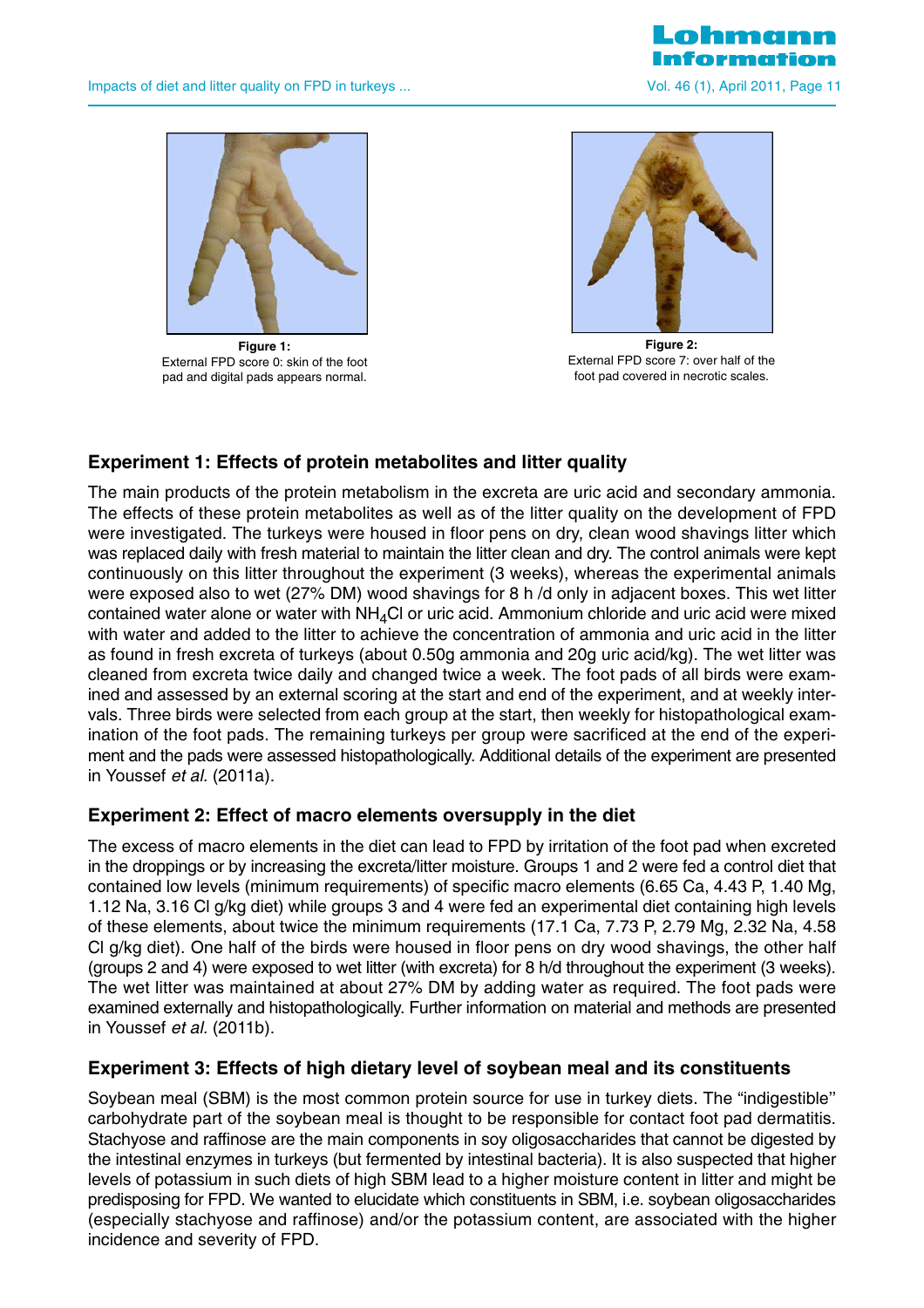

The birds were randomly allotted to four groups that were fed a control, high SBM, high potassium (K) or high oligosaccharides (OS) diet for 3 weeks. During the experiment, half of the birds were kept on dry wood shavings, the other half exposed to wet litter for 8 h/d in adjacent pens. The wet litter was maintained at a dry matter content of about 27% by adding water as required. All diets were formulated to have identical nutrient contents (except K, stachyose and raffinose). The high SBM diet was formulated to contain about 44% SBM and the high K and OS diets were designed to have the same content of K or oligosaccharides as the high SBM diet. Potassium bicarbonate was added to the high K diet to increase its content of K to be nearly identical to the SBM diet (about 12g K/kg). Also, a commercial soybean oligosaccharides product was used to increase the stachyose and raffinose content of the OS diet to be the same as in the high SBM diet (15g stachyose + raffinose /kg). The foot pads of birds were examined externally and histopathologically at the start and end of the experiment, as well at weekly intervals. Details of the material and methods are documented in Youssef et al. (2011c).

## **Experiment 4: Effect of litter type**

Different bedding materials that can be used for turkeys were tested in this trial in order to evaluate the effect of these litter types on the development of foot pad dermatitis. The birds were housed on: wood shaving, lignocellulose (SoftCell<sup>®</sup>), chopped straw (Strohfix<sup>®</sup>) or dried maize silage. Half of the turkeys in each treatment were additionally exposed to wet (27% DM) litter for 8 h/d throughout the experiment (4 weeks). The foot pads were examined externally and histopathologically. The material and methods of this experiment are described in detail in Youssef et al. (2010).

## **Experiment 5: Effect of dietary supplementation of biotin, zinc and mannan oligosaccharides**

Two week-old female turkeys were randomly allotted to 4 groups, with 29 each, and housed on wood shavings for a period of 4 weeks. Four diets were fed: control, high biotin, high Zn or mannan oligosaccharide (MOS) diet. The control diet contained required amounts of biotin (300 µg/kg) and Zn (50 mg/kg), while the high biotin or Zn diet comprised 2000 µg biotin or 150mg Zn/kg. The MOS diet was formulated by adding mannan oligosaccharide (Bio-Mos®) at a level of 1% (higher than commonly used [0.05-0.20%] to provoke its effect on FPD) but with amounts of biotin and Zn like the control diet. Half of the turkeys in each group were exposed to wet litter (27% DM) for 8 h/d. Foot pads of all birds were assessed macroscopically on day 0, 7, 14, 21 and 28. Three birds per litter treatment were selected from each group on day 0, 7, 14 & 28 and 4 birds on d 21 for histopathology of foot pads. The DM content of litter as well as plasma biotin and Zn levels were measured at the start, once a week and at the end of the experiment. Details of the material and methods are published in Youssef et al. (2011d).

## **Results:**

#### - Experiment 1:

The severity of FPD was markedly higher on wet than on dry litter (Fig. 3), and no differences in foot pad scores were found between various treatments within wet litter. Similar results were also obtained by histopathology of foot pad lesions. These findings indicate that the high litter moisture solely can cause FPD in turkeys and the high protein content in the diet does not play a dominant role in the development of FPD.

#### - Experiment 2:

There was no difference between birds housed on dry litter and fed low vs. high levels of macro elements (Fig. 4). The severity of FPD was higher on wet than on dry litter, and birds fed the high macro elements diet and exposed to wet litter had slightly higher FPD scores, especially at the end of experiment. Nevertheless, the effect of macro elements was slight in comparison to that of high litter moisture. The results of histological foot scores were consistent with the external FPD scores.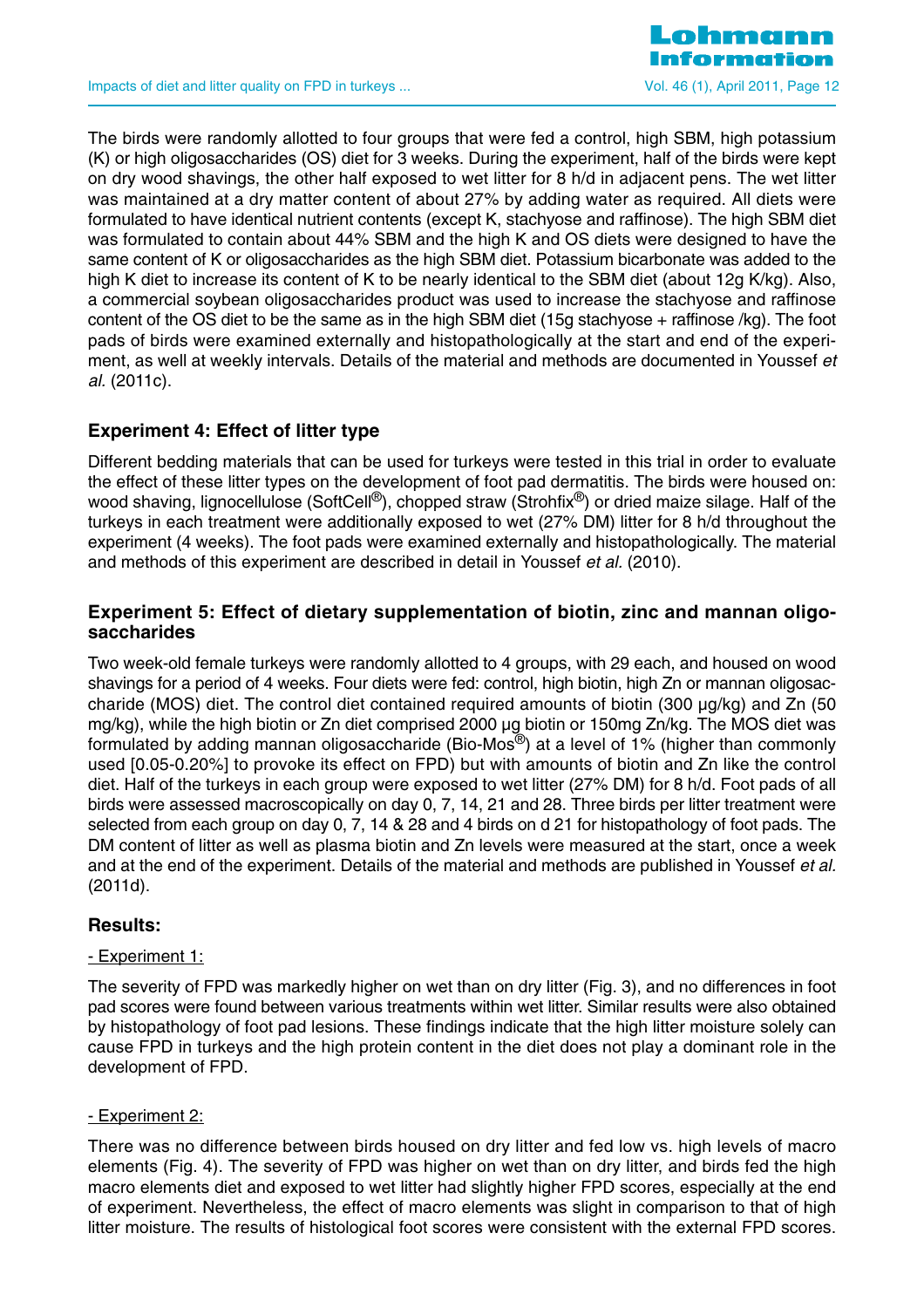

#### **Figure 3: Effect of litter treatment on external FPD scores at the end of the experiment.**



**Figure 4: Effect of macromineral diet on external FPD scores at the end of the experiment (Youssef** et al.**, 2011b).**



#### - Experiment 3:

There was no difference in the severity of FPD between the birds housed on dry litter, but the severity was higher in turkeys fed high SBM, K or OS diet and exposed to wet litter when compared to the control diet (Fig. 5). The severity was generally higher on wet litter than on dry litter. However, there were no histopathological differences between the animals housed on dry litter or between those exposed to wet litter. The birds fed the high SBM diet had a markedly higher water intake than the other groups (SBM > K > OS > control), and their excreta appeared wet or sticky by visual inspection (Fig. 6).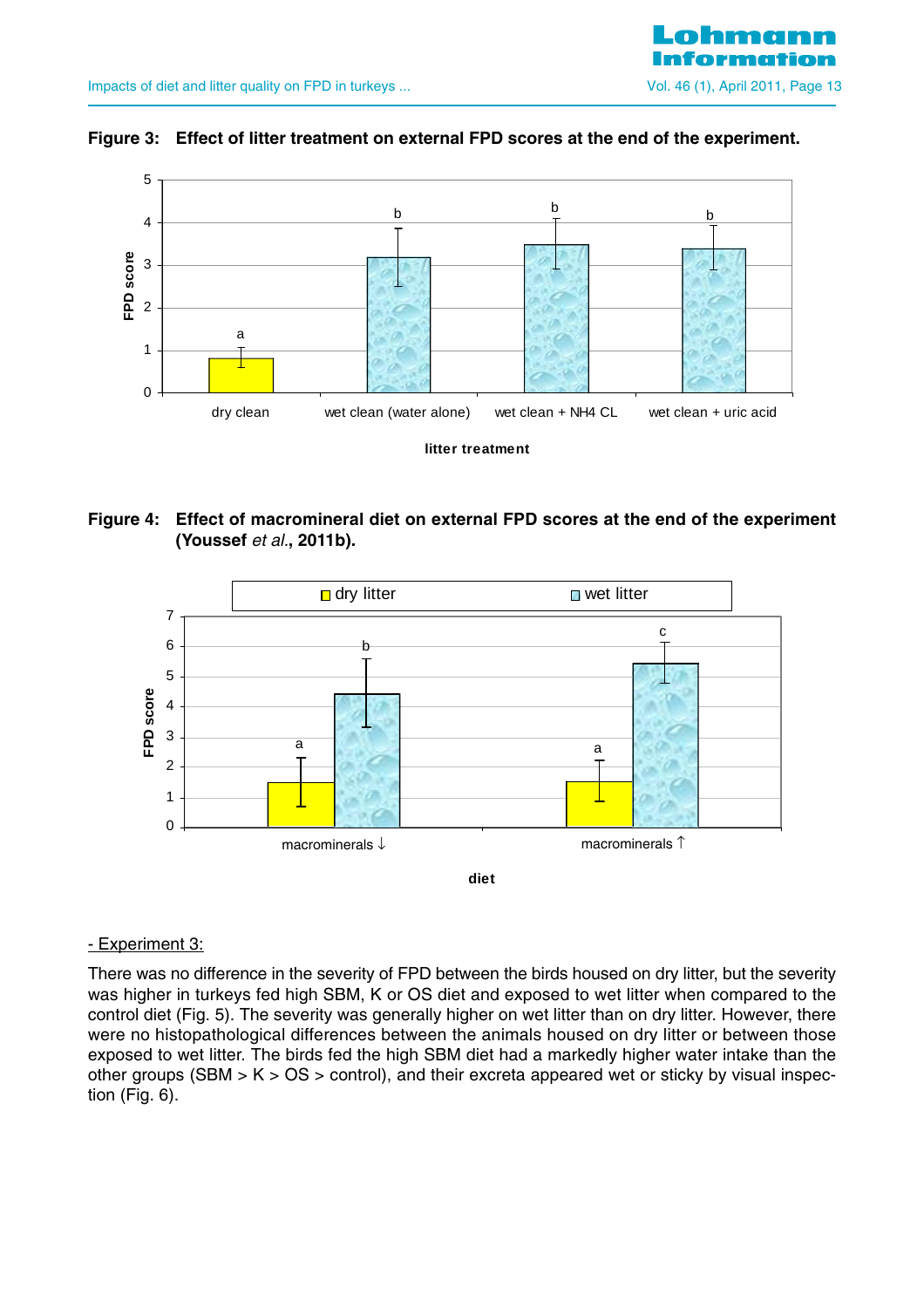

#### **Figure 5: Effect of high dietary SBM, potassium and oligosaccharides on external FPD scores at the end of the experiment.**



**Figure 6: Water intake (g) of turkeys fed different experimental diets throughout the experiment (Youssef** et al.**, 2011c).**



#### - Experiment 4:

Lignocellulose litter showed the lowest severity of foot pad lesions on dry and wet litter (Fig. 7). However, chopped straw (dry treatment) was associated with higher foot pad scores. Moreover, the severity of FPD was higher on wet than on dry litter in each litter type. The histology of foot pads showed similar results to the external FPD scores, with significantly higher scores on chopped straw. With identical diets and stocking density, the DM content in the pens with dry litter treatment was 76.7, 83.2, 68.8 and 75.0% for wood shavings, lignocellulose, chopped straw and dried maize silage, respectively (Fig. 8). Foot pad scores and the moisture content of litter materials were highly correlated  $(R^2 = 0.96)$ .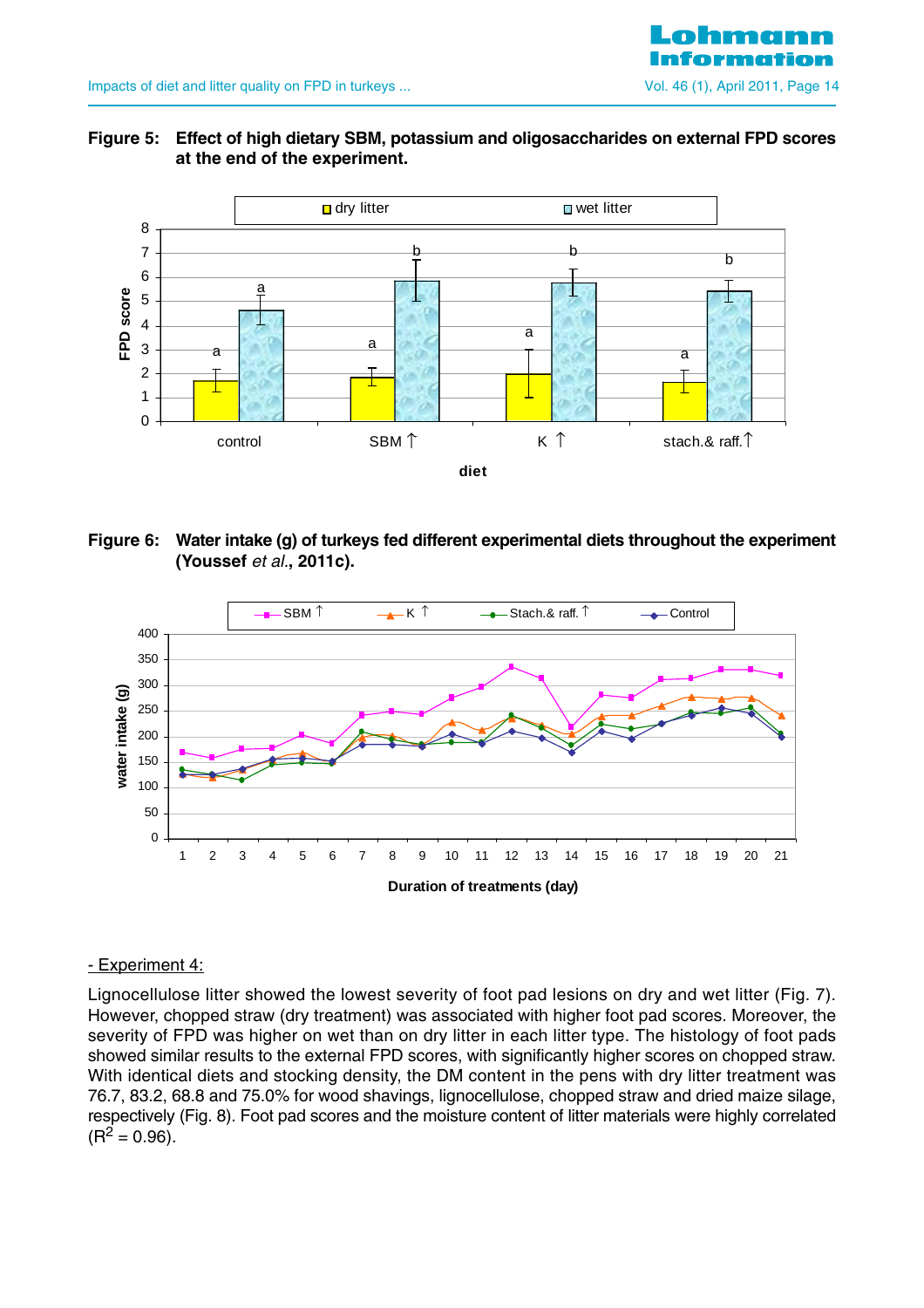

#### **Figure 7: Effect of different litter material on external FPD scores at the end of the experiment.**



Figure 8: DM content (%) of bedding materials for dry treatments (Youssef *et al.*, 2010).



#### - Experiment 5:

The severity of FPD was much higher in all pens with wet litter (Fig. 9). High dietary levels of biotin or Zn significantly reduced the severity on dry litter (75% DM), but had no preventive effects on wet litter (27% DM). The histological FPD scores showed similar results to external scores. Plasma biotin and Zn levels increased in turkeys fed a high biotin or Zn diet (Fig. 10).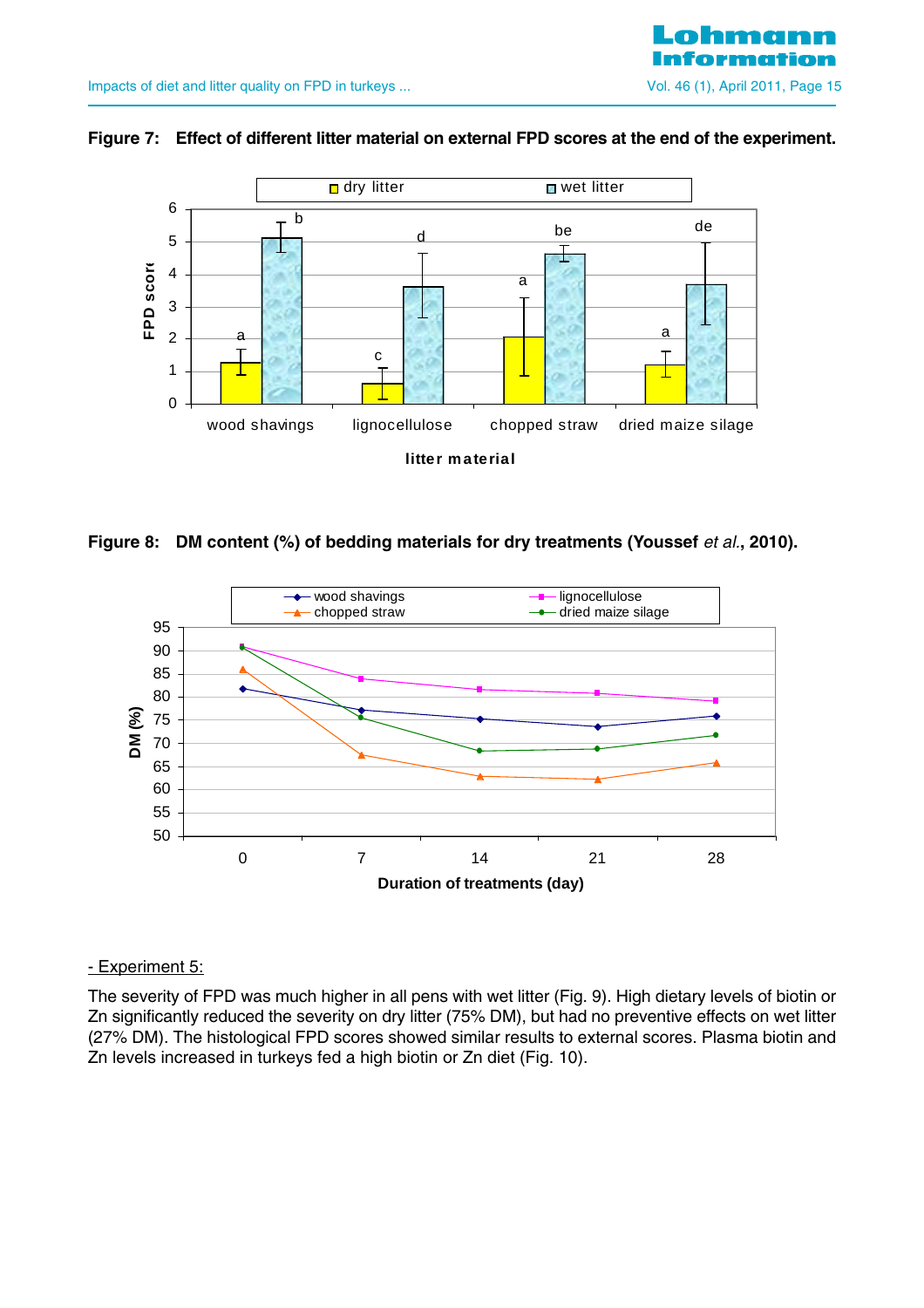

#### **Figure 9: Effect of dietary supplementation of biotin, Zn and MOS on external FPD scores at the end of the experiment.**



## Figure 10: Plasma biotin (ng/l) and Zn (ug/dl) levels at the end of the experiment (Youssef *et al.*, **2011d).**



#### **Table 1 Averages of external/histopathological scores on dry and wet litter (8 h/d) at the end of the experiments, independent of litter type/constituents and dietary contents**

| FPD score  | Litter  | Exp. 1<br>(water, NH <sub>3</sub> , uric<br>acid in litter) | Exp. 2<br>(macrominerals) | Exp.3<br>(SBM/K/OS)    | Exp. 4<br>(litter material) | Exp. 5<br>(biotin/Zn/MOS) |
|------------|---------|-------------------------------------------------------------|---------------------------|------------------------|-----------------------------|---------------------------|
|            | excreta |                                                             | $\pm$                     | $\pm$                  | $\pm$                       | $\pm$                     |
| external   | dry     | $0.82$ aA                                                   | $1.53$ bcdA               | 1.80 <sup>bA</sup>     | 1.30 $cA$                   | $1.36$ $\text{cdA}$       |
|            | wet     | $3.36$ <sup>aB</sup>                                        | 4.95 $bB$                 | 5.43 $b$ <sup>dB</sup> | 4.28 $CB$                   | 5.59 $dB$                 |
| histologic | dry     | 1.41 <sup>aA</sup>                                          | $2.37$ abA                | 1.88 $^{\sf abA}$      | 1.91 $^{abA}$               | 2.16 hA                   |
|            | wet     | 3.75 $^{AB}$                                                | 5.39 $bB$                 | 5.89 $CB$              | 5.25 $bB$                   | 5.81 $CB$                 |

Means with different small letters indicate significant differences between the experiments, whilst those with capital letters indicate differences between dry and wet litter within external or histological scores (P < 0.05).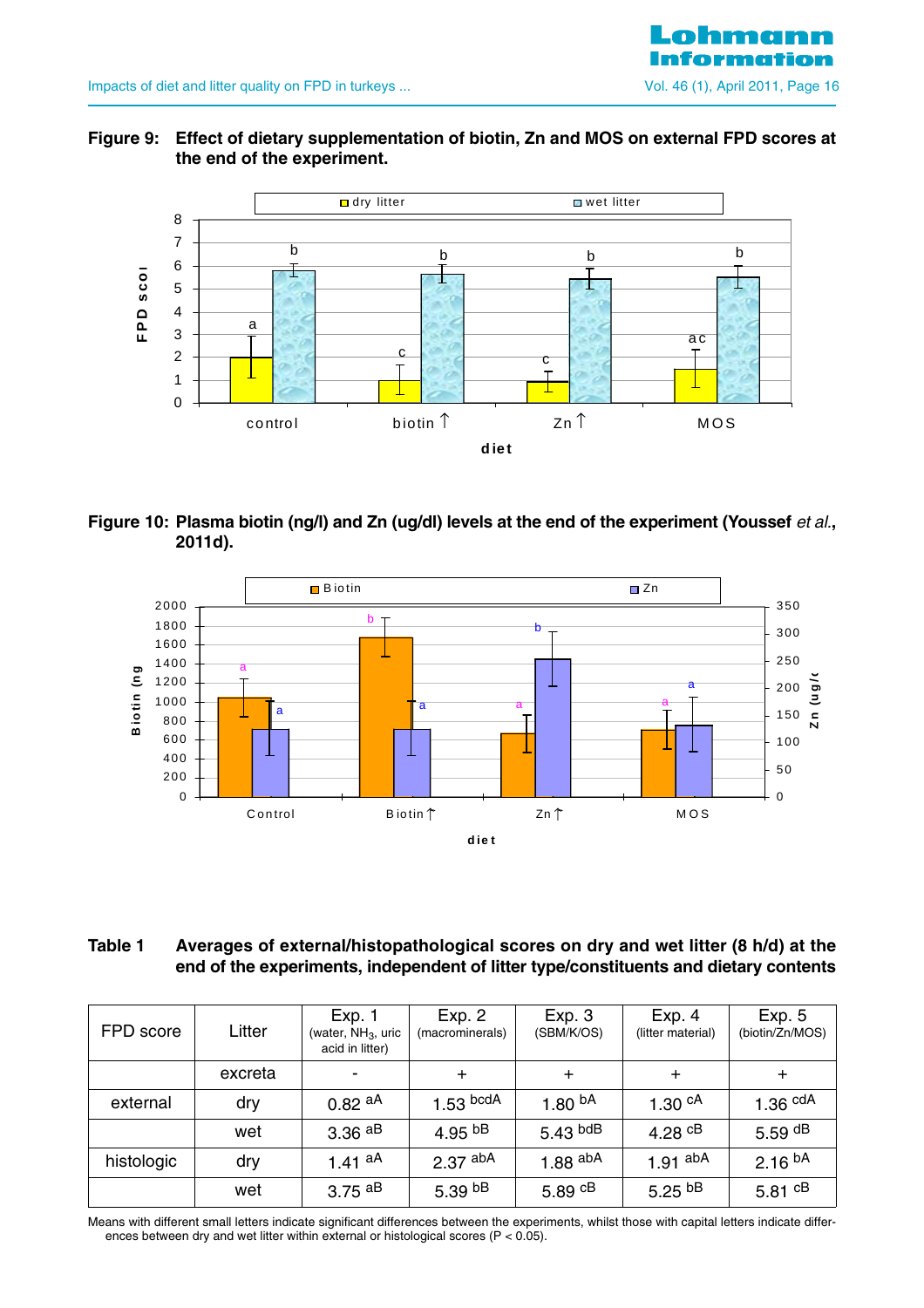Exposure of turkeys to wet litter for only 8 h per day was sufficient to induce foot pad lesions. Mayne et al. (2007c) found that fully developed lesions were induced within 2 to 4 days after continuous housing of the birds on wet litter. The foot pad scores were always much higher on wet than on dry litter in all trials, regardless of the effects of litter type/constituents and of dietary factors (Table 1). Comparing the results of foot pad scores across all experiments, especially at the end, the scores were slightly higher on wet dirty litter than on wet clean litter. This indicates that the contact with excreta can aggravate the effect of wet litter.

## **Discussion**

High dietary protein level has been found to increase the incidence and severity of FPD in broilers (Nagaraj et al., 2006 and 2007b), which may be due to increased nitrogen excretion and  $NH<sub>3</sub>$  formation in the litter. In our study, the water content in the litter was the major causative agent of FPD, whereas the main protein metabolites (uric acid,  $NH<sub>3</sub>$ ) in wet litter had no significant negative effects. This suggests that the focus on high protein content of the diet as a possible cause of FPD is probably unjustified. The higher ammonia content of the litter may be a causative agent of FPD, but volatile ammonia in the litter was not confirmed as a cause of FPD in several studies. Nagarai *et al.* (2007c) found that a high dietary protein level did not affect the prevalence of FPD in broilers, despite the increased excretion of nitrogen in the litter and higher release of NH<sub>3</sub>.

The results of the present experiments showed that high amounts of macro-minerals, SBM, K or oligosaccharides in the diets slightly increased the severity of FPD on wet litter only, but had no negative effects as long as the litter was dry. The effects of these dietary factors were very slight in comparison to the effect of wet litter per se. Wet litter probably softens the epidermis which makes the skin more susceptible to contact dermatitis (Mayne et al., 2007c). Prolonged contact with excreta and high litter moisture contributes to a higher prevalence of FPD, which is thought to be caused by a combination of wet litter and chemical substances in the litter or unidentified irritants in excreta. The findings of our study agree with the results of Steenfeldt *et al.* (2005), who found no effect of different levels of calcium and phosphorus on the incidence and severity of FPD in broilers. The impact of high SBM levels could be related to its content of both K (increasing excreta moisture) and oligosaccharides (producing viscous/sticky excreta).

High litter moisture (for only 8 h/d) potentiated the prevalence and severity of FPD in all experiments. This clearly shows that litter moisture is the major factor causing FPD. Similar results were observed in previous experiments after continuous exposure to wet litter. In our study, the exposure to wet litter for only 8 h/d was sufficient to provoke FPD. This implies that all factors which affect the litter moisture either directly or indirectly are of interest. The prevalence of FPD paralleled high litter moisture as also reported by Bilgili et al. (2009). The severity of foot pad dermatitis began to increase when the litter contained more than 30% moisture.

Of all tested bedding materials, lignocellulose showed the lowest severity of FPD. This could be due to higher water binding capacity and to faster release of water from lignocellulose. These findings are consistent with the results of Berk (2007). In dry litter treatments, chopped straw was associated with higher FPD scores, probably due to lower water evaporation and caking (Bilgili et al., 2009), resulting in a higher moisture content in this litter. Several other studies reported that chopped straw was associated with the highest FPD severity scores in broilers and in turkeys. The ability of litter to bind and/or quickly release water is aparently a very important factor in the etiology of FPD. The physical structure of the litter either soft (lignocellulose) or sharp edges (chopped straw) may also contribute to lower or increase the prevalence of FPD. The FPD scores on wood shavings and dried maize silage were similar on dry treatments. On wet litter treatments, there was no difference in FPD scores between wood shavings, straw or wet maize silage (histologically only). The FPD scores on wet maize silage were decreased, probably due to change of this litter each week (as a result of mould growth) or due to low pH and lactic acid content (formed during ensiling) which might have bactericide effects (Bosse and Meyer, 2007; Wilms-Schulze Kump, 2007).

Mayne et al. (2006b, 2007a) found that FPD is associated with massive increases in heterophils and macrophages and the loss of surface keratin. These cellular changes are an inflammatory response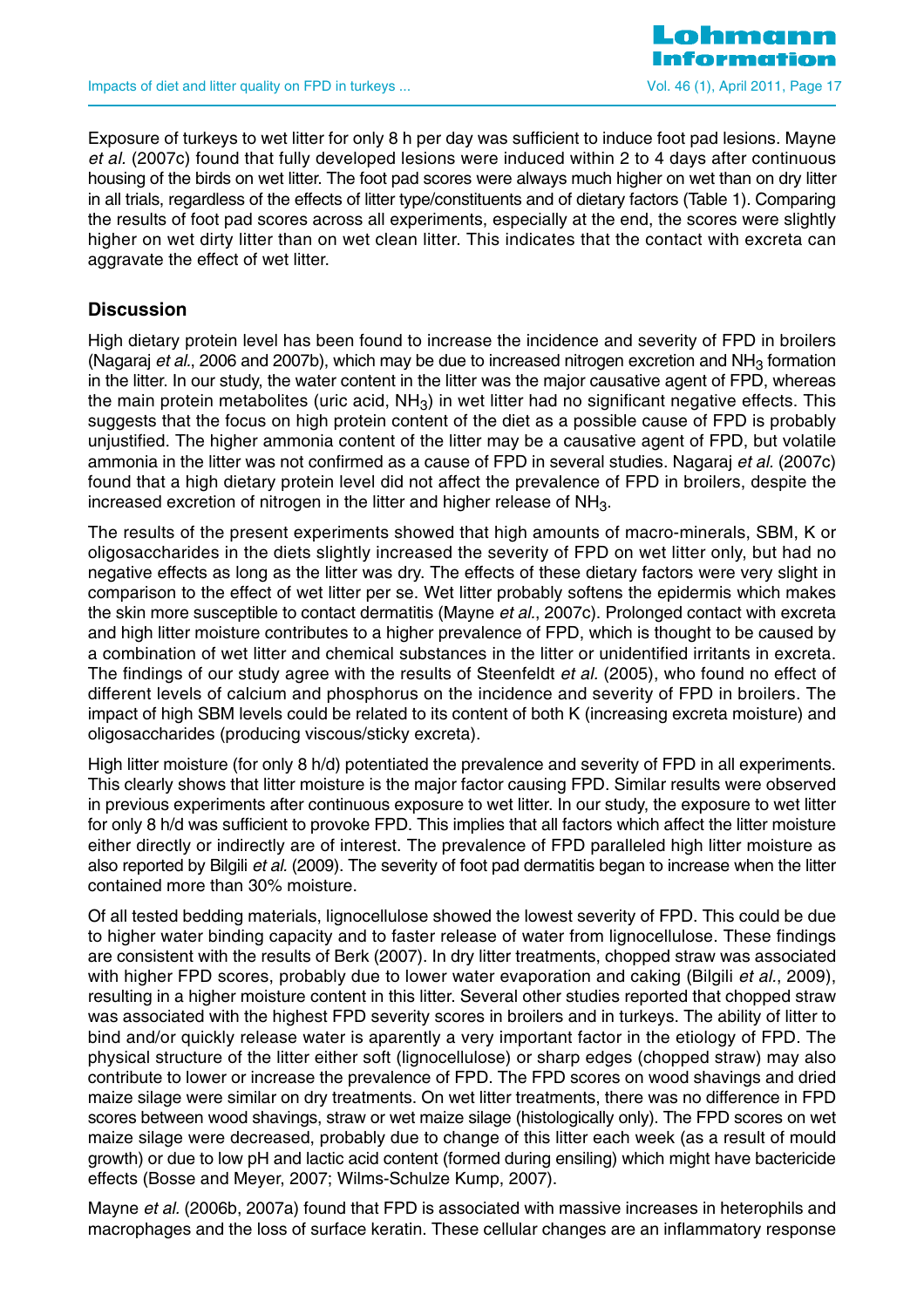

and not an allergic reaction. The correlation between external and histopathological scores was very high (about 0.90), while the relationship between external and histological FPD scores was much lower ( $r = 0.56$ ).

Depending on severity, foot pad lesions are probably painful. Mayne et al. (2007c) found that turkeys (23 days old) had an extreme inflammatory response and were reluctant to move after only 2 days continuous exposure to wet litter. The external FPD scores of these birds varied around 6.70, indicating signs of inflammation. In this study, the external FPD scores on dry litter ranged from 0 to 4, while those on wet litter varied from 1 to 7. Regardless of the experimental treatments, the incidence of severe external scores (6.0, 6.5 and 7.0 ) at the end of the experiments was 13.7%, 3.59% and 1.43%, respectively. However, no signs of discomfort or pain during movement were observed in this study. Platt et al. (2001) found that the incidence of superficial lesions decreased in turkeys after 14 weeks, while more severe ulceration increased, indicating that the lesions become more severe in older birds and consequently may be become painful.

High levels of dietary biotin or Zn could help to reduce the incidence of FPD. However, the effects of these nutrients appear to depend largely on DM content of the litter. As observed in this study, inclusion of high levels of biotin or Zn reduced the severity of FPD on dry litter, but not on wet litter. It was reported that supplementation of biotin decreased the severity of FPD in turkey poults raised on dry litter, but not in poults maintained on wet litter (Harms and Simpson, 1977; Mayne, 2005). Several studies reported that biotin supplementation reduced the prevalence of FPD, while others could not confirm that high dietary biotin levels prevent FPD. Some studies reported that dietary Zn reduced the incidence and severity of foot pad lesions (Hess et al., 2001; Bilgili, 2009), but found no effect of Zn on the severity of FPD when birds were reared in cool weather  $(4 - 15 \degree C)$ , indicating that the effect of Zn varies with environmental conditions (which may affect the litter moisture). High concentrations of biotin or Zn failed to reduce the severity of FPD on wet litter. Perhaps the potentially positive effects of these additives on healing of the lesions were suppressed by the stronger negative effect of high litter moisture. The foot pad lesions on wet litter may also be complicated by secondary bacterial contamination which inhibits the healing process induced by biotin or Zn. The lesions on wet litter were more severe (necrosis or ulcer) and accompanied with inflammatory reaction as indicated histologically by infiltration of inflammatory cells. This inflammatory response is probably related to bacterial infection. Foot pad lesions on dry litter, on the other hand, were mild and not associated with bacterial invasion, so that the lesions could respond to biotin or Zn supplementation.

#### **Conclusions**

The results indicate that high dietary protein is not a major cause of FPD and may only have an indirect effect by increasing litter moisture. High amounts of macro-minerals in the diet had only slight effects on foot pads when the animals were exposed to wet litter. High dietary levels of SBM, K and OS slightly increased the FPD severity, but only on wet litter. Presumably, water softens the epidermis which makes the skin more susceptible to contact dermatitis. Lignocellulose as litter material reduced the incidence of FPD, whereas chopped straw increased it compared to wood shavings. High dietary levels of biotin or Zn may help to lower the severity of FPD, but only on dry litter and not on wet litter. Moreover, the severity of FPD was always much higher on wet than on dry litter, indicating that high litter moisture is the dominant factor causing FPD. Exposure of animals to wet litter for 8 h/d was sufficient to cause FPD. All dietary factors which increase water intake and excreta or litter moisture may contribute to FPD. Therefore, control of litter moisture (optimum diet composition and ventilation) is likely to be highly effective in diminishing the prevalence and severity of FPD in commercial turkey flocks. The present results suggest that litter moisture should not exceed 30% to minimize the incidence of foot pad lesions.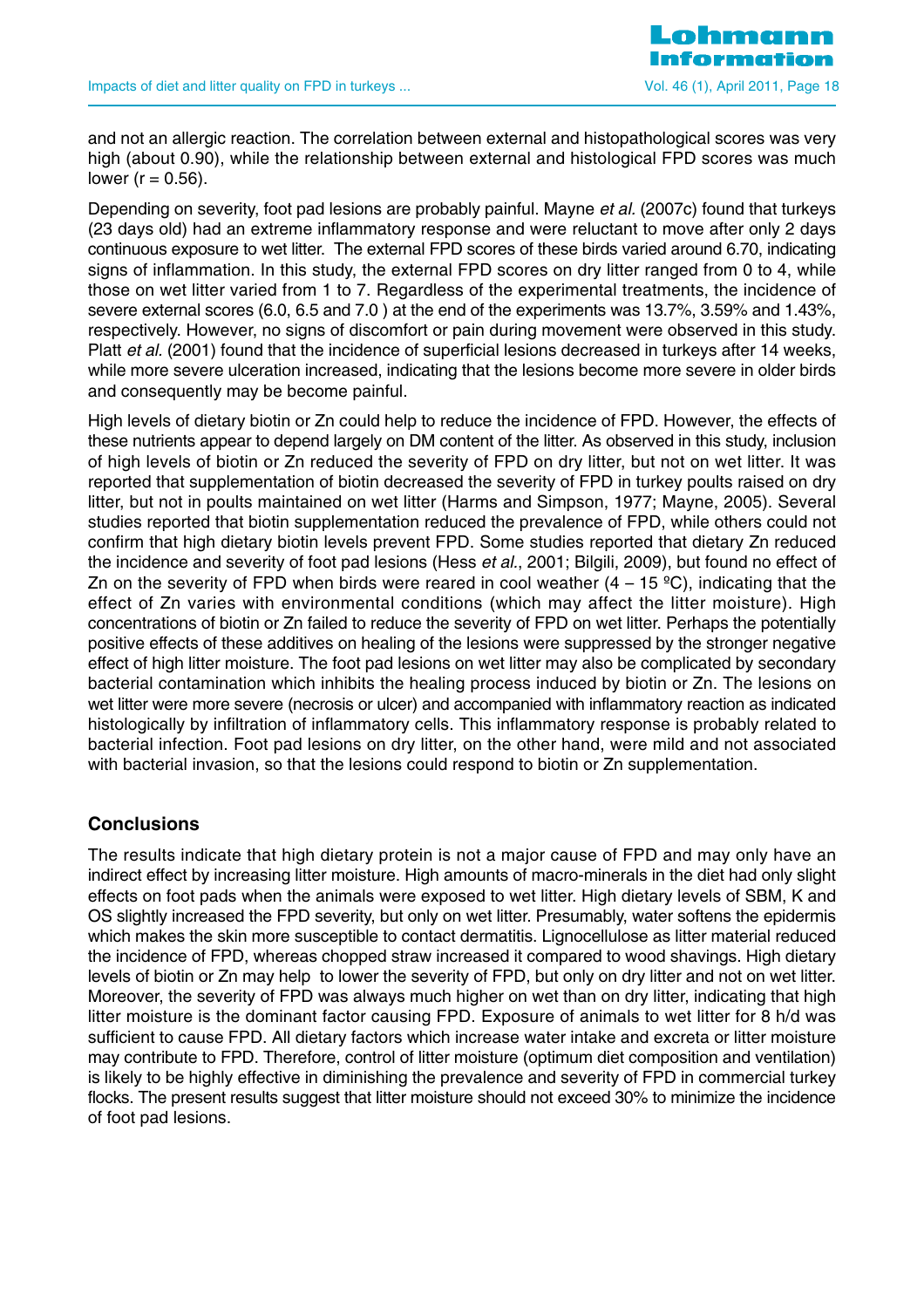

## **Summary**

Foot pad dermatitis (FPD) is a common problem in growing turkeys. FPD is an animal welfare issue and accompanied with reduced growth rate (due to lower feed intake) and lameness in severe cases. Nutrition affects directly and indirectly the development of FPD. The litter quality plays also an important role in the incidence of FPD, which in turn is influenced by the diet composition. This study was conducted on young turkeys to determine the most relevant causes and possible preventive measures. Effects of wet litter and/or protein metabolites (uric acid,  $NH<sub>3</sub>$ ) in the litter and of excessive dietary macro-minerals on FPD were investigated as well as influences of high dietary soybean meal (SBM) and its contents from potassium and certain oligosaccharides. Also, the impact of litter type (wood shavings, lignocellulose, chopped straw, dried maize silage) and litter quality (especially moisture content) was assessed. Effects of specific dietary supplements [biotin, Zn, mannan oligosaccharide (MOS)] as preventive measures were also tested. Each factor investigated was evaluated under dry and wet litter conditions (73% moisture; achieved by adding water). High litter moisture was found to be the dominant factor contributing to the development of FPD. Presence of ammonia or uric acid in the litter did not aggravate the effect of wet litter. All dietary factors which increase excreta or litter moisture may contribute to FPD. Lignocellulose litter reduced the severity of FPD, whereas chopped straw showed higher foot pad scores. High dietary levels of biotin or Zn might be able to lower the severity of foot pad lesions, but only on dry litter and not on wet litter. To minimise the development and severity of FPD in commercial turkey flocks, the litter should be kept dry.

#### **Zusammenfassung**

#### **Beeinflussbarkeit von Fußballenentzündungen bei Mastputen durch Futterzusammensetzung und Einstreuqualität**

Die Fußballenentzündung (foot pad dermatitis, FPD) ist eine in der Putenhaltung weit verbreitete Erkrankung, die in schweren Fällen mit eingeschränkter Bewegungsaktivität (Schmerzen) und Leistungseinbußen (reduzierte Futteraufnahme) einhergeht. Insbesondere aus Tierschutzgründen sind Lösungen erforderlich, die zu einer Entschärfung des Problems führen. Ursächlich spielt die Einstreuqualität eine wesentliche Rolle. Diese wiederum wird auf vielfältige Weise durch die Fütterung beeinflusst. Vor diesem Hintergrund wurden mit jungen Mastputen die Auswirkungen von Endprodukten des Proteinstoffwechsels (Harnsäure und Ammoniak in der Einstreu), die Effekte bedarfsüberschreitender Mengenelementgehalte und die Bedeutung von Sojaextraktionsschrot für die Entwicklung der FPD näher untersucht, wobei jeweils parallel die Feuchtigkeit in der Einstreu mit variiert wurde. Des Weiteren wurde auch der Einfluss des Einstreumaterials (Hobelspäne, Lignozellulose, Stroh, getrocknete Maissilage) untersucht. Schließlich interessierten mögliche Auswirkungen verschiedener Futterzusätze [Biotin, Zink, Mannan-Oligosaccharide (MOS)] zur Prävention dieses Bestandsproblems. Es zeigte sich, dass der Feuchtegehalt der Einstreu ganz entscheidend das Vorkommen und die Ausprägung der FPD bestimmt. Metaboliten des Proteinstoffwechsels (Harnsäure/Ammoniak) und eine bedarfsüberschreitende Mengenelementaufnahme (außer Kalium), bleiben ohne wesentlichen Einfluss. Hohe Sojaschrotanteile wirkten eindeutig nachteilig, und zwar durch ihren hohen K-Gehalt, aber auch wegen ihres Oligosaccharidgehaltes (Effekte auf die FPD waren Folgen einer forcierten Wasseraufnahme und -abgabe über die Exkremente); unter den geprüften Einstreumaterialien war die Lignozellulose sowohl unter den Bedingungen einer trockenen Einstreu als auch bei (experimentell) nasser Einstreu besonders vorteilhaft (jeweils signifikant günstigere FPD-Scores). Schließlich verdient Erwährung, dass unter den Bedingungen einer trockenen Einstreu (und nur hier) eine Zulage von Zink oder Biotin eindeutig günstig wirkte. Insgesamt basieren die Zusammenhänge zwischen der Fütterung und Futterzusammensetzung einerseits und dem FPD-Geschehen andererseits ganz wesentlich auf den Veränderungen in der Wasseraufnahme und der Exkremente- bzw. Einstreuqualität.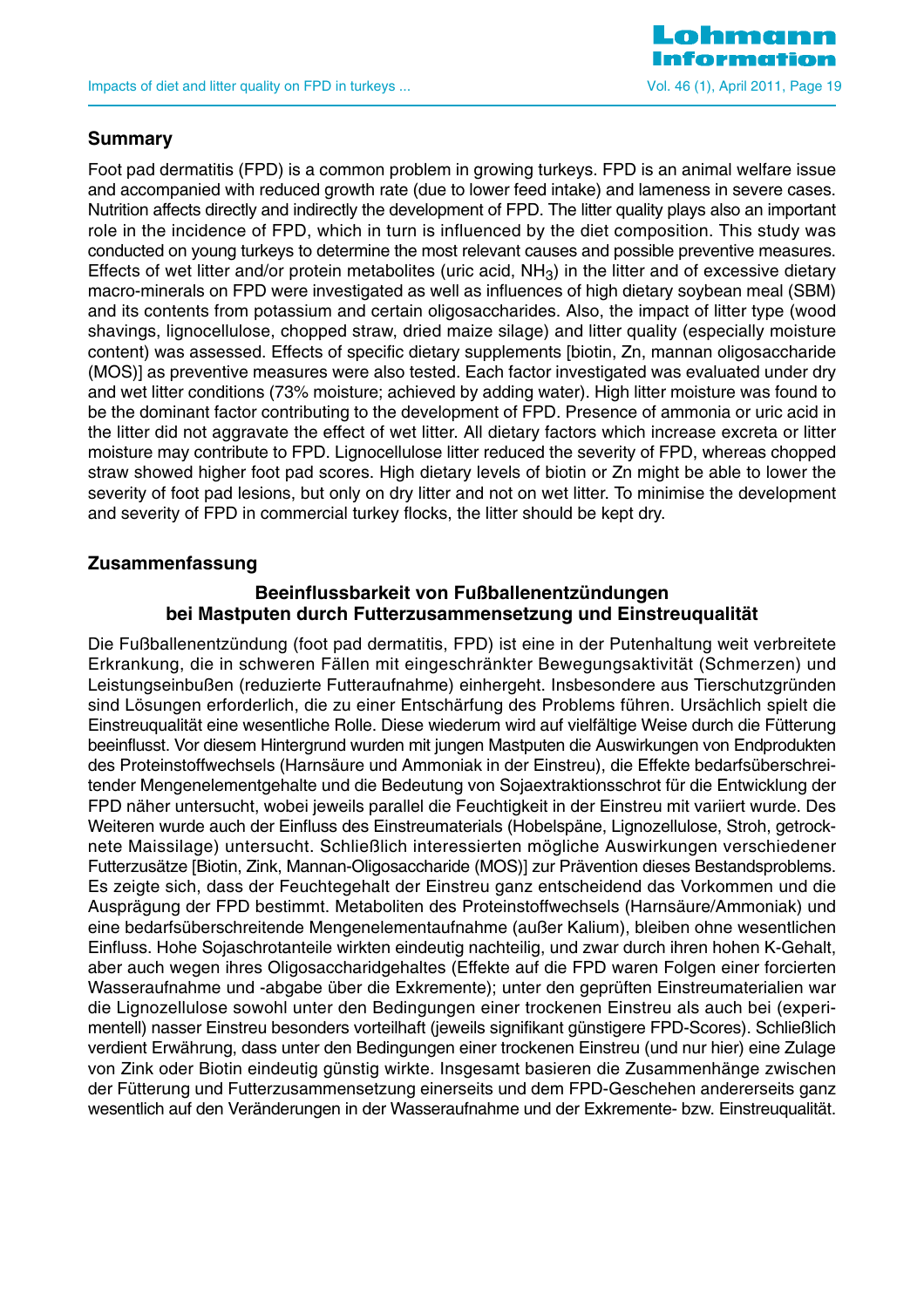#### **This paper is summarized from five original papers published in international journals:**

- Youssef, I.M.I., A. Beineke, K. Rohn, and J. Kamphues (2010): Experimental study on effects of litter material and its quality on foot pad dermatitis in growing turkeys. International Journal of Poultry Science 9 (12), 1125-1135.
- Youssef, I.M.I., A. Beineke, K. Rohn, and J. Kamphues (2011a): Effects of litter quality (moisture, ammonia, uric acid) on development and severity of foot pad dermatitis in growing turkeys. Journal of Avian Diseases, **55**, 51-58.
- Youssef, I.M.I., A. Beineke, K. Rohn, and J. Kamphues (2011b): Effects of macrominerals surplus in the diet and high litter moisture on development and severity of foot pad dermatitis in growing turkeys. Journal of European Poultry Science, (In Press).
- Youssef, I.M.I., A. Beineke, K. Rohn, and J. Kamphues (2011c): Effects of high dietary levels of soybean meal and its constituents (potassium, oligosaccharides) on foot pad dermatitis in growing turkeys housed on dry and wet litter. Archives of Animal Nutrition, **65**, 148-162
- Youssef, I.M.I., A. Beineke, K. Rohn, and J. Kamphues (2011d): Influences of increased levels of biotin, zinc or mannanoligosaccharides in the diet on foot pad dermatitis in growing turkeys housed on dry and wet litter. Journal of Animal Physiology and Animal Nutrition, Article first published online: 4 January 2011.

#### **A complete list of references may be obtained from the corresponding author:**

I.M.I. Youssef Institute of Animal Nutrition, University of Veterinary Medicine Hannover, Foundation Hannover, Germany E-mail: Ibrahim.Youssef@tiho-hannover.de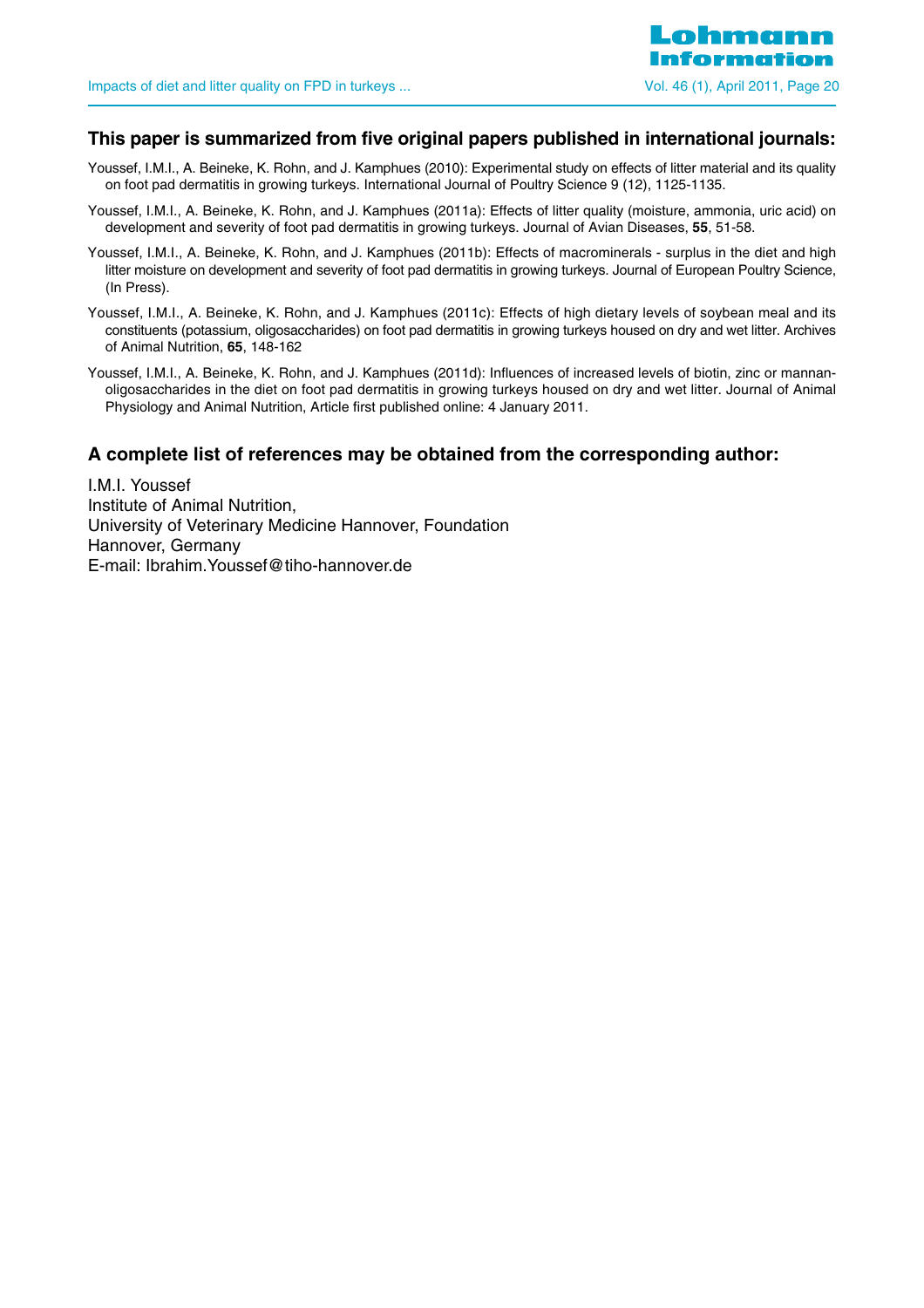

## **Breeding for reduced boar taint**

## **L. FRIEDEN, C. LOOFT and E. THOLEN, University of Bonn, Germany**

#### **Introduction**

Intact boars are rarely used for fattening, because consumers would object to the boar taint, which tends to develop with sexual maturity and renders pork inedible. To eliminate this problem, boars are usually castrated at a young age, a practice which is painful and has been criticized repeatedly as not in line with animal welfare. In 2008, representatives of the German pig farming community, the processing industry and the trade drafted a resolution ("Düsseldorfer Erklärung") to stop castration of piglets without anesthezation. European pig farmers and their union (COPA-COGECA) agreed in December 2010 to terminate surgical castration by 2018. This means that castration of piglets with anesthesia will only be accepted as a transitional step until castration will be completely banned in Europe. However, if intact boars are fattened, negative consumer response to boar taint in pork has to be prevented: by testing carcasses routinely with sufficient speed and accuracy and by reducing the incidence of boar taint at slaughter age. This may be approached in different ways: by genetic selection, nutrition and/or management.

## **Development of boar taint**

Boar taint develops under the influence of genetic and non-genetic factors as has been summarized by Bracher-Jakob, 2000. Several studies have shown that the level of skatole and androstenone, the two main components responsible for boar taint, is moderately to highly heritable; the deposition in fat increases with sexual maturity. Non-genetic contributing factors which have been identified are group vs. single pen management and light for androstenone level and nutrition, housing system and hygiene for skatole.

## **Breed differences in boar taint**

In order to assess the chances to reduce and eventually eliminate the boar taint by genetic selection, we need to know the relevant population parameters. In table 1 we have summarized results from the literature to show the existing variation between breeds or populations. This may be of special interest for breeding programs which focus on quick response. However, these estimates should not be taken at face value without taking all essential factors into account: age and live weight at the time of testing, management conditions, laboratory techniques applied, and sample size. As pointed out by Haugen (2009), neither are official reference methods available to determine and compare androstenone and skatole levels, nor are all results have been published.

The relevance of laboratory techniques has been demonstrated by Harlizius *et al.* (2008), whose results from different laboratory methods differed by a factor of 2 to 4 for identical samples of backfat. This should be kept in mind; for genetic evaluation, genotypes must always be compared under the same conditions.

The critical level of 0.5 µg androstenone per gram fat, above which most people would notice the boar taint, was exceeded in all but one small sample in table 1.

Typically, more than 40% of boar carcasses would be "off-odor" according to the androstenone level. Comparing different breeds, Durocs and the early maturing Piétrains tend to have the least desirable taint scores. In the ongoing project called Electronic nose, breeding, entire boar fattening (EN-Z-EMA), funded by the German Federal Ministry of Food, Agriculture and Consumer Protection, about 1,000 progeny of Piétrain sires are currently being tested for meat taint in addition to conventional performance criteria.

Currently 800 boars with measurements of this study are available. 38% of the boars exceeded the critical levels of 250 ng skatole and 1,000 ng andostenone per gram backfat; skatol and andostenone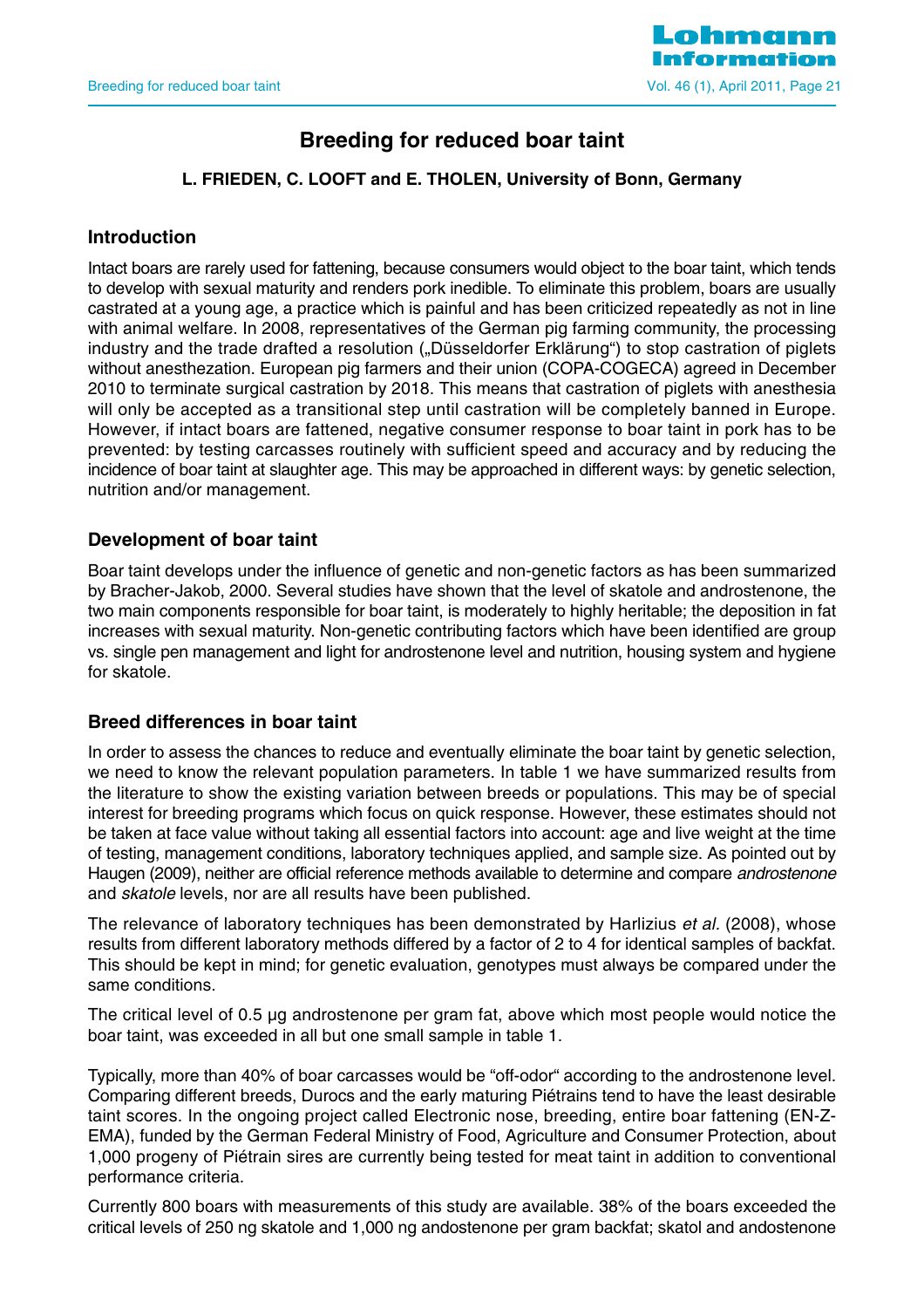## **Table 1: Breed differences in androstenone level**

| <b>Breed</b>                    | Country       | $\mathsf{N}$ | Age<br>days | Weight<br>kg |                | Androstenone<br>$\mu$ g / g fat | Number<br>animals | Ref.           |
|---------------------------------|---------------|--------------|-------------|--------------|----------------|---------------------------------|-------------------|----------------|
|                                 |               |              |             |              | $\bar{\times}$ | S                               | $>0.5 \mu g$      |                |
| Piétrain (Pi)                   | F             |              |             | 100          | 1.75           |                                 |                   | 1 <sup>a</sup> |
| <b>Belgian Landrace</b>         |               |              |             | 100          | 0.61           |                                 |                   |                |
| Large White (LW)                |               | 120          | 170         | 101          | 0.60           | 0.60                            |                   |                |
|                                 | F             | 183          | 182         | 112          | 0.60           | 0.50                            |                   | $2^{a)}$       |
| $[HaxPi] \times [LW \times LR]$ |               | 148          | 171         | 105          | 2.40           | 170                             |                   |                |
|                                 |               |              | 170         |              | 0.28           | 0.22                            |                   |                |
| Landrace (LR)                   | D             |              | 190         |              | 0.44           | 0.67                            |                   | 3a)            |
|                                 |               |              | 210         |              | 0.54           | 0.76                            |                   |                |
| <b>LR</b>                       | <b>DK</b>     |              |             | 90           | 0.71           |                                 |                   | 4 <sup>a</sup> |
| Yorkshire (Y)                   | ${\mathsf S}$ | 143          | 201         | 110          | 1.26           | 0.94                            |                   | 5 <sup>a</sup> |
| <b>BHZP-Cross</b>               |               | 32           |             | 95           | 0.54           | 0.39                            | 50.0              |                |
|                                 |               | 30           |             | 115          | 0.67           | 0.47                            | 40.6              |                |
|                                 | D             | 32           |             | 95           | 0.73           | 1.64                            | 34.5              |                |
| <b>LWxLR</b>                    |               | 29           |             | 115          | 0.73           | 0.58                            | 28.1              | 6a)            |
| <b>PixLR</b>                    |               | 28           |             | 95           | 0.63           | 0.50                            | 46.7              |                |
|                                 |               | 30           |             | 115          | 1.13           | 2.09                            | 46.4              |                |
| <b>LR</b>                       |               | 1728         | 143         | 100          | 1.19           | 1.10                            |                   | $\overline{7}$ |
| Duroc (Du)                      | ${\sf N}$     | 1202         | 156         | 100          | 3.27           | 252                             |                   |                |
| Topigs commercial<br>boar       | <b>NL</b>     | 1539         |             |              | 1.71           | 1.42                            |                   | 8              |
|                                 |               | 61           |             | $105^{*1}$   | 0.69           | 0.79                            | 40.6              |                |
| PixF1                           |               | 64           |             | $120^{*1}$   | 0.94           | 0.91                            | 57.8              |                |
| *1) group pen<br>*2) single pen | D             | 27           |             | $105^{2})$   | 1.50           | 1.12                            | 87.5              | 9              |
|                                 |               | 27           |             | $120^{2})$   | 1.89           | 0.89                            | 92.6              |                |

<sup>a)</sup>cited by Bracher-Jakob (2000); <sup>1)</sup>Bonneau *et al.*, 1979; <sup>2)</sup>Bonneau and Russeil, 1985; <sup>3)</sup>Willeke *et al.*, 1987; <sup>4)</sup>Jonsson and Joergensen, 1989; <sup>5)</sup>Lundström *et al.*, 1987; <sup>6)</sup>Weiler *et al.*, 1995; Xue <sup>7)</sup>Tajet *et al.*, 2006; <sup>8)</sup>Bergsma *et al.*, 2007; <sup>9)</sup>Adam *et al.*, 2009.

contributing similarly to this percentage. The skatole levels are more likely to be influenced by nongenetic factors than andostenone levels. Nutrition, management, hygiene and the point of sampling (backfat vs. bacon) can influence the skatole level measured and limit the accuracy of genetic evaluation.

## **Reduction of boar taint by conventional selection**

The breeding goals and selection indexes in commercial pig breeding programs include a number of traits defining the efficiency of live weight gain, carcass value and reproductive performance. To predict and achieve the desired genetic progress in specific traits, we need to know the relevant population parameters. As shown in table 2, the androstenone level apparently has a high heritability, and the somewhat lower heritability estimates for skatole and indole levels are also encouraging.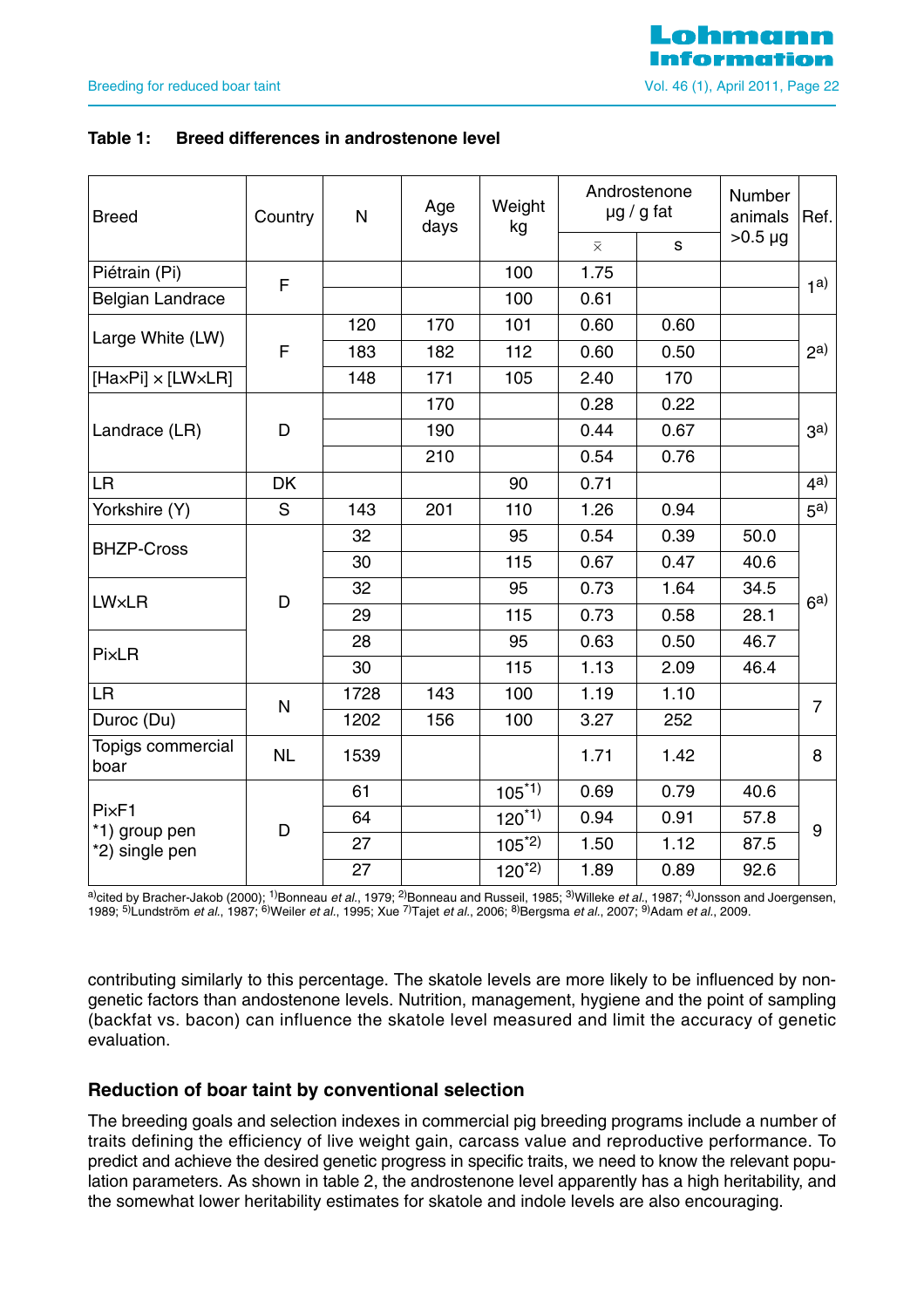| Source               | Androstenone  | Skatole       | Indole |
|----------------------|---------------|---------------|--------|
| Sellier et al., 2000 | 0.55          | $0.23 - 0.55$ |        |
| Tajet, 2006          | $0.50 - 0.60$ | 0.23-0.56     |        |
| Bergsma et al., 2007 | 0.75          | 0.44          | 0.32   |

#### **Table 2: Heritability estimates for androstenone, skatole and indole level**

Assuming that the skatole level can be significantly reduced by management and nutrition, genetic approaches may focus on controlling androstenone.

Androstenone is produced in the gonads along with other sexual steroids, androgens and estrogens. Therefore we should be aware of possible antagonistic correlations between androstenone and reproductive performance (Claus, 1993). Published estimates of genetic correlations between andostenone and paternal or maternal reproductive traits are, however, rare.

Bergsma et al. (2007) reported antagonistic correlations between androstenone and paternal fertility in terms of sperm motility (0.32), ejaculate volume (0.18) and livability of sperm (0.11), whereas the correlation with sperm concentration pointed in the desired direction (-0.22). In the same study, antagonistic correlations were found between androstenone levels in backfat probes and maternal reproductive performance in terms of sexual maturity and age at first insemination (-0.24), interval between weaning and subsequent conception (-0.44) and number of stillborn piglets (-0.59).

Willeke (1987) concluded from his analysis that selection for reduced androstenone level would have the undesirable effect of increasing the age at sexual maturity of boars as well as sows. Sellier *et al.* (2000) tried index selection for lower androstenone level while keeping the size of the bulbourethal gland constant, but failed.

## **Own study**

To answer the question of an assumed commercial breeder who has to determine which selection approach is most promising, we modeled several different scenarios, applying index theory (proportional index) to predict the possible reduction of androstenone levels (Tholen and Frieden 2010).

Table 3 shows the traits to be measured. It is assumed that the androstenone level can be measured in live boars from backfat probes obtained by microbiopsy.

#### **Table 3: Traits to be measured for performance testing boars**

| Trait                                                                        | Information from                           |
|------------------------------------------------------------------------------|--------------------------------------------|
| Androstenone                                                                 | Boar being tested                          |
| Live born piglets                                                            | Dam of boar, first 2 litters               |
| Age at first mating                                                          | Dam of boar                                |
| Daily gain, feed conversion ratio, carcass<br>composition and valuable parts | $2 \times 3$ fullsibs and halfsibs of boar |

Table 4 shows the relative importance and expected economic progress in the traits included in the index as breeding goal, separately for dam and sire lines. The parameter estimates are based on own analysis of German herdbook data and literature (Sellier et al., 2000). For androstenone we assumed a heritability of 0.50.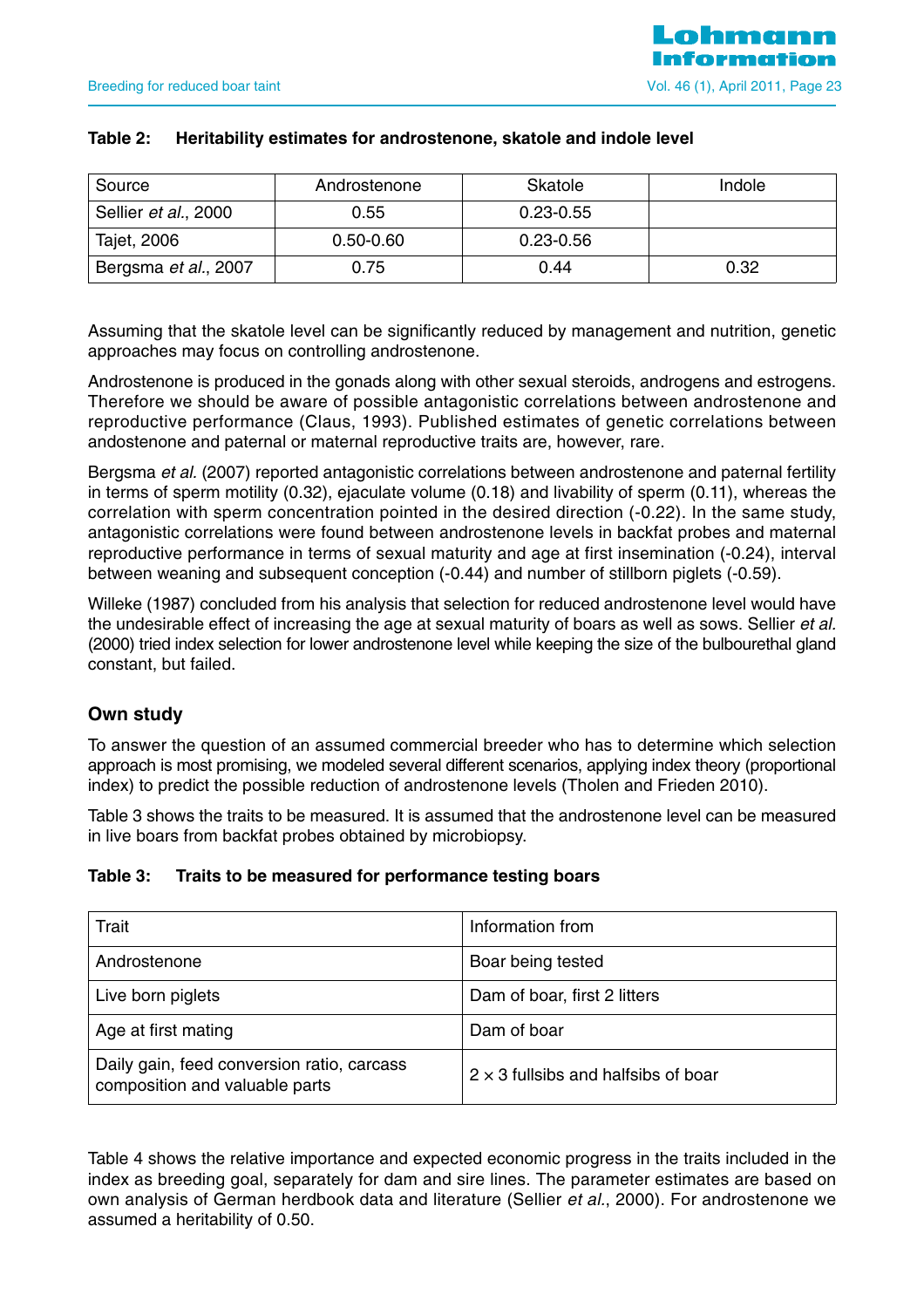| Selection trait      |                                             | Dam line | Sire line |      |  |  |  |
|----------------------|---------------------------------------------|----------|-----------|------|--|--|--|
|                      | Breeding goal with vs. without androstenone |          |           |      |  |  |  |
|                      | without                                     | with     | without   | with |  |  |  |
| Androstenone         |                                             | 22.3     |           | 17.8 |  |  |  |
| Live born piglets    | 59.8                                        | 34.4     | 1.1       | 1.0  |  |  |  |
| Age at first mating  | 0.0                                         | 0.0      | 0.0       | 0.0  |  |  |  |
| Daily gain           | 25.3                                        | 24.6     | 21.4      | 18.4 |  |  |  |
| Feed conversion rate | 13.0                                        | 14.0     | 33.7      | 29.0 |  |  |  |
| Meatiness of carcass | 1.9                                         | 4.8      | 43.8      | 33.9 |  |  |  |

#### **Table 4: Breeding goals and predicted relative economic progress (in %)**

The economic weights (w) differ considerably between the sire and dam lines: the dam lines are mainly selected for number of piglets weaned per year, the sire lines for carcass composition. Change in age at first service was set to zero for all lines. Antagonistic correlations between androstenone level and reproductive performance were assumed to be  $r_{\alpha} = 0.2$ .

The economic weight for androstenone level was determined with the condition that 80% of the progress in conventional traits should be retained. In each generation the best 10% males and 50% females are selected in both lines.

Inclusion of the androstenone level in the index results in significantly less progress in reproductive performance, but slightly more progress in carcass value in the dam line, whereas considerable progress in meatiness is sacrificed in the male line to achieve a reduction in androstenone levels.

#### **Figure 1: Predicted frequency of boars with >1 µg/g androstenone in backfat probes if this trait is included in a proportional selection index**



generation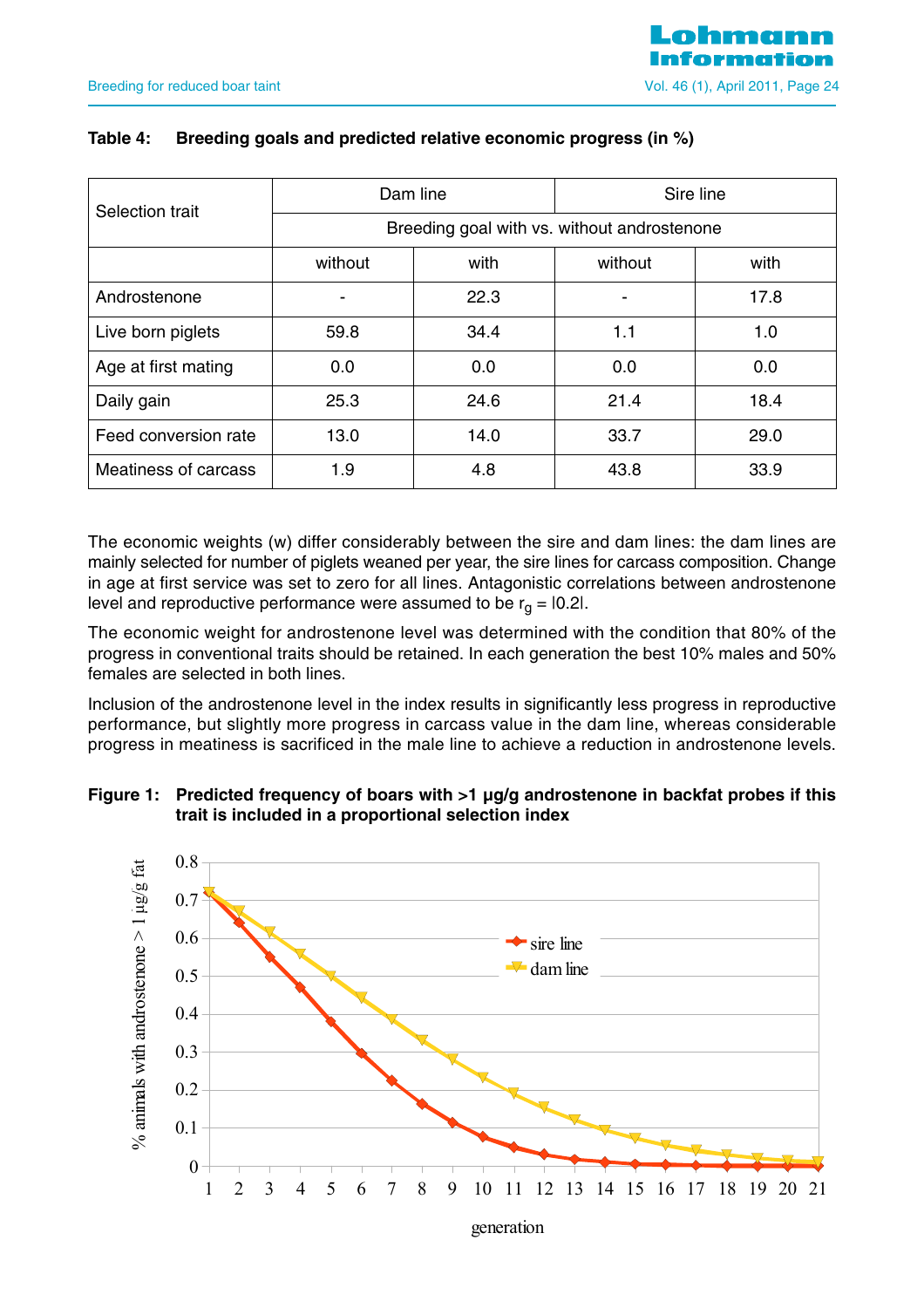

The model calculations suggest that at least 4 to 6 generations, i.e. 8 to 12 years would be required to reduce the frequency of boars with >1 µg/g fat from 20% to 5%, even with optimistic assumptions regarding the antagonistic correlation between fertility and boar taint (fig. 1).

Our estimate of time required for a genetic solution may be compared with the result of Ducro-Steverink (2006) who calculated less than 5 years to reduce the incidence of boar taint from 30% to 10%, assuming a heritability of 0.40 for the androstenone level and ignoring negative changes in reproductive traits.

#### **Reduction of boar taint with molecular genetic methods**

Another breeding strategy to reduce boar taint in pork would be to identify the relevant genes with DNA chips. The pig genome has been almost completely sequenced, which offers the possibility to search for DNA markers associated with boar taint.

Using genome analysis, the genome of individuals is described in terms of SNP (**S**ingle **N**ucleotide **P**olymorphism) markers and compared with the phenotypic expression of the relevant trait. Several recent studies in Europe have identified markers for boar taint. In a Dutch project reported by Duijvesteijn et al., (2010), 13.7% of the additive genetic variation in androstenone level could be explained by the five most important SNPs.

As a second step, genomic selection would be applied to identify and select individuals with the desired genotype of low androstenone level without the need for trait recording.

On first sight, genomic selection may seem to offer a quick and easy solution. Before drawing premature conclusions, the results of Grindflek et al. (2010) should be noted who found markers for fertility traits on the same locations of the chromosome as for androstenone level, which is not surprising in view of the described antagonistic effects. Moreover associations between markers and traits are known to be breed specific. In any case, genetic markers have to be identified in each population, with relevant correlations to other traits, before genomic selection is applied in practice.

#### **Discussion and outlook**

The intensity of boar taint in carcasses of intact boars can be reduced by selection. This can help the pork industry in gradually reducing the number of carcasses discarded because of boar taint and eventually eliminate the need for castration. To achieve optimal response to selection, standardized procedures for measuring the two main components of boar taint, androstenone and skatole, should be developed. Two current research projects (Anon, 2009a,b) are focused on the development of automated measurement of boar taint for use in slaughter lines of commercial abattoirs as well as on live animals for selection purposes. The eventual goal is to develop techniques for screening live boars for taint score, based on microbiopsy of backfat, saliva or blood samples, which would speed up genetic progress.

The rate at which genetic progress can be reached will depend on antagonistic correlations between boar taint and reproductive traits. These genetic correlations have to be determined in relevant commercial male and female lines.

When identified QTLs for boar taint are being used in genomic selection, special attention should be on gene locations which are not known to be negatively correlated with reproductive performance.

Under current economic conditions in Germany it would make sense to screen terminal sires for boar taint before they are widely used for AI. This approach is currently being field tested with the German Piétrain population in the EN-Z-EMA project (Anon, 2009a). In case this approach does not lead to desirable results, testing of boars will be extended to all male and female lines.

Including the reduction of boar taint in the breeding goal will in any case decrease the rate of progress in other traits, which can mean a loss of competitiveness. A breeding organization may expect benefits from a significantly reduced rate of boar taint: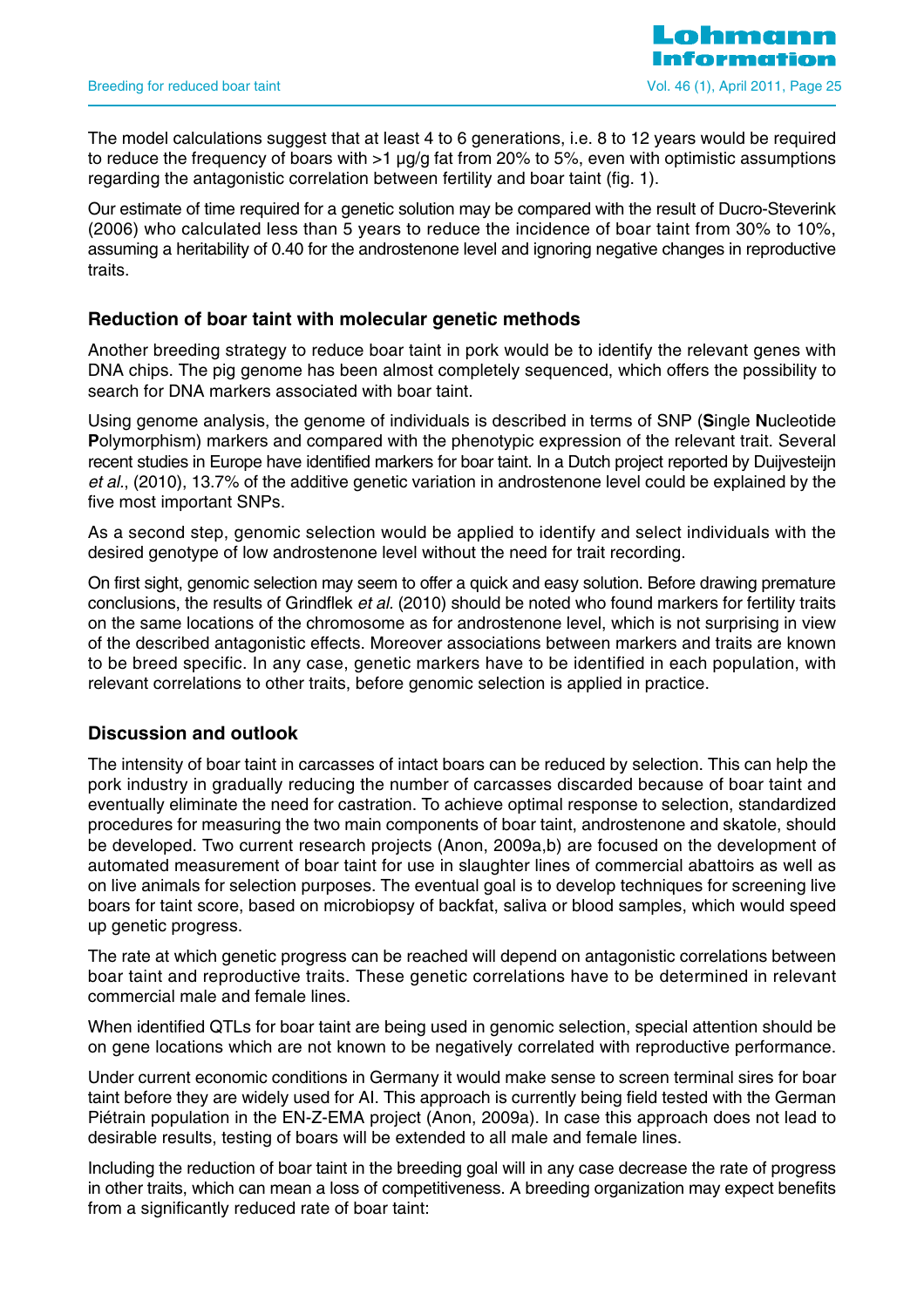

- 1) if commercial slaughter houses introduce incentives by paying a premium based on the rate of discarding carcasses due to boar taint; and/or
- 2) if growing intact boars is significantly more economical than growing castrated males in terms of feed conversion ratio and carcass value (Adam, 2009).

With increasing production of pork from intact boars, the processing industry has to expect substantial losses, because pork with boar taint has no market value. Any potential benefit of growing intact boars can only be realized if the frequency of rejected carcasses is substantially reduced below a critical level of 10% or even less. It will take a considerable number of years to find out whether the European pork industry will be successful in eliminating the need for castrating boars as postulated by animal welfare.

#### **Zusammenfassung**

#### **Züchterische Möglichkeiten zur Verminderung der Ebergeruchsproblematik bei Schlachtschweinen**

Die Ferkelkastration in seiner bisherigen Form wird keine Zukunft in der EU haben. Es gibt einige Alternativen, wie z.B. die Ebermast. Hierbei stellt der Ebergeruch, welcher hauptsächlich durch die zwei Komponenten Androstenon und Skatol bestimmt wird, ein Problem dar. Allerdings kann Skatol durch Fütterung, Haltungsform und Hygiene reduziert werden, dagegen wird Androstenon hauptsächlich durch genetische Komponenten beeinflusst. Deshalb ist die züchterische Bearbeitung des Ebergeruchs vielversprechend aufgrund der hohen Erblichkeit. Ein Problem stellt dabei die unerwünschte Beziehung des Ebergeruchs zur maternalen und paternalen Fruchtbarkeit dar, die im Züchtungsprogramm berücksichtigt werden muss. Bei dem derzeitigen Stand wird es zwischen 8 und 12 Jahren dauern, um den Anteil Eber mit über 1000 ng Androstenon je g Fett von 20 auf 5 % zu reduzieren. Eine Verkürzung dieser Zeitspanne könnte die Genomische Selektion bieten. Jedoch wird die Selektion gegen Ebergeruch nur dann erfolgreich sein, wenn eine zuverlässige Technologie zur Verfügung steht, wie z.B. die "elektronische Nase", die einen mit Ebergeruch behafteten Schlachtkörper am Schlachtband eindeutig identifiziert.

#### **References**

- Anon., 2009a: Forschungsprojekt "Vermeidung von Ebergeruch durch züchterische Maßnahmen und neuartige messtechnische Erfassung (EN-Z-EMA)" bewilligt. http://www.zds-bonn.de/vermeidung\_von\_ebergeruch\_durch\_ zuechterische\_mass.html.
- Anon., 2009b: Verzicht auf Ferkelkastration QS bringt Forschungsprojekte voran. http://www.q-s.de/ fileamin/QS \_Fileadmin/tt\_news/091126\_PM\_ Foerderung\_Forschungsprojekte.pdf
- Adam, F., C. Schulze-Langenhorst und L. Büttfering, 2009: Düsser Ergebnisse zur Ebermast. Landwirtschaftliches Wochenblatt, 43.
- Bergsma, R., E. Knol and H. Feitsma, 2007: Parameters of Al boars and predicted correlated responses of selection against boar taint. Proc. EAAP Meeting, Dublin.
- Bracher-Jakob, A., 2000: Jungebermast in Forschung und Praxis. Arbeit im Auftrag der Eidgenössischen Forschungsanstalt für Nutztiere, Posieux.
- Bonneau M. et al., 1992: Contributions of fat androstenone and skatole to boar taint: I. Sensory attributes of fat and pork meat. Livestock Prod. Science 32, 63–80.
- Claus, R., 1993: Die unendliche Geschichte der Ebermast Eine historisch-physiologische Analyse. Fleischwirtschaft 73,  $449 - 453$ .
- Duijvesteijn, N. et al., 2010: A genome-wide association study on androstenone levels in pigs reveals a cluster of candidate genes on chromosome 6. BMC Genet. 2010 May 20, 11:42.
- Grindflek, E, 2010: Revealing genetic relationships between compounds affecting boar taint and reproduction in pigs. J Anim Sci. 2011 Mar;89, 680-92.
- Harlizius, B. et al., 2008: Breeding against boar taint. An integrated approach. EAAP meeting, 26-27. March, Girona.
- Haugen, J.E., 2009: Detection of Boar Taint. Need for harmonised methods and rapid methods. 55. Intern. Meat Science and Technology Congress, Copenhagen. http://www.icomst2009.dk.kappa.headline.dk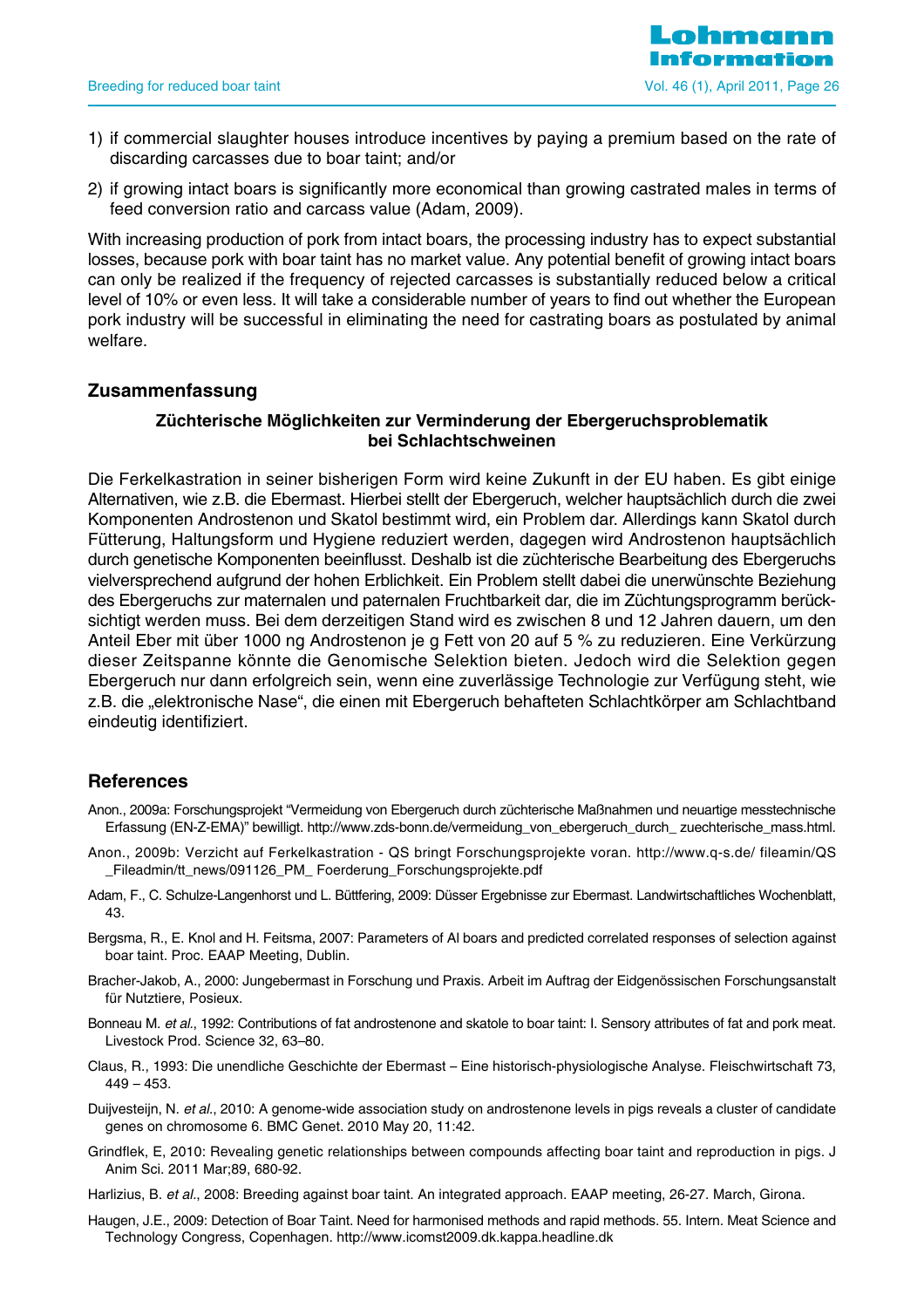- Moe, M. et al., 2009: Association between SNPs within candidate genes and compounds related to boar taint and reproduction. BMC Genet. 2009; 10: 32.
- Sellier, P., Le Roy, P., Foilloux, M.N., Gruand. J., Bonneau, M., 2000: Responses to restricted index selection and genetic parameters for fat androstenone level and sexual maturity status of young boars. Livestock Prod. Science 63, 265-274.
- Tajet H., Andresen O., Meuwissen T., 2006: Estimation of genetic parameters of boar taint; skatole and androstenone and their correlations with sexual maturation. Prevention of Boar Taint in Pig Production. 19th Symp. Nordic Committee for Veterinary Scientific Cooperation, Gardermoen, Norway, 21-22 November 2005.
- Tholen, E. and L. Frieden, 2010: Züchterische Möglichkeiten zur Vermeidung von Ebergeruch. 8. Schweine-Workshop "Neue Herausforderungen für die Schweinezucht", 23./24.2.2010, Uelzen.
- Weiler, U., M. Dehnhard, E. Herbert and R. Claus, 1995: Einfluss von Geschlecht, Genotyp und Mastendgewicht auf die Androstenon- und Skatolkonzentration im Fett von Mastschweinen, 14-32. In: Die Ebermast, Angewandte Wissenschaft Heft 449, Schriftenreihe des Bundesministeriums für Ernährung, Landwirtschaft und Forsten, Landwirtschaftsverlag Münster.
- Willeke, H., R. Claus, E. Müller, F. Pirchner and H. Karg, 1987: Selection for high and low level of 5 α- androst-16-en-3 one in boars. I. Direct and correlated response of endocrinological traits. Journal Animal Breeding and Genetics 104, 64-73.
- Xue, J. et al., 1996: Breed differences in boar taint: relationship between tissue levels boar taint compounds and sensory analysis of taint. J. Anim. Sci. 74:2170-2177.

#### **Address of corresponding author:**

Dr. Ernst Tholen Rheinische Friedrich-Wilhelms-Universität Bonn Institut für Tierwissenschaften E-Mail: etho@itw.uni-bonn.de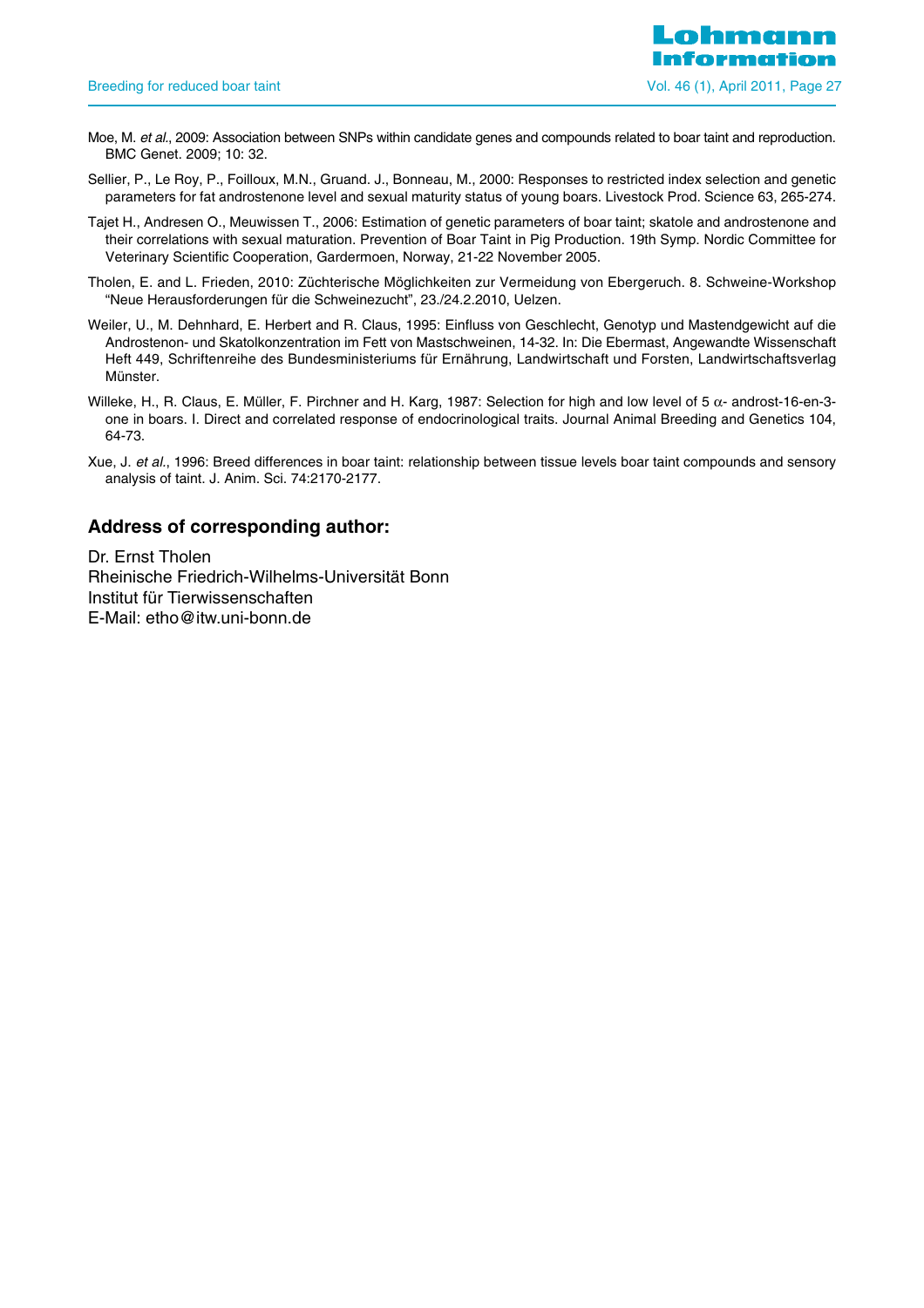

## **Patterns and dynamics of global and EU poultry meat production and trade**

#### **Hans-Wilhelm Windhorst, Vechta, Germany**

#### **Introduction**

Between 1990 and 2009, global poultry meat production increased by over 50 mill. t or 123 %. No other agricultural product reached such a remarkable relative growth rate. The growth was not homogeneous, however, the highest absolute increase can be found in Asia with 21 mill. t , followed by South and Central America with 12.3 mill. t and North America with 10.5 mill t. In Europe, the absolute increase was much smaller with only 4 mill. t. In the same time period poultry meat production in the EU (27) grew by 4 mill. t or 50.9 %. The contribution of European countries to the global production volume decreased from 28.7 % in 1990 to only 17.2 % in 2009.

In 2008, the traded volume of poultry meat was more than five times higher than in 1990 and reached almost 14 mill. t. The share of North American, South and Central American as well as European countries in poultry meat exports was almost equal, with North America in a leading position. In poultry meat imports, European and Asian countries shared almost the same volume. Together, countries in these two continents imported almost 81 % of all poultry meat that reached the world market. EU (27) member countries exported 2.9 mill. t of poultry meat in 2008 and imported 2.3 mill. t. When canned meat and preparations are included, the export volume even reached 3.8 mill. t.

The main goals of this paper are:

- to give an overview about the development of global and EU poultry meat production between 1990 and 2009 by meat type,
- to identify the leading countries in production,
- to characterize changing patterns of poultry meat trade between 1990 and 2008 by regions and meat type,
- to identify the leading countries in poultry meat exports and imports by meat type.

#### **Development of global poultry meat production between 1990 and 2009**

Global poultry meat production increased from almost 41 mill. t in 1990 to 91.3 mill. t in 2009 or by 123 %. As can be seen from the data in table 1, the production volume of chicken meat grew by over 44 mill. t. Chicken meat contributed 87.8 % to the absolute growth, turkey meat 3.2 %, duck meat 5.2 %, goose and guinea fowl meat 3.7 % and other poultry meat 0.1 %. Chicken meat contributed 87.2 % to the overall poultry meat production in 2009, followed by turkey meat (5.8 %) and duck meat  $(4.2 %).$ 

| Table 1: | The development of global poultry meat production by meat type between 1990 |
|----------|-----------------------------------------------------------------------------|
|          | and 2009; data in 1,000 t (Source: FAO database)                            |

| Meat type   | 1990   | 2000   | 2009   | Increase $(\%)$ |
|-------------|--------|--------|--------|-----------------|
| Chicken     | 35,350 | 58,307 | 79,596 | 125.2           |
| Turkey      | 3,717  | 5,071  | 5,320  | 43.1            |
| <b>Duck</b> | 1,232  | 2,868  | 3,845  | 212.1           |
| Goose*      | 621    | 1,911  | 2,476  | 298.7           |
| Other       | 17     | 41     | 71     | 317.6           |
| Total       | 40,937 | 68,198 | 91,308 | 123.0           |

\* includes guinea fowl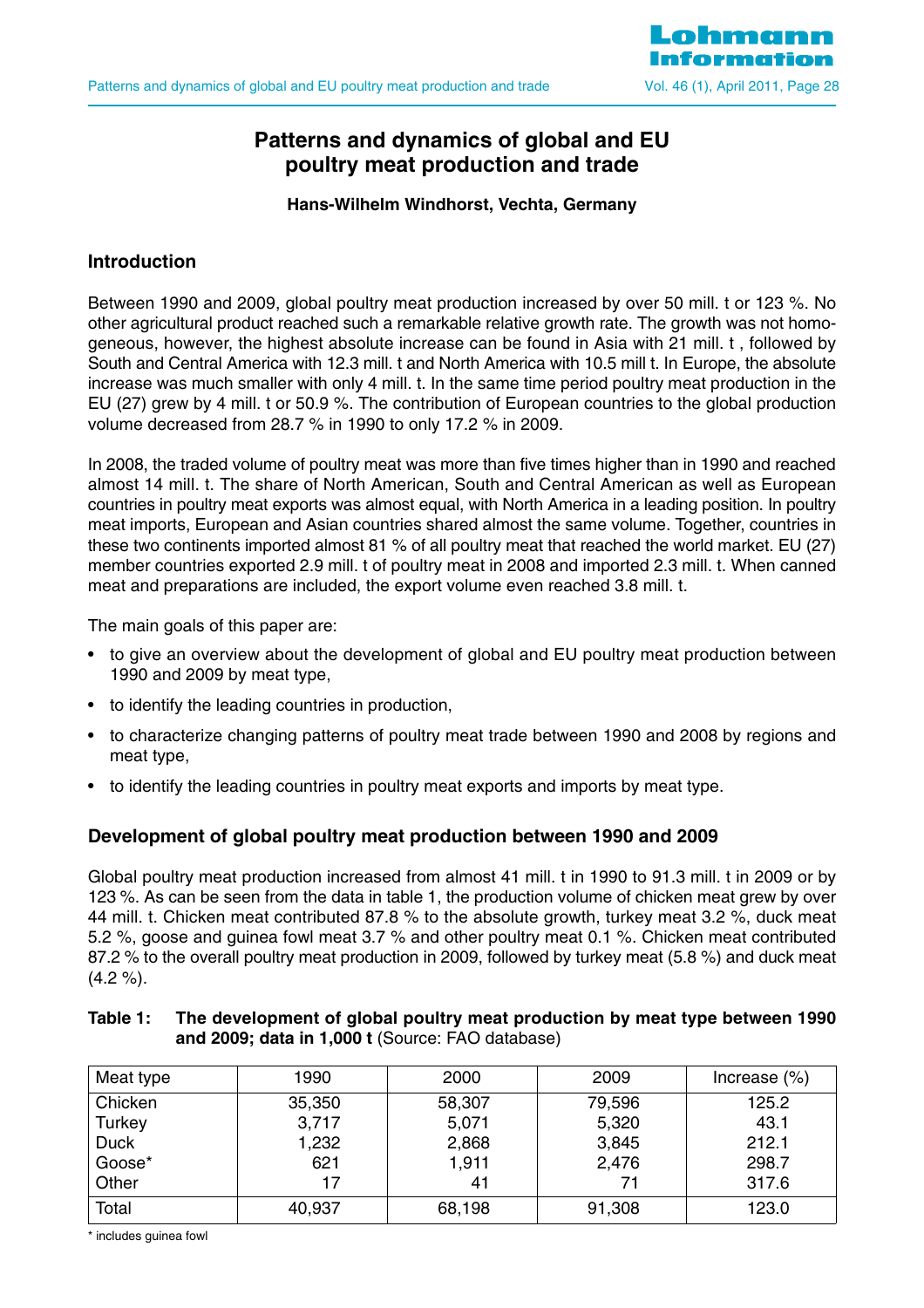

#### **Table 2: Development of global poultry meat production between 1990 and 2009 by continents; data in 1,000 t** (Source: FAO database)

| Continent         | 1990      |       | 2000      |       | 2009      |       |
|-------------------|-----------|-------|-----------|-------|-----------|-------|
|                   | $1,000$ t | $\%$  | 1,000 $t$ | $\%$  | 1,000 $t$ | $\%$  |
| Africa            | 1,979     | 4.8   | 2,982     | 4.4   | 3,821     | 4.2   |
| Asia              | 9,965     | 24.3  | 22,480    | 33.0  | 31,120    | 34.1  |
| N America*        | 12,285    | 30.0  | 19,349    | 28.4  | 22,798    | 25.0  |
| <b>SC America</b> | 4,465     | 10.9  | 10,735    | 15.7  | 16,808    | 18.4  |
| Europe            | 11,759    | 28.7  | 11,885    | 17.4  | 15,721    | 17.2  |
| Oceania           | 483       | 1.2   | 767       | 1.1   | 1,039     | 1.1   |
| World             | 40,937    | 100.0 | 68,198    | 100.0 | 91,308    | 100.0 |

\*Canada, Mexico, USA

Table 2 reveals the remarkable regional shift that occurred parallel to the absolute and relative growth rates. Whereas European countries lost 11.5 % of their former contribution to global poultry meat production in the analysed time period, the share of Asian countries grew by 9.1 % and that of South and Central American countries by 7.5 %. North America, which was in leading position in 1990 with a share of 30 %, lost 5 % and only ranked second behind Asia.

A closer look at the development of the two leading meat types shows (tables 3 and 4) that in chicken meat production Asian countries ranked only on third place behind North American and European countries in 1990. Because of the dynamic development in Asia and South and Central America, Europe only ranked as number four in 2009 with 16.8 %. In turkey meat production, the regional shift was less dramatic. North American countries are still in an absolutely leading position with a share of 51.7 %, followed by European countries with 32.3 %. The highest relative growth rate could be observed in South and Central America with 496 %. In contrast to chicken meat turkey meat production is still only of minor importance in Asia. Consumption of this meat type has no tradition in South and Eastern Asia.

| Continent         | 1990      |       | 2000    |       | 2009      |       |
|-------------------|-----------|-------|---------|-------|-----------|-------|
|                   | $1,000$ t | $\%$  | 1,000 t | $\%$  | 1,000 $t$ | $\%$  |
| Africa            | 1,849     | 5.2   | 2,780   | 4.8   | 3.571     | 4.5   |
| Asia              | 8,524     | 24.1  | 18,241  | 31.3  | 25.443    | 32.0  |
| N America*        | 10,015    | 28.3  | 16,673  | 28.6  | 19.972    | 25.1  |
| <b>SC America</b> | 4,347     | 12.3  | 10,482  | 18.0  | 16.210    | 20.4  |
| Europe            | 10,162    | 28.7  | 9,400   | 16.1  | 13.410    | 16.8  |
| Oceania           | 454       | 1.3   | 732     | 1.3   | 989       | 1.2   |
| World             | 35,350    | 100.0 | 58,307  | 100.0 | 79.596    | 100.0 |

#### **Table 3: Development of global chicken meat production between 1990 and 2009; data in 1,000 t** (Source: FAO database)

\*Canada, Mexico, USA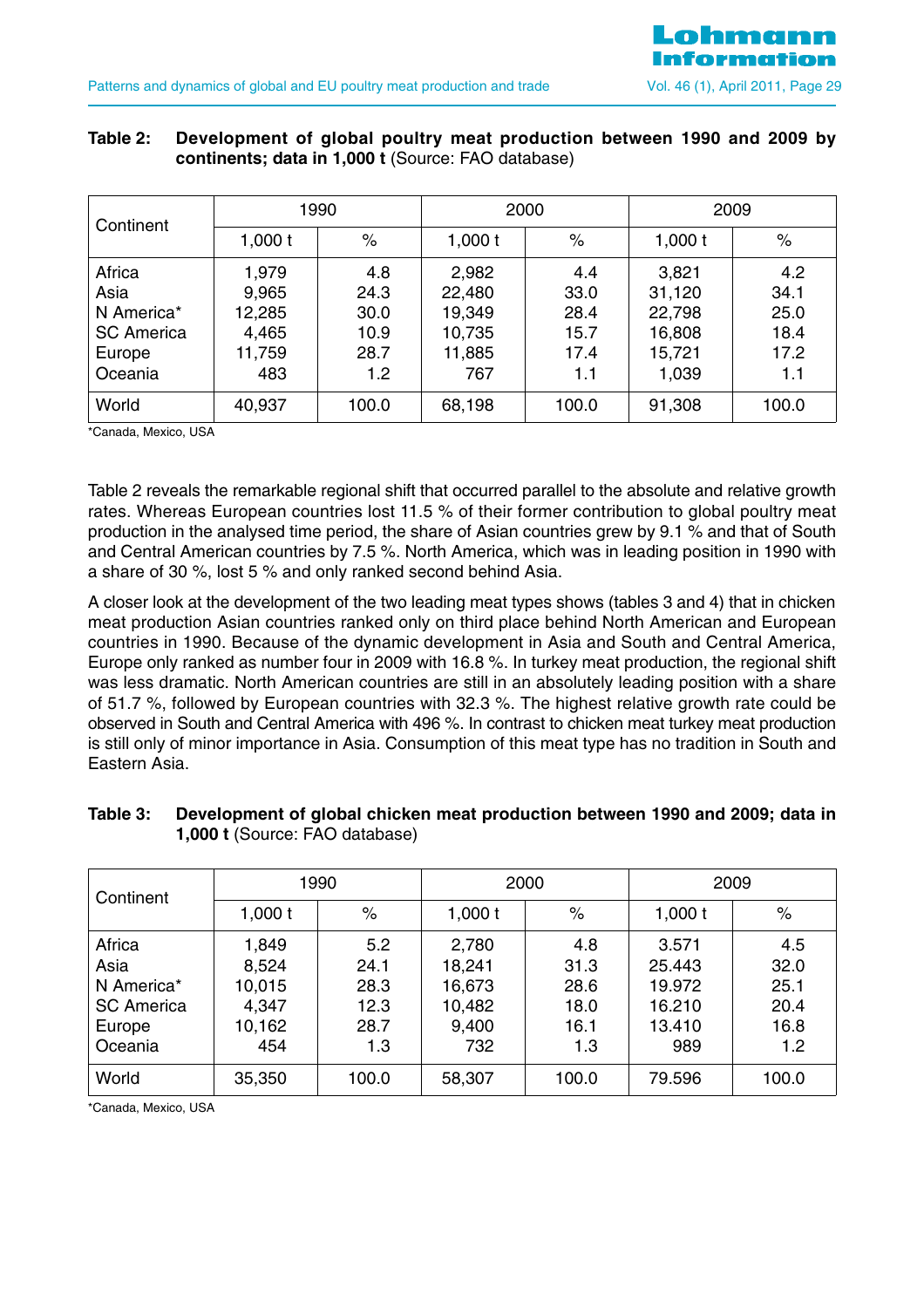#### **Table 4: Development of global turkey meat production between 1990 and 2009; data in 1,000 t** (Source: FAO database)

| Continent         | 1990      |       | 2000      |       | 2009      |       |
|-------------------|-----------|-------|-----------|-------|-----------|-------|
|                   | $1,000$ t | $\%$  | 1,000 $t$ | $\%$  | 1,000 $t$ | $\%$  |
| Africa            | 39        | 1.0   | 76        | 1.5   | 120       | 2.3   |
| Asia              | 79        | 2.1   | 167       | 3.3   | 121       | 2.3   |
| N America*        | 2,201     | 59.2  | 2,595     | 51.2  | 2,748     | 51.7  |
| <b>SC America</b> | 97        | 2.6   | 236       | 4.7   | 578       | 10.0  |
| Europe            | 1,277     | 34.4  | 1,970     | 38.8  | 1,716     | 32.3  |
| Oceania           | 25        | 0.7   | 26        | 0.5   | 38        | 0.7   |
| World             | 3,717     | 100.0 | 5,071     | 100.0 | 5,320     | 100.0 |

\*Canada, Mexico, USA

Over 50 % of global poultry meat production were contributed by the three leading countries in 2009 (table 5). The USA was still in a leading position with a share of 20.8 % but it may have already been surpassed by China in 2010 according to a FAO-OECD Outlook.

Of the ten leading countries, listed in table 5, four were located in Asia, three in the Americas and three in Europe.

#### **Table 5: The ten leading countries in global poultry meat production in 2009; data in 1,000 t** (Source: FAO database)

| Country        | 1,000 t | $\%$  |
|----------------|---------|-------|
| <b>USA</b>     | 18,953  | 20.8  |
| China          | 16,438  | 18.0  |
| <b>Brazil</b>  | 10,385  | 11.4  |
| Mexico         | 2,633   | 2.9   |
| Russia         | 2,360   | 2.6   |
| France         | 1,720   | 1.9   |
| Iran           | 1,682   | 1.8   |
| United Kingdom | 1,652   | 1.8   |
| Indonesia      | 1,435   | 1.6   |
| Japan          | 1,394   | 1.5   |
| 10 countries   | 58,652  | 64.2  |
| World          | 91,398  | 100.0 |

## **The dynamics of poultry meat production in the EU between 1990 and 2009**

In 2009, poultry meat production reached a volume of 11.9 mill. t, 4 mill. t more than in 1990 (table 6). Chicken meat contributed 81.2 % to the overall production volume, followed by turkey meat with 14.3 %. The highest relative growth rate could, however, be observed in duck meat production, mainly a result of the dynamic development in Germany and Hungary.

In 2009, six EU member countries produced more than 1 mill. t of poultry meat (table 7). France was in a leading position with a contribution of 14.4 % to the overall production volume of EU countries, followed by the United Kingdom with 13.9 % and Germany with 11.0 %. The regional concentration of poultry meat production in the EU was quite high for the ten leading countries contributed 86.2 %.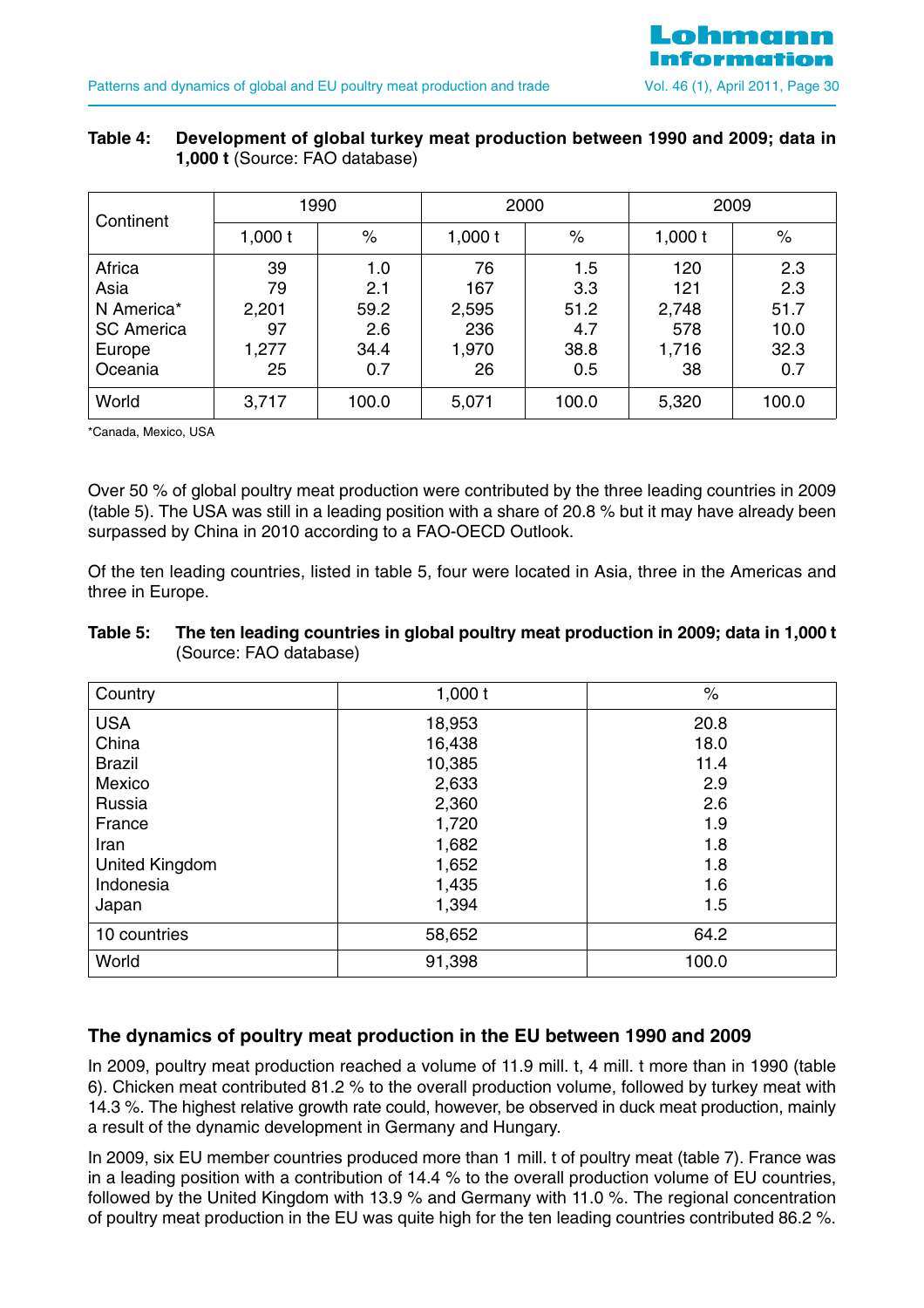

#### **Table 6: Development of poultry meat production in the EU (27) by meat type between 1990 and 2009; data in 1,000 t** (Source: FAO database)

| Meat type   | 1990  | 2000   | 2009   | Change $(\%)$ |
|-------------|-------|--------|--------|---------------|
| Chicken     | 6,355 | 8,192  | 9,670  | $+52.2$       |
| Turkey      | 1,229 | 1,950  | 1,699  | $+38.2$       |
| <b>Duck</b> | 223   | 401    | 467    | $+109.4$      |
| Goose*      | 86    | 79     | 75     | $-12.8$       |
| Other       | 3     | 3      | 3      | $+/- 0$       |
| Total       | 7,896 | 10,625 | 11,914 | $+50.9$       |

\* includes guinea fowl

#### **Table 7: The ten leading EU member countries in poultry meat production in 2009; data in 1,000 t** (Source: FAO database)

| Country            | 1,000 t | $\%$  |
|--------------------|---------|-------|
| France             | 1,720   | 14.4  |
| United Kingdom     | 1,652   | 13.9  |
| Germany            | 1,316   | 11.0  |
| Spain              | 1,205   | 10.1  |
| Poland             | 1,155   | 9.7   |
| Italy              | 1,154   | 9.7   |
| <b>Netherlands</b> | 834     | 7.0   |
| Belgium            | 475     | 4.0   |
| Hungary            | 387     | 3.2   |
| Romania            | 371     | 3.1   |
| 10 countries       | 10,269  | 86.2  |
| EU (27)            | 11,914  | 100.0 |

The data published by MEG (2010) differentiate between broiler meat and turkey meat production, whereas the FAO only shows data for chicken meat and turkey meat.

The data in table 8 shows that the ranking in broiler meat production differed considerably from that in poultry meat. The United Kingdom ranked on first place in 2009 with a production volume of 1.27 mill. t or 14.4 % of the overall broiler meat production in the EU. Spain (12.1 %), France (11.2 %), Germany (10.6 %) and Poland ranked on places two to four. It can be expected that because of the remarkable dynamics in Germany and the structural problems in France, Germany may have even surpassed France in 2010.

The regional concentration in EU turkey meat production was quite high in 2009. The ten leading countries contributed 86.3 % to the overall production volume. Five countries produced more than 100,000 t of this meat type with Germany and France in a leading position. These two countries alone shared 48.3 % of turkey meat production in the EU. The dynamics in these two countries differed considerably, however. Whereas in France the production volume decreased from 624,400 t in 2004 to 430,000 t in 2009 or by 31 %, turkey meat production in Germany grew from 391,000 t to 442,000. France lost large amounts of its former market shares whereas Germany could expand its export volume.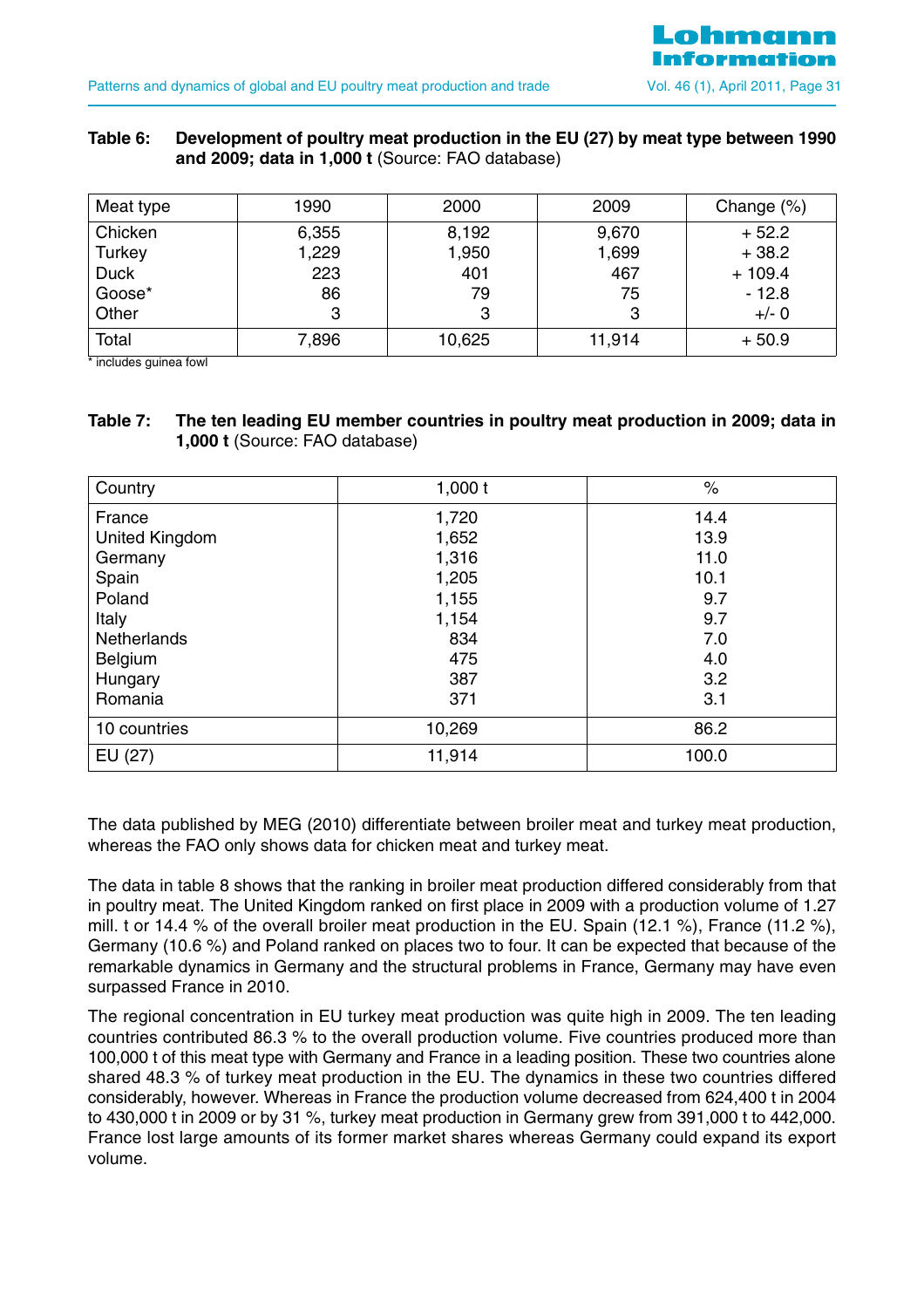

#### **Table 8: The ten leading EU member countries in broiler meat production in 2009; data in 1,000 t** (Source: MEG 2010)

| Country               | 1,000 t | $\%$  |
|-----------------------|---------|-------|
| <b>United Kingdom</b> | 1,269   | 14.4  |
| Spain                 | 1,063   | 12.1  |
| France                | 990     | 11.2  |
| Germany               | 930     | 10.6  |
| Poland                | 890     | 10.1  |
| Italy                 | 729     | 8.3   |
| <b>Netherlands</b>    | 640     | 7.3   |
| Romania               | 320     | 3.6   |
| Portugal              | 259     | 2.9   |
| Belgium               | 255     | 2.9   |
| 10 countries          | 7,345   | 83.4  |
| EU (27)               | 8,802   | 100.0 |

#### **Table 9: The ten leading EU member countries in turkey meat production in 2009; data in 1,000 t (Source: FAO database)**

| Country        | 1,000 t | $\%$  |
|----------------|---------|-------|
| Germany        | 442     | 24.3  |
| France         | 430     | 23.8  |
| Poland         | 285     | 15.7  |
| United Kingdom | 157     | 8.6   |
| Hungary        | 110     | 6.1   |
| Portugal       | 38      | 2.1   |
| Ireland        | 28      | 1.5   |
| Spain          | 28      | 1.5   |
| Netherlands    | 26      | 1.4   |
| Austria        | 25      | 1.4   |
| 10 countries   | 1,569   | 86.3  |
| EU (27)        | 1,818   | 100.0 |

## **Dynamics and pattern of global poultry meat trade**

A complete data set for poultry meat exports and imports on the global level is only available for 2008. Table 10 shows the development of poultry meat exports and imports by meat type between 1990 and 2008. One can easily see that chicken meat shared about 75 % of the traded volume in 2008, followed by turkey meat with 7 %. It is also worth mentioning that the amount of canned meat and preparations increased considerably in the analysed time period. Exports and imports of duck and goose meat were of minor importance.

A closer look at the share of the contribution of the continents to poultry meat exports and imports in 2008 reveals considerable differences. In exports, the share of North America as well as South and Central America was very similar, followed by Europe. In Imports, Europe was in a leading position, followed by Asia. North America ranked as number three, a result of the high imports of Mexico.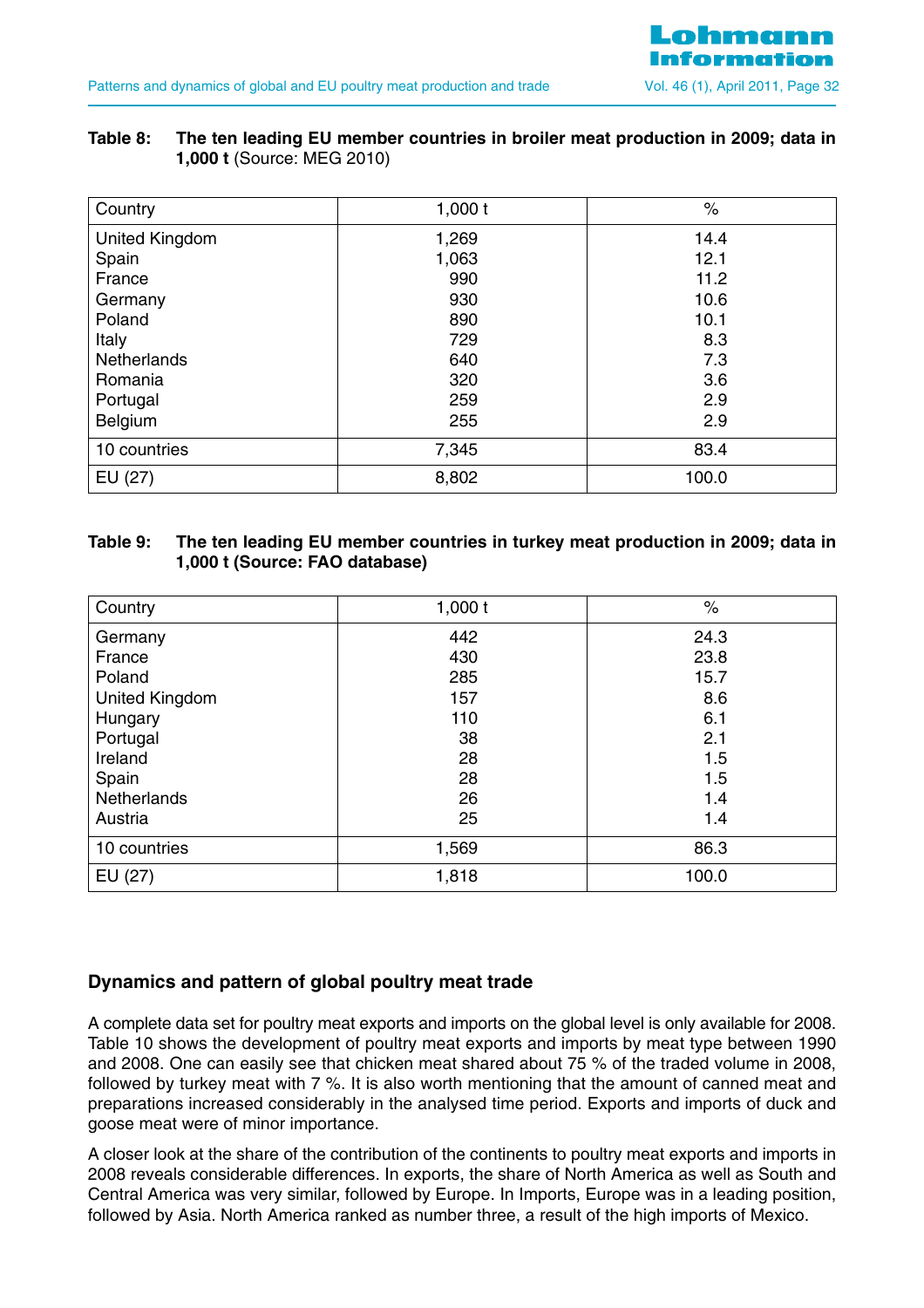

#### **Table 10: The development of global poultry meat exports and imports by meat type between 1990 and 2008; data in 1,000 t** (Source: FAO database)

|             |         | <b>Exports</b> |        |                 |
|-------------|---------|----------------|--------|-----------------|
| Meat type   | 1990    | 2000           | 2008   | Increase $(\%)$ |
| Chicken     | 2,201   | 6,888          | 10,404 | 372.7           |
| Turkey      | 243     | 903            | 939    | 286.4           |
| <b>Duck</b> | 48      | 107            | 124    | 158.3           |
| Goose*      | 3       | 48             | 46     | 1,433.3         |
| Other**     | 182     | 835            | 2.416  | 1,227.5         |
| Total       | 2,677   | 8,781          | 13,929 | 420.3           |
|             | Imports |                |        |                 |
| Meat type   | 1990    | 2000           | 2008   | Increase $(\%)$ |
| Chicken     | 2,163   | 5,932          | 9,601  | 343.9           |
| Turkey      | 199     | 774            | 912    | 358.3           |
| <b>Duck</b> | 63      | 165            | 156    | 147.6           |
| Goose*      | 22      | 50             | 31     | 40.9            |
| Other**     | 206     | 823            | 2,159  | 948.1           |
| Total       | 2,653   | 7,744          | 12,859 | 384.7           |

\* includes guinea fowl

\*\* canned meat and preparations

#### **Table 11: Global poultry meat trade by continents in 2008; data in 1,000 t**  (Source: FAO database)

| Continent         | Exports<br>1,000t | Share<br>(%) | Continent         | Imports<br>1,000 t | Share<br>$(\% )$ |
|-------------------|-------------------|--------------|-------------------|--------------------|------------------|
| Africa            | 12                | 0.1          | Africa            | 847                | 6.6              |
| Asia              | 1,650             | 11.8         | Asia              | 5,082              | 39.5             |
| N America*        | 4,281             | 30.7         | N America*        | 940                | 7.3              |
| <b>SC America</b> | 4,084             | 29.3         | <b>SC America</b> | 648                | 5.0              |
| Europe            | 3,862             | 27.7         | Europe            | 5,289              | 41.2             |
| Oceania           | 39                | 0.3          | Oceania           | 45                 | 0.3              |
| World             | 13,928            | 100.0        | World             | 12,958             | 100.0            |

\* Canada, Mexico, USA

At the country level (tables 12 and 13) it becomes obvious that in 2008 the regional concentration in exports was much higher than in imports. The ten leading exporting countries shared 88.1 % of the total export volume with the USA and Brazil in a leading position. These two countries contributed 56.5 % to global exports.

The ten leading poultry meat importing countries only shared 59.9 % of the import volume. China ranked as number one, followed by Russia and Japan. These three countries contributed 30.4 % to global poultry meat imports. The lower regional concentration in imports reflects on the one hand the fact that poultry meat is consumed also in countries which prohibit the consumption of pig meat because of religious taboos and on the other hand that in several developed, threshold and less developed countries the demand grew much faster than domestic production.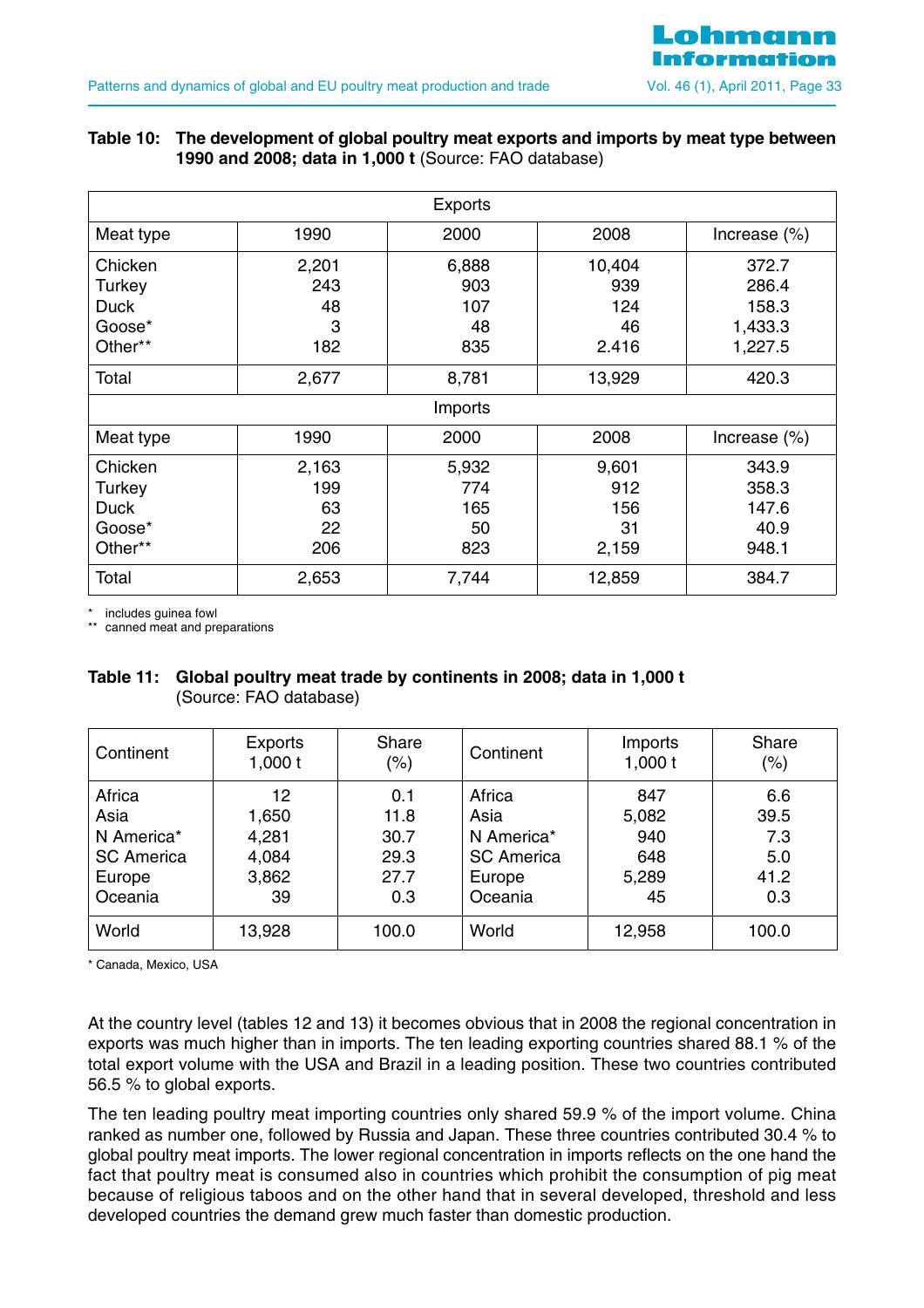

#### **Table 12: The ten leading poultry meat exporting countries in 2008; data in 1,000 t**  (Source: FAO database)

| Country                 | <b>Exports</b> | Share $(\%)$ |
|-------------------------|----------------|--------------|
| <b>USA</b>              | 4,089          | 29.4         |
| <b>Brazil</b>           | 3,772          | 27.1         |
| <b>Netherlands</b>      | 999            | 7.2          |
| China (incl. Hong Kong) | 819            | 5.9          |
| Thailand                | 610            | 4.4          |
| France                  | 537            | 3.9          |
| Germany                 | 464            | 3.3          |
| Belgium                 | 378            | 2.7          |
| United Kingdom          | 325            | 2.3          |
| Poland                  | 280            | 2.0          |
| 10 countries            | 12,273         | 88.1         |
| World                   | 13,928         | 100.0        |

## **Table 13: The ten leading poultry meat importing countries in 2008; data in 1,000 t** (Source: FAO database)

| Country                     | <b>Exports</b> | Share $(\%)$ |
|-----------------------------|----------------|--------------|
| China (incl. Hong Kong)     | 1,782          | 13.9         |
| Russia                      | 1,229          | 9.6          |
| Japan                       | 889            | 6.9          |
| <b>Netherlands</b>          | 718            | 5.6          |
| United Kingdom              | 677            | 5.3          |
| Mexico                      | 638            | 5.0          |
| Germany                     | 636            | 4.9          |
| Saudi Arabia                | 519            | 4.0          |
| France                      | 319            | 2.5          |
| <b>United Arab Emirates</b> | 298            | 2.3          |
| 10 countries                | 7,705          | 59.9         |
| World                       | 12,859         | 100.0        |

## **Dynamics and patterns of EU poultry meat trade**

In the EU (27), poultry meat trade developed less dynamically than on the global level (table 14). Nevertheless, the export volume increased by almost 1.7 mill. t or 134.3 % between 1990 and 2008, the import volume by 1.5 mill. t or 188.7 %. Chicken meat contributed about 80 % to EU poultry meat export and imports in 2008, turkey meat 17 %. The trade of duck and goose meat was of minor importance.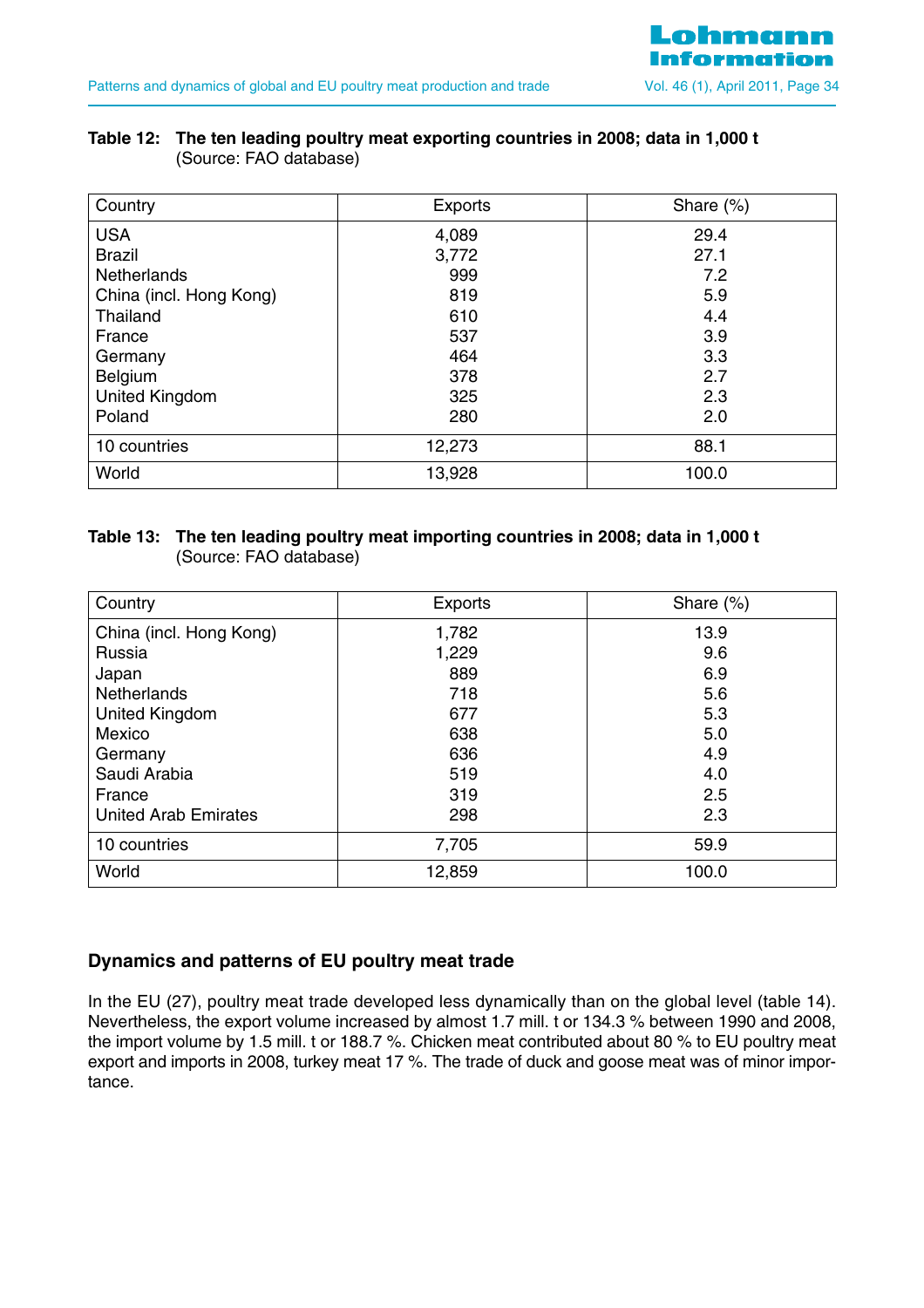

#### **Table 14: Development of poultry meat\* trade by meat type in the EU (27) between 1990 and 2009; data in 1,000 t** (Source: FAO database)

|             |       | <b>Exports</b> |       |               |
|-------------|-------|----------------|-------|---------------|
| Meat type   | 1990  | 2000           | 2008  | Change $(\%)$ |
| Chicken     | 1,022 | 1,794          | 2,325 | $+127.5$      |
| Turkey      | 195   | 610            | 496   | $+154.4$      |
| <b>Duck</b> | 27    | 65             | 68    | $+151.9$      |
| Goose**     |       | 23             | 28    | $+2,700.0$    |
| Total       | 1,245 | 2,492          | 2,917 | $+134.3$      |
|             |       | Imports        |       |               |
| Meat type   | 1990  | 2000           | 2008  | Change $(\%)$ |
| Chicken     | 575   | 1,116          | 1,859 | $+223.3$      |
| Turkey      | 156   | 315            | 386   | $+147.4$      |
| <b>Duck</b> | 42    | 52             | 51    | $+21.4$       |
| Goose**     | 32    | 35             | 28    | $-12.5$       |
| Total       | 805   | 1,518          | 2,324 | $+188.7$      |

\* without canned meat and preparation

\*\* includes guinea fowl

A closer look at the situation on the country level shows that the regional concentration in chicken meat exports (table 15) was considerably higher than in imports (table 16).

| Table 15: The ten leading EU member countries in chicken meat exports in 2008; data in |
|----------------------------------------------------------------------------------------|
| <b>1,000 t</b> (Source: FAO database)                                                  |

| Country            | <b>Exports</b> | Share $(\%)$ |
|--------------------|----------------|--------------|
| <b>Netherlands</b> | 684            | 29.4         |
| France             | 343            | 14.8         |
| Belgium            | 317            | 13.6         |
| United Kingdom     | 218            | 9.4          |
| Germany            | 206            | 8.9          |
| Poland             | 153            | 6.6          |
| Denmark            | 77             | 3.3          |
| Spain              | 72             | 3.1          |
| Italy              | 54             | 2.3          |
| Hungary            | 35             | 1.5          |
| 10 countries       | 2,159          | 92.9         |
| EU (27)            | 2,324          | 100.0        |

The Netherlands dominated chicken meat exports with a share of 29.4 %, followed by France and Belgium. Germany ranked as number 5 in 2008, but the fast increase of broiler meat production since 2005 has led to a self sufficiency rate of 107 % and growing exports. It can be expected that the export volume will have surpassed that of the United Kingdom in 2009 and may have come close to that of France. Poland could strengthen its position as one of the leading exporting countries, a result of foreign investments in the Polish poultry industry.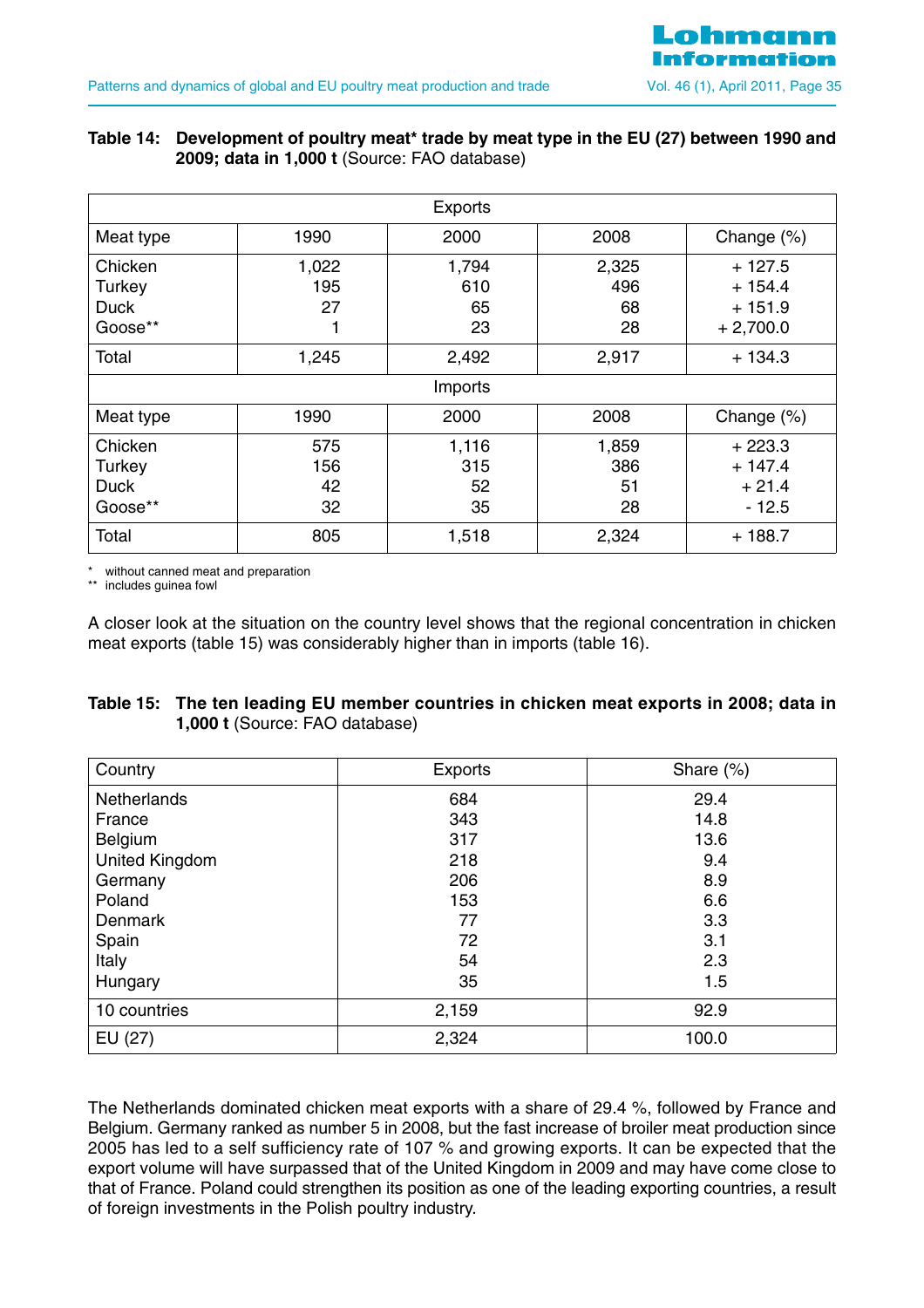At first glance it seems surprising that The Netherlands also ranked as number one in chicken meat imports in 2008 with a share of 21.9 %. This is due to the fact that the FAO data include imports of live birds. A considerable share of the broilers slaughtered and further processed in The Netherlands are grown just across the border in Germany. The four leading chicken meat importing countries shared 61.9 % of all chicken meat imports. Besides the intra-EU trade large amounts of chicken meat were also imported into the EU from Brazil and Thailand, mainly chicken breasts.

| Country               | <b>Exports</b> | Share $(\%)$ |
|-----------------------|----------------|--------------|
| <b>Netherlands</b>    | 408            | 21.9         |
| United Kingdom        | 297            | 16.0         |
| France                | 230            | 12.4         |
| Germany               | 216            | 11.6         |
| Belgium               | 98             | 5.3          |
| Romania               | 86             | 4.6          |
| Spain                 | 80             | 4.3          |
| Ireland               | 46             | 2.5          |
| <b>Czech Republic</b> | 43             | 2.3          |
| Greece                | 41             | 2.2          |
| 10 countries          | 1,545          | 83.1         |
| EU (27)               | 1,859          | 100.0        |

| Table 16: The ten leading EU member countries in chicken meat imports in 2008; data in |
|----------------------------------------------------------------------------------------|
| <b>1,000 t</b> (Source: FAO database)                                                  |

In the EU, France dominated turkey meat exports for several decades. Because of the drastic reduction of the production volume, exports decreased from 230,000 t in 2004 to only 110,000 t in 2008. Whereas France contributed 40 % to the EU exports in 1990, its share was as low as 22 % in 2008. Parallel to this decrease, German turkey meat export grew from 57,000 t to almost 80,000 t in the same time period. Poland could also strengthen its position among the top turkey meat exporting countries. In 2008, it ranked second behind France with an export volume of slightly over 80,000 t.

In spite of the considerable increase in production, Germany was the leading EU member country in turkey meat imports with a share of 24.4 %, followed by The Netherlands with 10.1 %. In The Netherlands, the last turkey slaughterhouse was closed in 2009 so that this country now has to import all turkey meat for domestic consumption. There are still several growers but it will be only a matter of time until they switch to broiler production.

The different dynamics in broiler and turkey meat production in France and Germany has several reasons. On the one hand, German broiler growers and processors are operating in a growing domestic and export market which enabled investments in primary production, slaughtering and further processing. Many of the facilities were built during the last decade and installed the latest available technologies. The average size of recently built growing houses is 40,000 to 80,000 places. In contrast, producers in France had to operate in a rapidly shrinking market with low margins. Many of the growing houses are old and small and the slaughterhouses as well as the further processing plants were not able to finance the most recent technological equipment. So it can be expected that France will lose further market shares.

#### **The main results of the preceding analysis can be summarized as follows:**

- Global poultry meat production increased from 41 mill. t in 1990 to over 91 mill. t in 2009.
- Parallel to this dynamics, a remarkable spatial shift occurred. Asia as well as South and Central America gained market shares, Europe and North America lost in importance.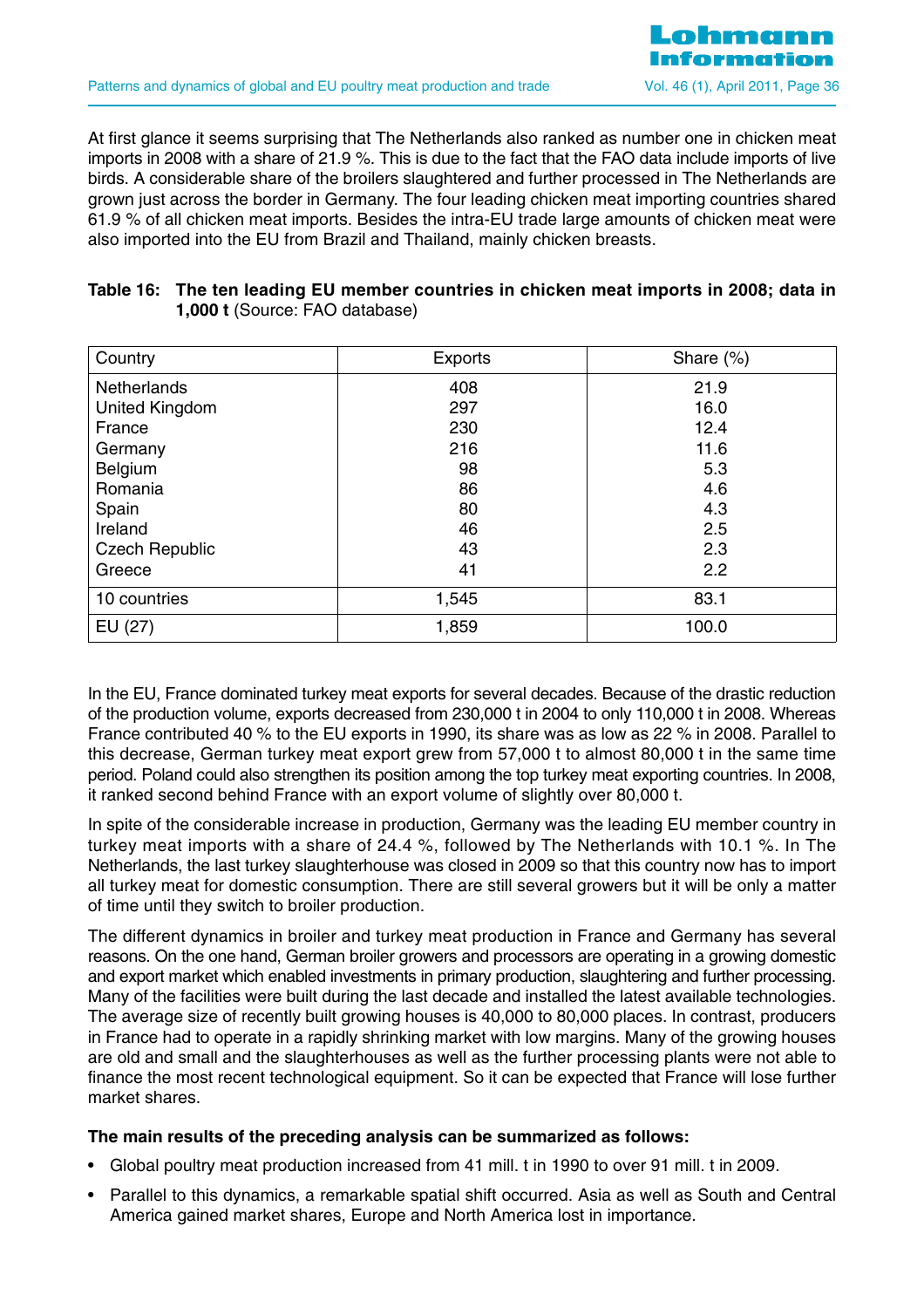- The USA, China and Brazil contributed over 50 % to the volume of global poultry meat production.
- In the EU (27) poultry meat production grew from 7.9 mill. t in 1990 to 11.9 Mill. t in 2009 or by 54 %.
- France, the UK, Germany and Spain shared almost 50 % of the overall production volume.
- On the global level, poultry meat exports and imports showed a remarkable dynamics in the analyzed time period. The export volume reached almost 14 mill. t in 2008.
- North, South and Central American countries are leading in poultry exports, while European and Asian countries shared over 80 % of the import volume.
- The USA and Brazil dominated poultry meat exports. Imports were more widely distributed over many countries reflecting the worldwide increase of poultry meat consumption.
- The dynamics of poultry meat trade in the EU (27) was much slower than on the global level.
- The Netherlands, France and Belgium were the leading chicken meat exporting countries in 2008. In chicken meat imports, The Netherlands, United Kingdom, France and Germany ranked on places one to four with a combined share of almost 62 %.
- In turkey meat exports France still ranked as number one in spite of drastic losses of market shares, followed by Poland and Germany. In turkey meat imports, Germany ranked as number one, followed by The Netherlands.

## **Zusammenfassung**

#### **Muster und Dynamik der globalen Geflügelfleischproduktion und des Handels mit Geflügelfleisch**

Zwischen 1990 und 2009 ist die weltweite Erzeugung von Geflügelfleisch von 41 mill. t auf 91 mill. t oder um 123 % angestiegen. Kein anderer Zweig der tierischen Produktion wies vergleichbare Steigerungsraten auf. Allerdings erfolgte die Zunahme in den einzelnen Kontinenten sehr unterschiedlich, was zu einschneidenden räumlichen Verlagerungsprozessen und zur Ausbildung neuer Zentren führte. Die höchste absolute Zunahme des Produktionsvolumens erfolgte in Asien mit 21 mill. t, gefolgt von Süd- und Mittelamerika mit 12,3 mill. t und Nordamerika mit 10,5 mill. t. Der relative Anteil Europas und Nordamerikas an der globalen Produktion hat deutlich abgenommen. Asien wurde, vor allem bedingt durch die schnelle Produktionsausweitung in China, zum neuen Zentrum. In der EU stieg das Produktionsvolumen im betrachteten Zeitraum um 4 mill. t oder nahezu 51 % an.

Im Jahr 2008 wurden weltweit etwa 14 mill. t Geflügelfleisch gehandelt, fünf mal mehr als 1990. Die Exportvolumina sind recht gleichmäßig auf die Kontinente Nordamerika, Süd- und Mittelamerika sowie Europa verteilt, wobei die USA und Brasilien eine führende Position einnehmen. Bei den Einfuhren dominieren europäische und asiatische Länder. Mitgliedsländer der EU (27) exportierten im Jahr 2008 etwa 2,9 mill. t Geflügelfleisch und importierten 2,3 mill. t. Auch hier sind es wenige Länder (Niederlande, Frankreich, Spanien, das Vereinigte Königreich und Deutschland), die den Handel bestimmen.

## **References**

FAO database: http://faostat.fao.org MEG-Marktbilanz: Eier und Geflügel 2010. Stuttgart 2010.

## **Author´s address**

Prof. emeritus Dr. H.-W. Windhorst Institute of Spatial Analysis and Planning in Areas of Intensive Agriculture (ISPA) University of Vechta Driverstrasse 22, 49377 Vechta, Germany hwindhorst@ispa.uni-vechta.de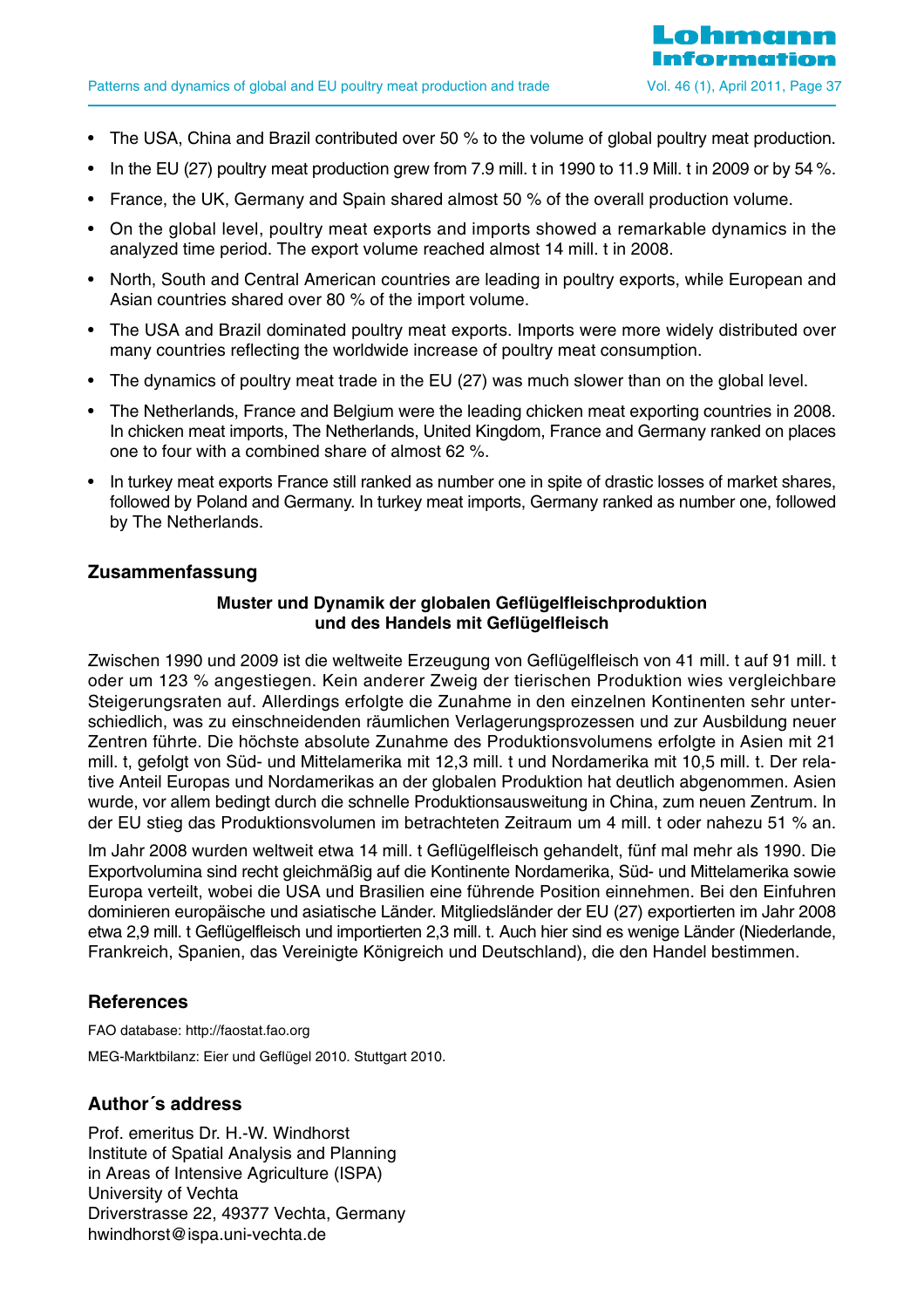

## **Economic aspects of poultry meat production in Germany**

#### **Klaus Damme, Kitzingen, Germany**

## **Introduction**

The production of poultry meat continues to expand in Germany as in most other countries. Apart from aquaculture, it is the only sector of the farm animal industry with significant growth rates. Per capita consumption of poultry meat was 18.6 kg in 2009, compared to 23.1 kg of the 27 EU countries and 48.8 kg in the USA. While the total demand for poultry meat is predicted to increase in the foreseeable future, producers need to study local limitations and opportunities to benefit from this market. In this context, it is of interest to compare the production cost and margins for different poultry species. The expansion during the past decade has been essentially due to increased broiler production, whereas turkey meat and duck meat consumption appear to have reached limits near 6.0 and 1.0 kg respectively.

The increased broiler meat consumption has been supported by simultaneous expansion of processing facilities, resulting in self-sufficiency, whereas turkeys and Pekin ducks could satisfy only 76 and 86.5% of the domestic demand (Beck, 2010). Farmers interested in poultry meat production now have to decide whether to invest in broiler production for export or other poultry for the domestic market.

In this study, we will use statistical data from the German Extension Service (Damme, 2010) to address the following questions:

- How much area, capital and labor are required for growing broilers, turkeys and Pekin ducks to market weight?
- Which margins can be expected from growing different species of poultry?
- How do the profitability and income per working hour compare between species?
- Which bird capacity and capital investment is required to generate an acceptable family income?

#### **Assumptions for comparative study**

In order to develop comparable results, it was assumed that a family farm would produce 600 t live poultry annually. For broilers, this would be an all-in, all-out growing capacity for 40,000 unsexed chicks, grown to 2 kg final weight; placements every 7 weeks i.e. 7.5 time per year. To produce 600 t live turkeys, 14,300 poults would be placed 2.8 times per year in a rearing unit for the first 5 weeks, at which time the sexes would be separated and the males moved to the second unit with sufficient space for an extended growing period. To produce 600 t of live ducks, 14,800 Pekin ducklings would be placed in a warm rearing unit for the first 18 days, then moved to a finishing unit to reach 3 kg at 40 days of age; day-old placements about every 4 weeks or 13.5 times annually. Details are shown in table 1.

| <b>Species</b>    | Method            | Places per<br>1,000 animals | Turnover per<br>vear | Target weight<br>kg | Space $m2$ |
|-------------------|-------------------|-----------------------------|----------------------|---------------------|------------|
| <b>Broiler</b>    | all in-all out    | 40                          | 7,5                  | 2,0                 | 2050       |
| Turkey            | Rearing/fattening | 7.15/7.15                   | 2.8                  | 15                  | 3760       |
| <b>Pekin Duck</b> | Rearing/fattening | 14.8/14.8                   | 13.5                 | 3                   | 3086       |

#### **Table 1: Parameters of production (output of 600 t live weight)**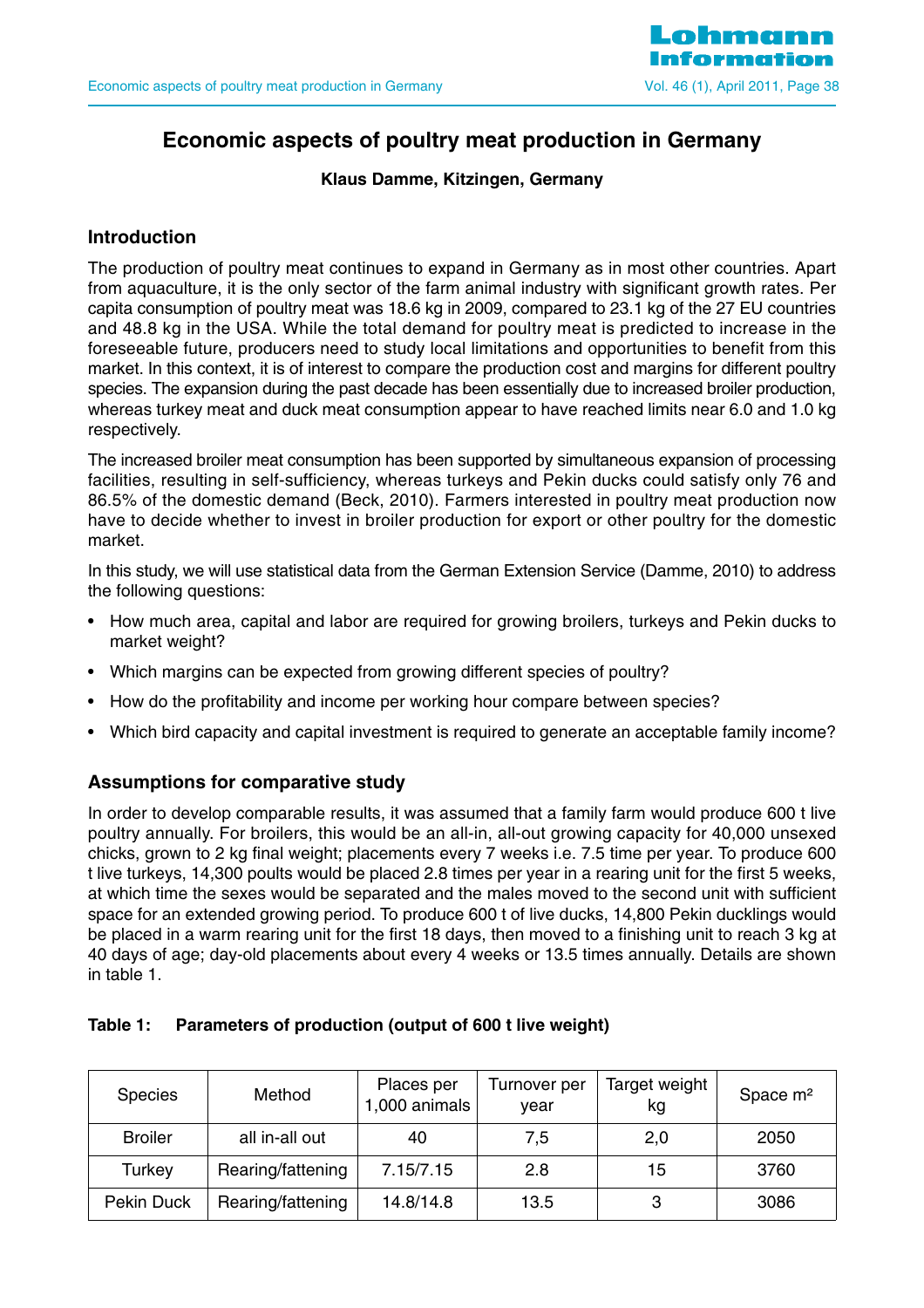## **Capital, land and labor requirements**

The EU and German regulations limiting the output of nitrate to 170 kg/ha arable land have to be observed. These legal figures are based on 0.38 kg, 2.02 kg and 0.83 kg average N output per bird place for broilers, turkeys and ducks, respectively. The figures shown in table 2 are based on the assumption that 40% of the total N output is lost in the atmosphere during the growing period and while spreading the manure in the field. The substantial differences in land requirements reflect the differences in feed conversion ratio: 1.75 for broilers, 2.15 for Pekin ducks and 2.65 for turkeys to the final weights assumed in this study.

#### **Table 2: Capital, area and work requirements (output of 600 t LG)**

| <b>Species</b>    | Area <sup>*</sup> ) ha | Capital $\epsilon$ | Labor h |
|-------------------|------------------------|--------------------|---------|
| <b>Broiler</b>    | 41                     | 500,000            | 1250    |
| Turkey            | 88                     | 750,000            | 2002    |
| <b>Pekin Duck</b> | 68                     | 620,000            | 3163    |

\*): EU-Nitrates Regulation: max. 170 kg N/ha

Capital requirement for annual production of 600 t live weight is lowest for broilers, 50% higher for turkeys and in between for fattening ducks. These differences are mainly due to the different live weights produced annually per square meter house capacity: 293 kg broilers, 194 kg ducks and 154 kg turkeys. In other words, the same live mass of broilers can be grown on 34% and 45% less housing area than Pekin ducks or turkeys.

Differences in labor requirement for housing, daily care, moving to another unit, depopulation and cleaning between flocks are also significant: 25 min/100 broilers (Joos et al., 1999), 300 min/100 turkeys (Janning, 1996) and 95 min/100 Pekin ducks. Turkeys and especially Peking ducks require regular attention to check litter quality and add dry litter as necessary. For ducks, two persons will be needed for this job. Peak labor requirements and need for hired help also should be considered. Labor peaks depend on the frequency of housing. In this respect, turkeys have an advantage over broilers and especially ducks with their frequent placements (Tischler et al., 2008).

#### **Margins and contributions to farm income for different meat type poultry**

The figures used to calculate margins (DB) and income per farm are taken from published reports of the Working Group Broilers of the Agriculture Department Hannover, the Working Group Turkeys in North Rhine-Westphalia, and the Working Group Pekin Ducks in Lower Saxony and Southern Germany (Damme, 2010).

The figures are based on a large and thus representative volume of field data: 10 years, each year with 400 to 450 batches on 55 to 60 farms for broilers; 8 years with 50 to 60 batches on 27 to 30 farms for turkeys; and 4 years with about 120 batches from 12 farms for Pekin ducks.

Figure 1 shows the average annual margins and the upper and lower quartile of all broiler batches for the years 1999 to 2009. The fixed capital cost for interest and depreciation of housing and equipment increased from 20 to 25 EUR per square meter during this 10-year period; labor cost was assumed constant at 8 EUR per square meter and year. With the exception of 2003/04, the average margin for all broiler farms was always positive, with a modest average annual return of 6.75 EUR per square meter.

The difference between the upper and lower quartile is obvious, and it appears that the spread between the 25% most successful and the 25% least successful batches even increased in recent years. These differences include a range of possible effects, including chick quality, management skill, house temperature and humidity during different seasons, feed quality, and disease control.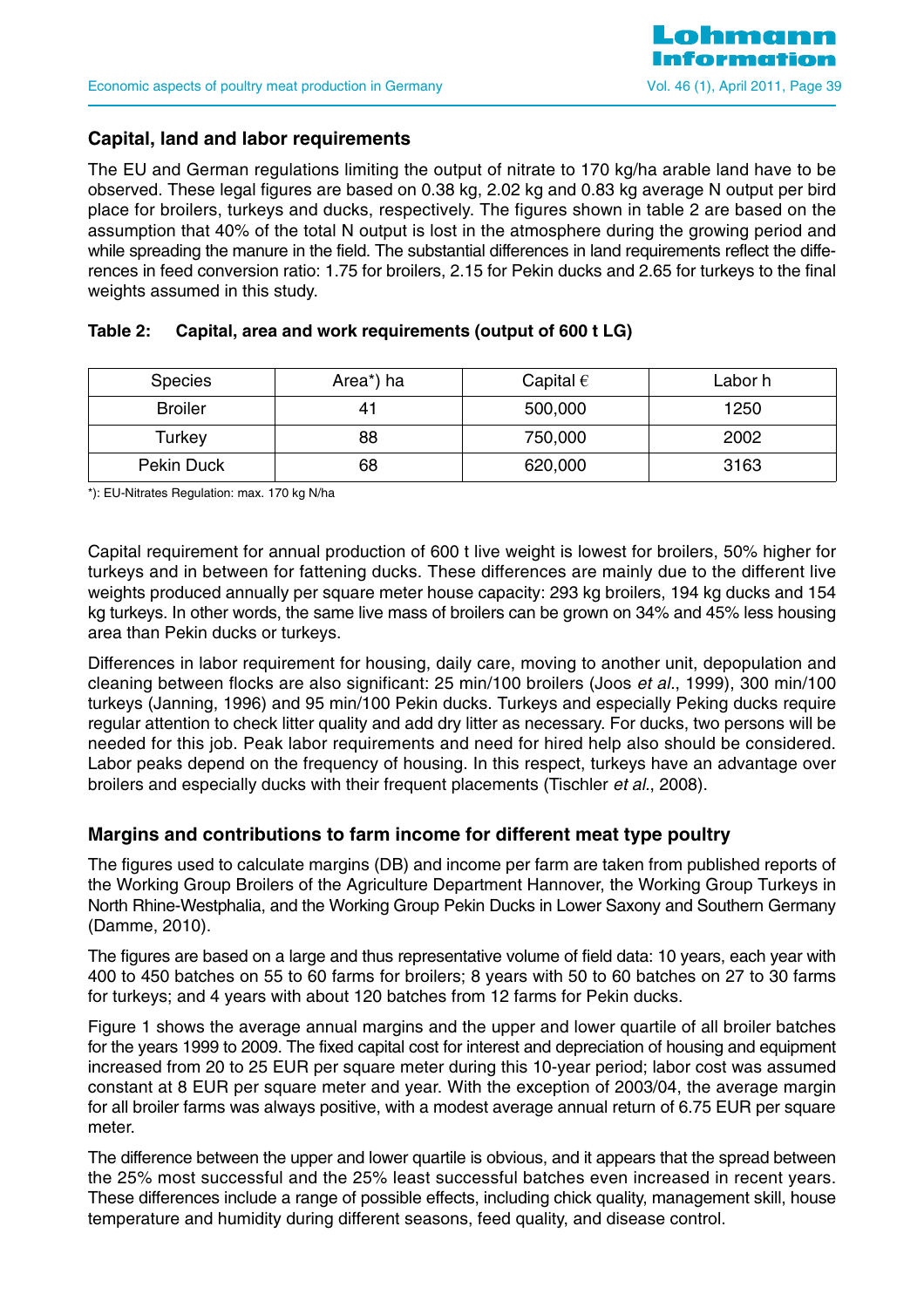



<u>ohmann</u>

As shown in figure 2, the economic results were less favorable for turkey growers. Fixed costs and labor costs increased from 30 to 33 EUR per square meter for new houses, and average margins were positive in only three out of eight years. Between 2002 and 2006, the income per working hour was less than 15 EUR, and many farmers could barely earn the depreciation. Only the top 25% of all batches produced 5 to 34 EUR income over capital and labor cost during the years 2002 to 2009.

**Figure 2: Average farm income and production cost per m² for turkey growers during the years 2002 – 2009** 

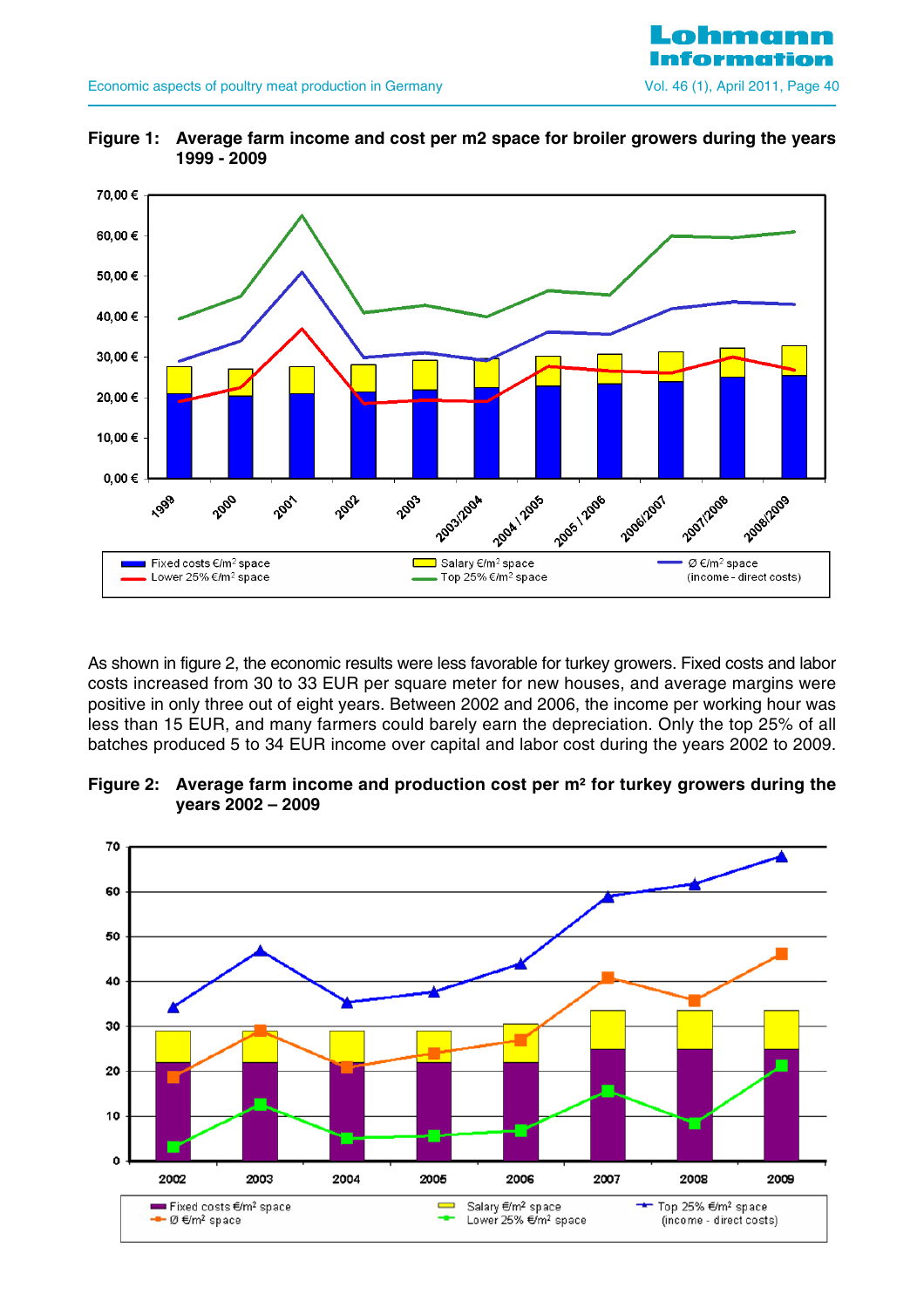Table 3 shows details of the income and cost calculation for Pekin ducks, based on data from the producers' cooperative in Southern Germany. During the 4-year period from 2006 to 2009, the income minus fixed and variable cost was 0.22 EUR per duck, which would not cover the assumed labor cost of 15 EUR, i.e. actual income per working hour was 13.75 EUR.

#### **Table 3: Cost and margin analysis Pekin duck (Süddeutsche EG 2006/2009)**

| Income (EUR/duck)              | 3.48    |
|--------------------------------|---------|
| Chick                          | 0.77    |
| Feed                           | 1.69    |
| Water                          | 0.02    |
| <b>Straw</b>                   | 0.07    |
| Energy                         | 0.15    |
| Vet. Service, disinfection     | 0.05    |
| Other $1$ )                    | 0.11    |
| <b>Direct costs (EUR/duck)</b> | 2.86    |
| Income - direct cost           | 0.62    |
| <b>Building</b>                | 0.20    |
| Equipment                      | 0.06    |
| Interest cost                  | 0.13    |
| Other fixe costs               | 0.01    |
| <b>Fixed costs (EUR/duck)</b>  | 0.40    |
| Income - (fixed + direct cost) | 0.22    |
| Labor                          | 0.24    |
| <b>Profit (EUR/duck)</b>       | $-0.02$ |

1) Insurance etc.

## **Necessary size of operation to generate a family income of 50,000 EUR**

To generate a similar income as people with comparable education working in the industry, a young farmer may ask: what size of operation would I need to earn 50,000 EUR annually as broiler, turkey or duck grower? Based on the production cost and margins shown in figures 1 and 2 and the figures summarized in tables 4 and 5, the capacities shown in table 6 would be required: 74,000 broilers or 30,000 turkeys or 34,000 Pekin ducks. In other words, a family farm would need to grow more than half a million broilers, 227,000 Pekin ducks, or at least 86,000 heavy turkeys per year to earn an income of 50,000 EUR. Assuming that new facilities are built, bank credits close to 1 million EUR would be needed for broiler or Pekin duck growing, 1.8 million EUR for growing heavy turkeys.

#### **Table 4: Production costs per animal and per kg live weight in ct. (Geflügeljahrbuch 2010)**

| Species *)     | Fixed cost per<br>animal kg | Direct cost per<br>animal kg | Labor cost per<br>animal kg | Total cost per<br>animal kg |
|----------------|-----------------------------|------------------------------|-----------------------------|-----------------------------|
| <b>Broiler</b> | 16<br>8                     | 164 78                       |                             | 88<br>184                   |
| Turkey         | 205 13                      | 95<br>1557                   | 69                          | 1831 112                    |
| Pekin ducks    | 13                          | 286<br>92                    | 24                          | 350 113                     |

\*) target live weights: Broiler: 2.1 kg; Turkey: 16.3 kg; Pekin Duck: 3.1 kg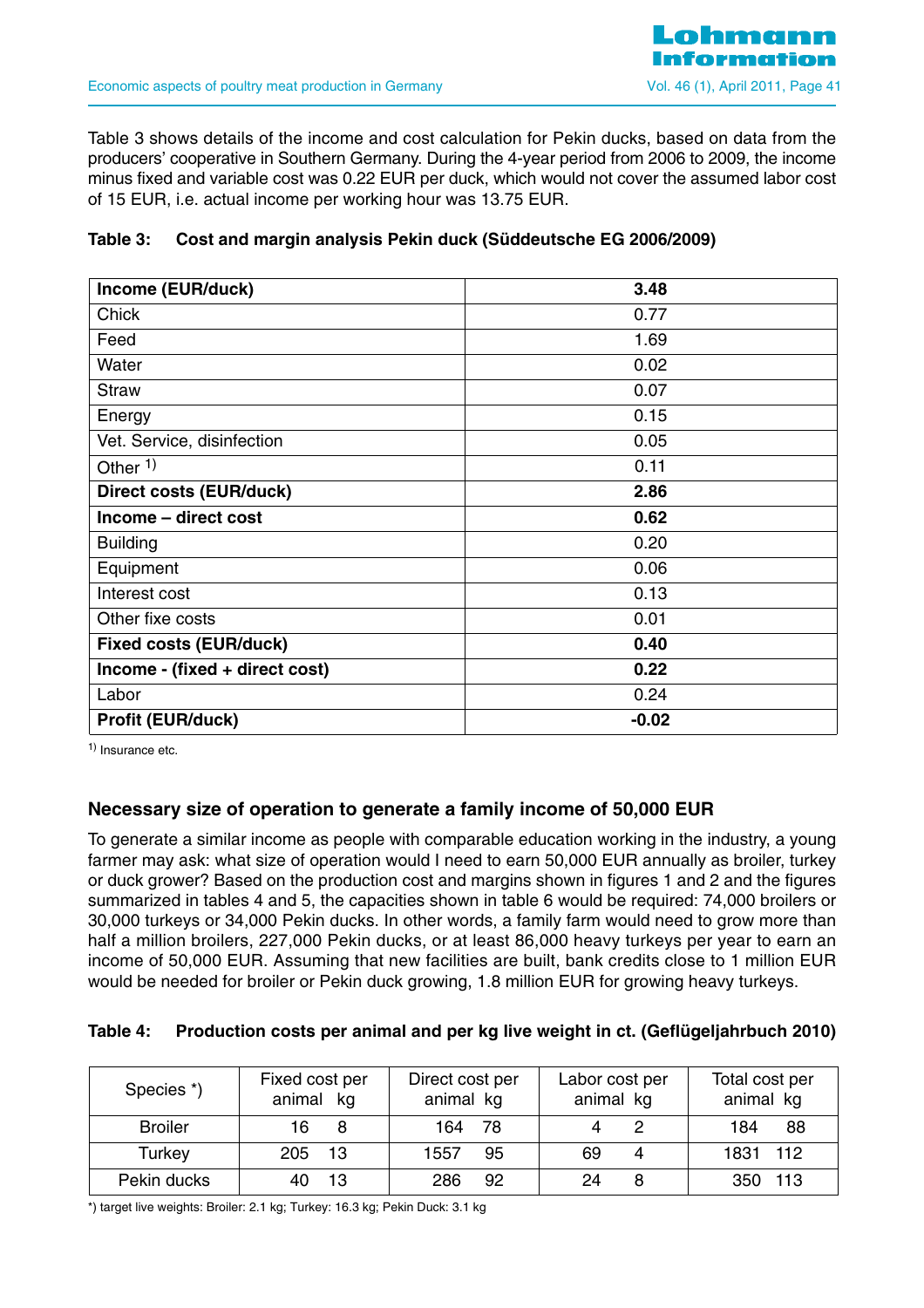#### **Table 5: Actual economic results of poultry meat production with different poultry species; statistics from extension service**

| <b>Species</b>              | Income-direct<br>$cost$ per $m2$ | Margin per<br>animal | Margin per kg<br>live wt | Labor cost per<br>animal | Salary<br>per hour |
|-----------------------------|----------------------------------|----------------------|--------------------------|--------------------------|--------------------|
|                             | <b>EUR</b>                       | ct.                  | ct.                      | ct.                      | <b>EUR</b>         |
| <b>Broiler</b><br>1999-2009 | 36.4                             | 9                    | 4.5                      | 6                        | 21.60              |
| Turkey<br>2002-2009         | 29.4                             | 58                   | 3.9                      | 70                       | 11.60              |
| Pekin ducks<br>2006-2009    | 53.2                             | 22                   | 7.3                      | 24                       | 13.75              |

#### **Table 6: Animal places and capital requirements to realize a farmer income of 50,000 EUR per year**

| <b>Species</b> | No. animals<br>per year | Animal places | House size m <sup>2</sup> | <b>Investment EUR</b> |
|----------------|-------------------------|---------------|---------------------------|-----------------------|
| <b>Broiler</b> | 555,556                 | 74,074        | 4,004                     | 925,925               |
| Turkey         | 86,207                  | 29,726        | 7,807                     | 1,824,095             |
| Pekin ducks    | 227,272                 | 33,670        | 3,502                     | 840,480               |

## **Summary and Conclusions**

The comparison of poultry meat production from broilers, turkeys and Pekin ducks under economic conditions in Germany suggests significant advantages for broilers compared to the other species in terms of required arable land, total margin and earning per working hour. Further investment in broiler growing capacity appears justified if domestic consumption continues to grow and/or the production cost remains competitive with other EU countries. To support 1 kg higher per capita domestic consumption would require e.g. 190 new units with a capacity of 40,000 birds.

The economic situation for turkey growers recovered during the last three years, after a very difficult period of adjustment to overcapacity and losses due to blackhead disease breaks. In view of the higher capital cost it is unlikely that many farms will want to start with this business, but successful farms may decide to expand existing facilities, change to a shorter cycle to reduce the fixed cost or venture into the niche market for organic turkey meat, possibly in connection with the production of bioenergy, as long as politics provides such incentives.

Peking ducks offer the chance to maximize the return per square meter growing space, but many working hours are required. The robustness of Pekin ducks and lower disease risk make duck growing attractive for farms starting with poultry meat production. However, the market potential is still subject to seasonal demand, and unless consumption becomes more uniform throughout the year, the assumptions underlying the present study will not fully materialize in practice.

To be successful in any one of the three alternative types of poultry meat production, it will be necessary to study the market potential before the investment, to learn the basics from other successful farms and to plan on a long-term learning process to find an attractive position in the upper quartile of all farms.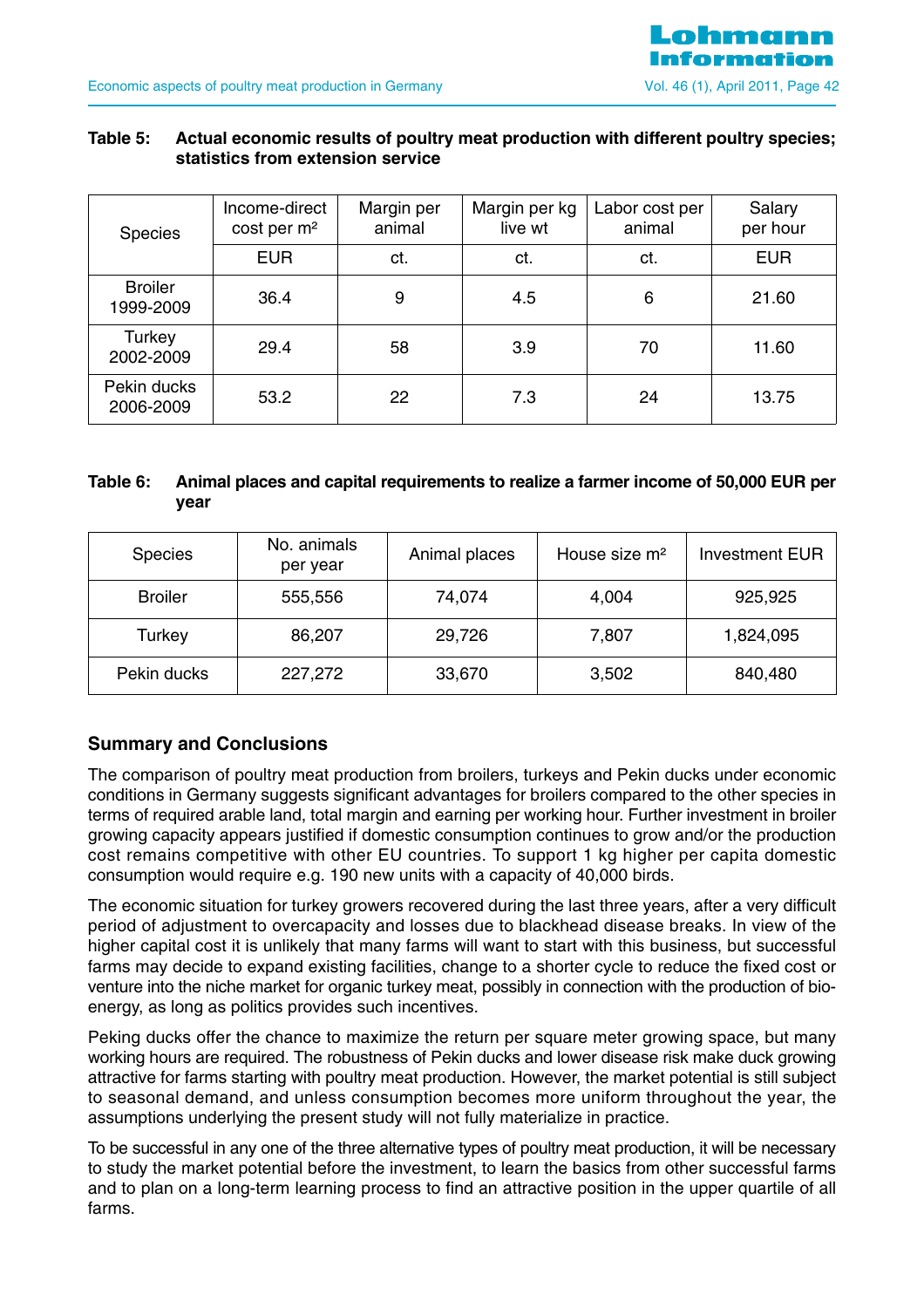

## **Acknowledgement**

The author thanks the Editor Prof. D.K. Flock for the translation of the manuscript, which was submitted in German, based on a paper presented at the annual meeting of the German WPSA Branch in 2010.

#### **References**

- Beck, M.M. (2010): Versorgungsbilanz Geflügelfleisch. In: Marktinfo Eier und Geflügel. Eugen Ulmer KG Stuttgart, ISBN 978-3-8001-7534-5.
- Damme, K. (2010): Faustzahlen zur Betriebswirtschaft. In: Geflügeljahrbuch 2011, Eugen Ulmer KG, Stuttgart; ISBN 978- 3-8001-6988-7
- Janning, T. (1996): Arbeitswirtschaftliche Beurteilung der Mastputen, KTBL Schrift 374, Landwirtschaftsverlag Münster, Hiltrup.

Joos, B., J. Beck., T. Jungbluth (1999): Geringer Arbeitszeitbedarf in der Junggeflügelmast. DGS Magazin 48, 18-24.

Tischler A., K. Damme, S. Graser (2008): Perspektiven der integrierten Hähnchen-, Puten – und Pekingentenproduktion in Bayern. Heft Nr. 13 der Schriftenreihe der LfL ISSN 1611-4159.

#### **Author's address:**

Dr. Klaus Damme Leiter des Lehr-, Versuchs- und Fachzentrums für Geflügel der Bayerischen Landesanstalt für Landwirtschaft Mainbernheimer Str. 101 97318 Kitzingen eMail: klaus.damme@lfl.bayern.de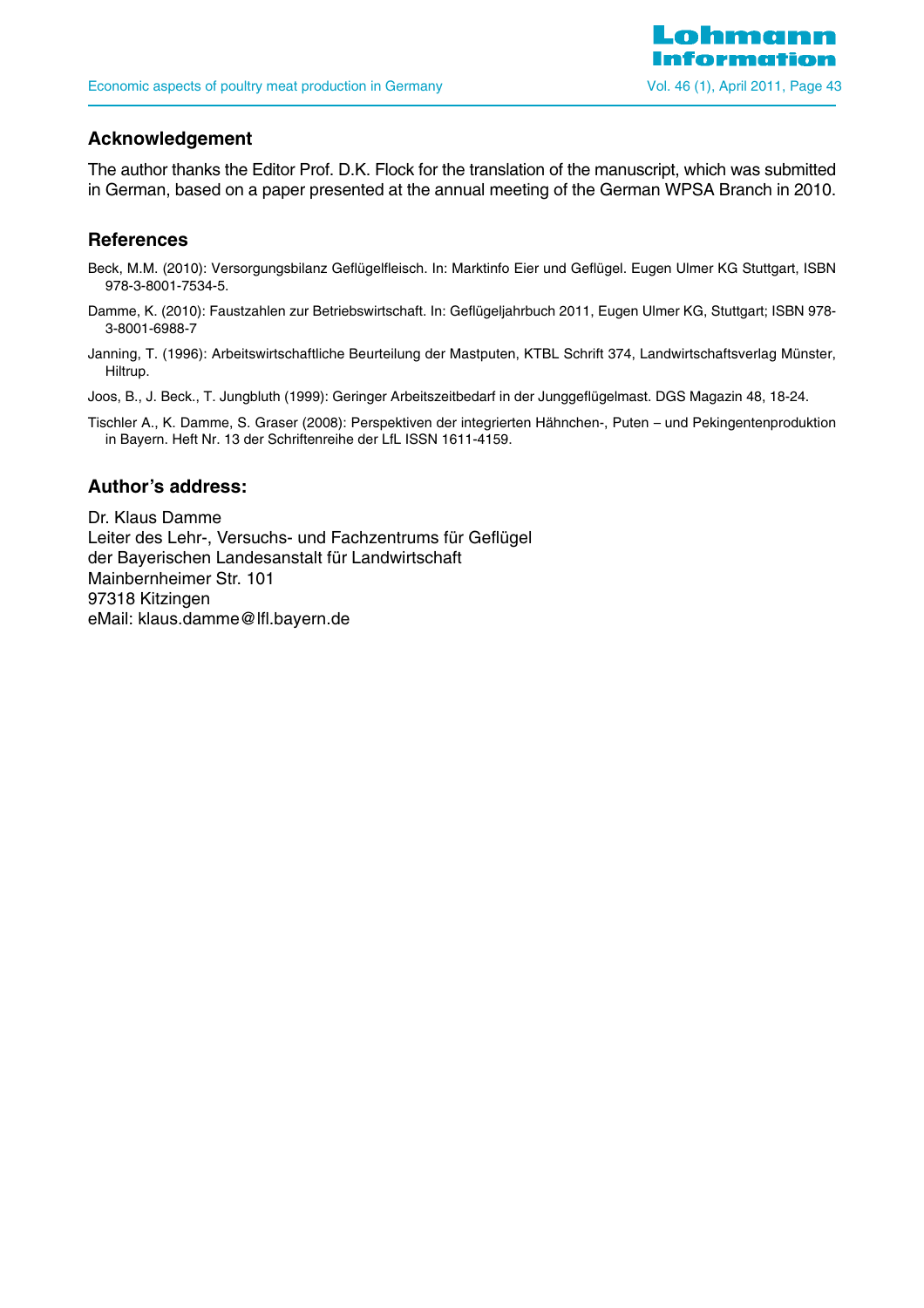

## **Improving hatchability in white egg layer strains through breeding**

#### **D. Cavero, M. Schmutz, W. Icken and R. Preisinger Lohmann Tierzucht GmbH, Cuxhaven, Germany**

## **Abstract**

Hatchability is of considerable economic importance for all hatcheries and therefore must be given appropriate attention in breeding programs for commercial layers. The variability between and within strains will tell us whether reproductive performance can be improved by selection within specific lines. The aim of this study was to analyse the genetic variation of hatchability and correlations with production traits. Data collected from two pure-bred female lines (LSL) at 45-46 weeks of age were used. Estimated heritabilities were low ( $h^2 = 0.13$  and 0.15) for fertility, but moderately high ( $h^2 = 0.27$ and 0.30) for hatch of 'fertile' eggs (eggs transferred at 18 days). Hatchability was negatively correlated with egg weight ( $r<sub>q</sub> = -0.43$  to -0.52) and albumen height ( $r<sub>q</sub> = -0.25$  to -0.42). Favourable correlations were found with egg production (rg = -0.01 to +0.28), percentage yolk ( $r<sub>q</sub>$  = +0.08 to +0.39) and some shell quality traits like shape index and breaking strength ( $r<sub>q</sub> = +0.14$  to  $+0.32$ ), but not with dynamic stiffness ( $r_{\text{q}} = -0.08$  to  $-0.17$ ).

Hatch of fertile eggs has sufficient genetic variation in these White Leghorn lines to expect improvement by within-line selection, especially if supported by a reduction in total egg weight and selection for higher egg production, yolk percentage and shell breaking strength.

#### **Introduction**

The avian egg is a biological system intended to ensure the well-being of the embryo and its successful hatching into a fully developed chick (Narushin and Romanov, 2002). Predictable reproductive performance of parent stock is essential for every commercial hatchery to produce as many saleable chicks at the lowest possible cost, and uniform chicks set the basis for a successful rearing and subsequent production. If the conditions in the setters and hatchers are not optimized, the uniformity of chicks will suffer and the hatching time will spread out. Many factors can affect hatchability, especially egg size and age of breeders, season of the year and nutrition, egg handling and storage, temperature and humidity throughout the incubation and hatching period (Wilson 1997).

Reproductive traits usually reach a peak close to peak production and decline with increasing age toward the end of the laying cycle. The decrease of hatchability in older flocks is well-known and may be explained as a result of lower fertility of males and females, but probably more important is the reduction in eggshell quality with increasing egg weight. Bamelis (2003) suggested that low hatchability of fertile eggs at the beginning of the breeding season and the decline in hatchability with increasing age is also due to improper egg water loss, which should be avoided by adjusting incubation conditions in accordance with water vapour eggshell conductance. In management guides for commercial parents, 52 to 68 g may be specified as optimal weight range for hatching eggs. The critical question is how many small eggs from young flocks and how many large eggs from old flocks are discarded to guarantee the best possible chick quality and satisfied customers.

Breeds and lines of the same breed differ in reproductive traits, but relatively little within-line selection has been practiced for hatchability in commercial breeding programs focused on efficient egg production of the final cross (Flock, 1995). Reproductive traits usually benefit from heterosis in cross-line parents. Natural selection should always favour families with above average reproductive rates, because they contribute with more progeny to the next generation. Hatchability is a typical fitness trait with low heritability, which suggests that optimization of breeder farm and hatchery management is the most promising route for improvement (Förster et al., 1992). However, low heritability does not exclude improvement by selection; it only takes a long time to see measurable results. Estimates of heritability for hatch of fertile eggs in the literature ranges from 0.02 to 0.24 (i.e. Förster, 1993; Beaumont et al., 1997; Szwaczkowski et al., 2000; Sapp et al., 2004; Bennewitz et al., 2007; Rozempolska-Rucinska et al., 2009; Sharifi et al., 2010; Wolc et al., 2010).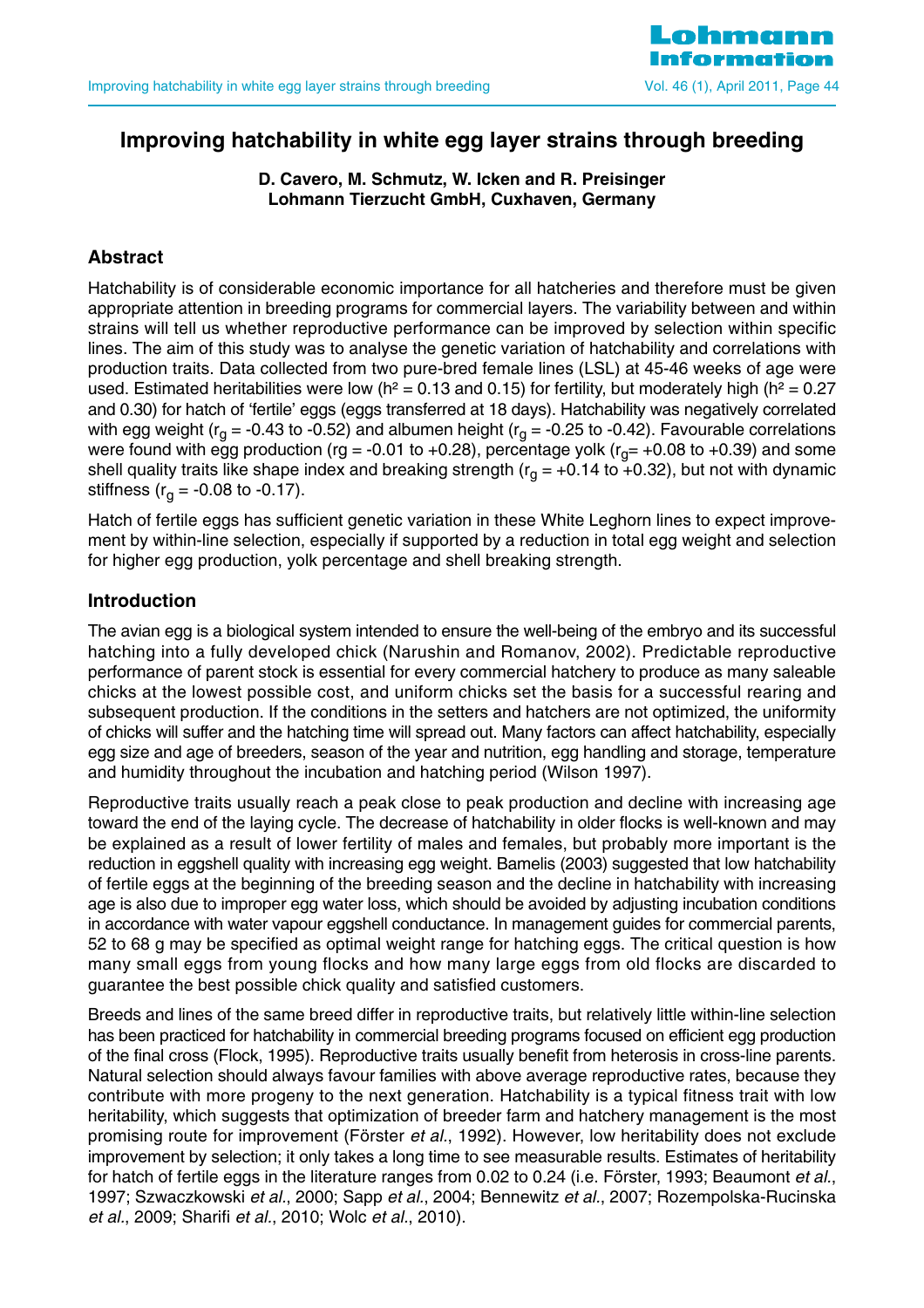Improving hatchability in white egg layer strains through breeding Vol. 46 (1), April 2011, Page 45



There is a positive correlation between egg weight and incubation time, but the incubation time is affected much more by pre-incubation storage time than by initial egg weight (Wilson, 1991). As a rule of thumb, the lengthening of the incubation time with increasing storage time is estimated to be 0.5 to 1 h of incubation for each additional storage day (Förster, 1994). Moreover, the moisture loss of the eggs during storage should be kept at a minimum; this can be reached with a high relative humidity in the air, 75-85%. Furthermore a positive effect in the hatch results after long storage is reported when the eggs are stored upside down, with the pointed end up (Mayes and Takeballi, 1984; Förster, 1994). Regularly turning of eggs during incubation is important to ensure the nutrition and fluid balance of the embryo and improves hatchability. In commercial hatcheries, eggs are turned in a 45° angle each hour thorough the setter period, although it seems to be no need for further turning after twelve days of incubation. Wilson (1991) concluded that maximum hatchability was achieved with a turning frequency of 96 times per day, but 24 times per day was a practical frequency.

Hatching time from the first to last chick on a tray often spreads over a period of 24-48 hours, and all chicks are kept in the hatcher until most chicks have hatched. Chick processing in the hatchery and transport to the destination farm may involve up to 72 hours without water and feed for some chicks, which will have negative effects on survival and later performance. The spread in individual hatch causes variability in biological age and chick quality (Tona et al., 2003; Willemsen et al., 2008). As Decuypere and Bruggeman (2007) pointed out, the spread of hatch varies due to pre-incubation factors (e.g. age of parent flock and duration and temperature during egg storage, egg turning, the gaseous environment), only some of which can be controlled with optimal management. If hatching eggs from different parent flocks are used to supply large orders, these effects should be known and taken into account.

Hatchability declines with storage duration of hatching eggs over an extended period even under optimum storage conditions (Mayes and Takeballi, 1984). Although commercial hatcheries avoid prolonged storage of hatching eggs, sometimes there is no other option to fill large orders. Tona et al. (2003) concluded that long egg storage time increases incubation duration, which affects negatively the quality of the chicks. One of the methods to reduce the negative effect of long-term storage has been to pre-incubate eggs for short periods before storage (Meijerhof, 1992).

Different lines may also respond differently to longer storage periods, i.e. some lines maintain acceptable hatchability longer than others (Förster, 1994). A good management practise to optimize hatchability is to pre-heat the eggs before they are introduced in the setters, thus reducing the temperature difference between storage and setters. With comparable humidity in the setter, large eggs lose relatively less water than small eggs, which should be taken into account by lowering humidity in the setter so that the desired weight loss is achieved.

Egg characteristics greatly influence the process of incubation and are responsible for its success (Narushin and Romanov, 2002). The egg shell has an important role during embryonic development, isolating the embryo from the external environment while allowing the proper gas exchange through the shell. Barnett et al. (2004) reported that eggs with hair-cracks showed increased bacterial exposure and weight loss, with significantly lower hatchability (56.4% vs. 80.9%) compared with intact shells. Bennet (1992) compared thin and thick shells based on specific gravity measurements and reported a reduction in hatchability of 3 to 9%, which he attributed to increased cracks, moisture loss and bacterial contamination of eggs with thin shells.

To support hatchery management in producing high quality chicks within a reduced hatch window, even from older flocks and/or prolonged egg storage, primary breeders select families with persistent hatchability under these conditions (Förster, 1994). The aim of the present study is to estimate genetic parameters for reproductive traits and to evaluate genetic relationships with egg quality and production traits so that genetic improvement of total performance including hatchability can be optimized.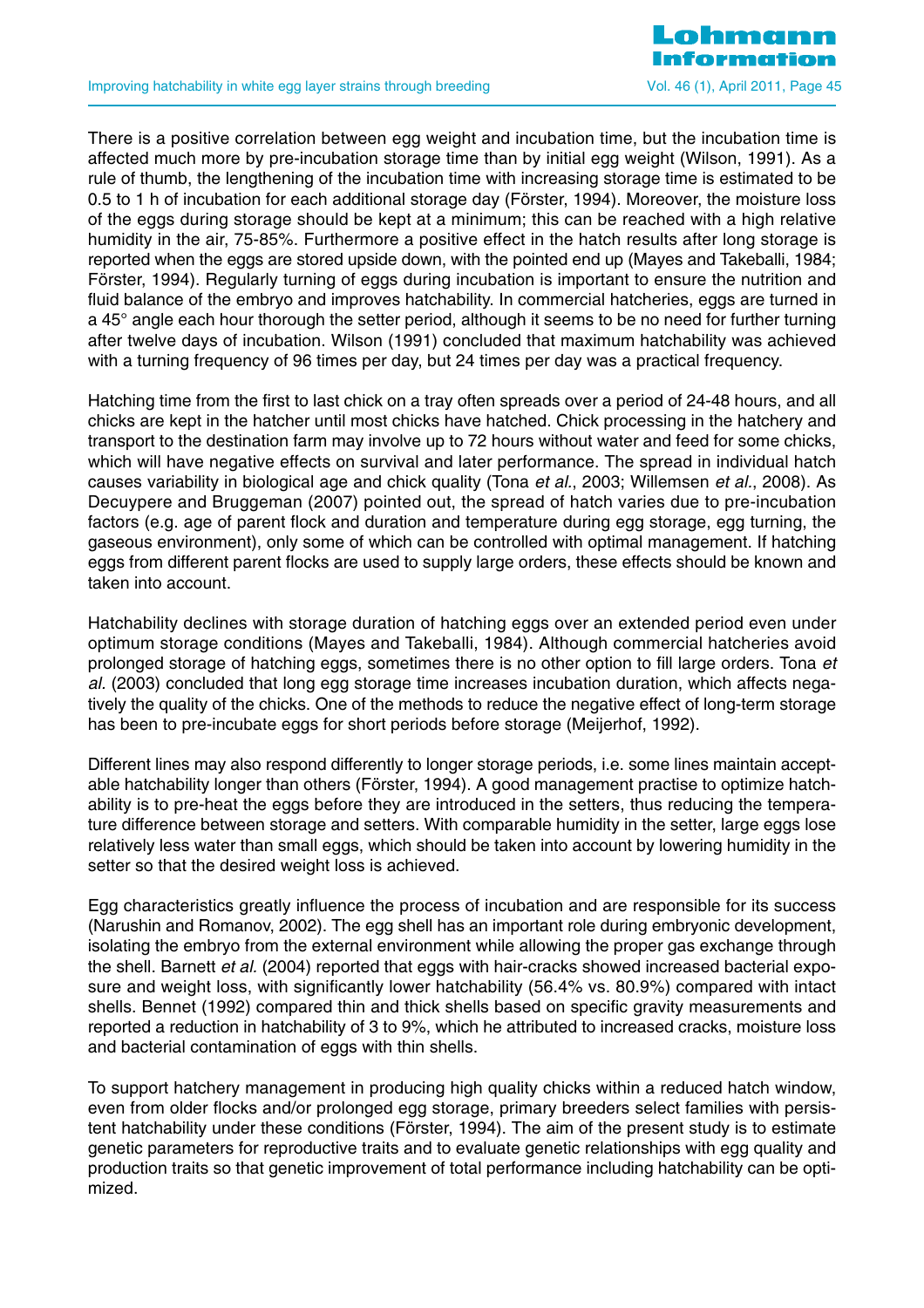

#### **Material and methods**

Data of 6,226 and 6,516 fully pedigreed hens of two pure-bred female lines C and D of a commercial White Leghorn breeding program (LSL) were analyzed. The average number of daughters per sire and per dam was 48.3 and 6.4 and 50.5, and 6.6 for the lines C and D respectively. Each hen was tested twice at the age of 45 and 46 weeks. Hatching eggs were collected for a period of 7 days each time. Double-yolk eggs, misshaped eggs, dirty eggs, eggs without shell or with abnormal shell were excluded.

Prior to setting, the hatching eggs were subjected to long storage challenging conditions, which explains the low average hatchability (Table 1). Prolonged storage was expected to increase the apparent variation between families, thus improving the basis for selection. All eggs were stored in the hatchery for 7 days after the last collection day at 16°C and 60-70% HR, i.e. the eggs were between 8 and 15 days old when set. Furthermore, the time of incubation was limited to exactly 508 hours (21 days + 4 h), 8 hours less than commercial hatcheries would plan for these lines. Pooled semen was used from several males to eliminate the influence of male fertility.

Trays for 150 eggs were used, allowing 2 hens per row (max. 7 eggs per hen and a gap in the middle), i.e. eggs of 20 hens per tray. The trays were randomly distributed in the incubators, and possible environmental differences within the machines were treated as part of the error variance.

| Trait                           | Mean | S    | Minimum  | <b>Maximum</b> |
|---------------------------------|------|------|----------|----------------|
| Line C ( $N = 6,226$ hens)      |      |      |          |                |
| Number of eggs set per hen (7d) | 6.60 | 0.73 | 3        | 7              |
| Fertility rate (F)              | 83.4 | 16.7 | 0        | 100            |
| Hatch of eggs set (HoS)         | 48.7 | 24.5 | $\Omega$ | 100            |
| Hatch of 'fertile' eggs (HoF)   | 57.6 | 25.5 | $\Omega$ | 100            |
| Line D ( $N = 6,516$ hens)      |      |      |          |                |
| Number of eggs set per hen (7d) | 6.54 | 0.75 | 3        | 7              |
| Fertility rate (F)              | 83.3 | 16.5 | $\Omega$ | 100            |
| Hatch of eggs set (HoS)         | 53.0 | 24.0 | $\Omega$ | 100            |
| Hatch of 'fertile' eggs (HoF)   | 62.3 | 24.9 | $\Omega$ | 100            |

|  |  |  | Table 1: Phenotypic statistics for the reproductive traits analysed (data from two years) |  |
|--|--|--|-------------------------------------------------------------------------------------------|--|
|--|--|--|-------------------------------------------------------------------------------------------|--|

The eggs were candled on the 18<sup>th</sup> day of incubation and transferred to the hatchers after elimination of 'clear' eggs (infertile eggs and early embryonic mortality). True fertility was probably around 95%, based on data reported by Sharifi et al. (2010), who found fertility ranging between 94% and 97% in a similar test of data from these lines. Families with less than 3 fertile eggs were completely removed. At hatch, only first-quality chicks were taken into account, which means, that chicks which had physical abnormalities, unhealed navels or were too wet or too weak were not counted and not considered to calculate hatchability.

Data of two generations were used for this study. In each generation, three different houses were tested with two hatches. The traits recorded in this test are: fertility rate (F), hatch of eggs set (HoS) and hatch of fertile eggs (HoF). Information about egg production and egg quality of these pedigree birds was available as well. Egg quality was measured on other eggs of the same hens before and after the hatching test.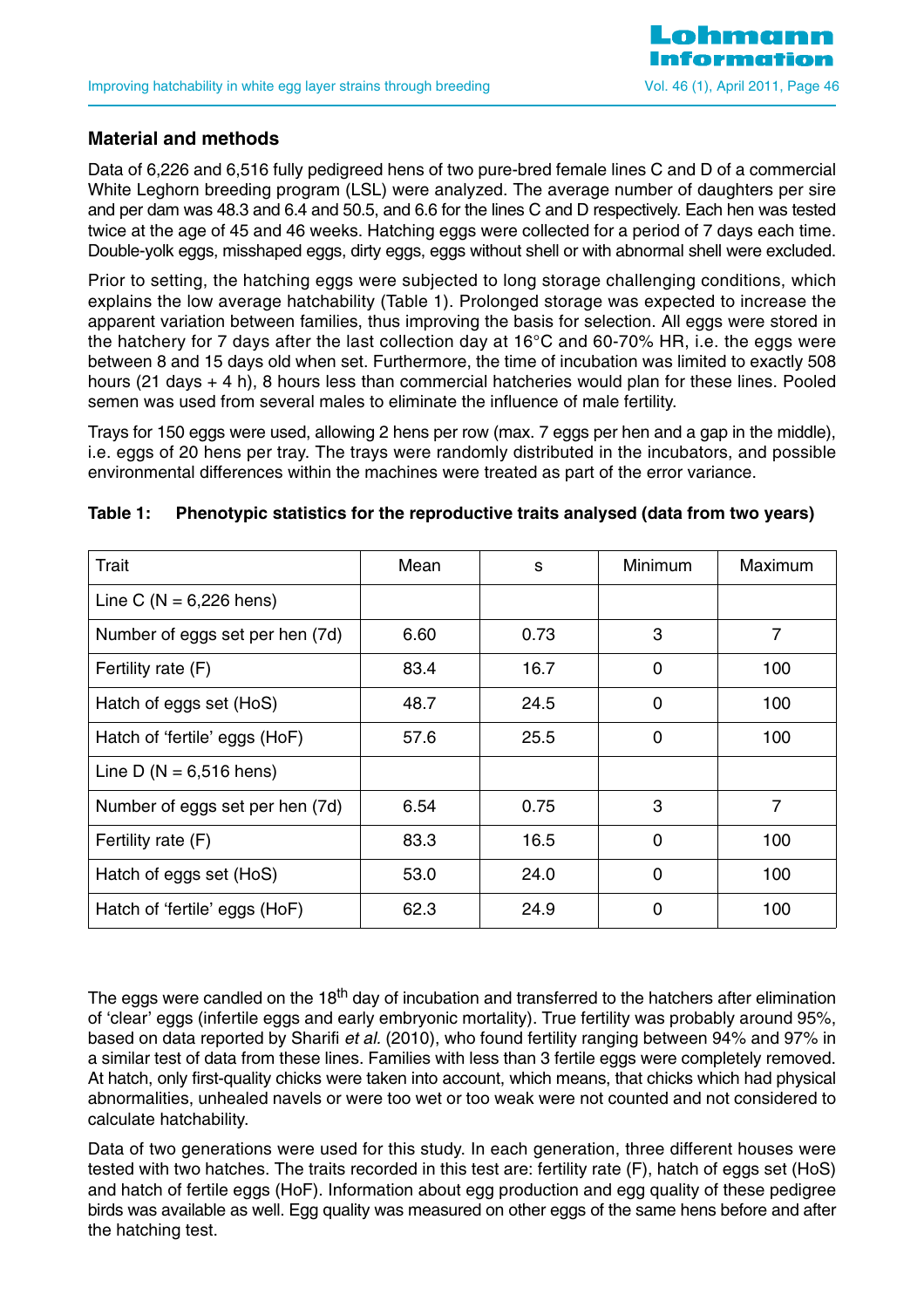

#### **Statistical Analysis**

In breeding practice there are often situations in which individual performance can be measured repeatedly, and the average of individual records can be used as selection criterion. The collection of repeated measurements and subsequent use of average performance as selection criterion can be especially advantageous in traits with low heritability but good repeatability. For the estimation of the heritability of hatchability and fertility, the mean value of the two hatches was calculated for each hen. A multicode was created combining generations (2 generations), houses (3 houses), and tierbatteries where the hens were allocated (4 batteries with 3 tiers per house). The genetic parameters for the average F, HoS and HoF were estimated based on the following linear multi-trait animal model:

#### $v = Xb + Za + e$

Where:  $v =$  vector of observations on t traits;  $b =$  vector of fixed effects of the multicode (year, house and battery/tier); a = vector of random additive genetic effects; e = vector of random errors; X and Z = known design matrix of fixed effects and random additive effects, respectively.

Variance and covariance components were estimated using the REML-method of the software VCE4 (Neumeier and Groeneveld, 1998). Although the distribution of reproductive traits is not normal, the percentage data of hatchability and fertility were not converted to arcsine, because the benefit of transformation is relatively small (Förster et al., 1993). Moreover, the breeding values on a transformed scale have no biological meaning and are difficult to interpret (Savas et al., 1999).

Breeding values were calculated by adding the line mean to the BLUP values estimated with the software PEST (Groeneveld *et al.*, 1990).

#### **Results and discussion**

Heritabilities and genetic correlations using model 1 are shown in Table 2. As expected, the estimated heritabilities in this study were higher for hatchability compared to fertility, which is in accordance with other studies (Förster, 1993; Szwaczkowski et al., 2000; Bennewitz et al., 2007). On the contrary, other authors have found lower heritabilities for hatchability compared to fertility (Beaumont et al., 1997; Hartmann et al., 2002; Sharifi et al., 2010; Wolc et al., 2010). High genetic correlations were found between the reproductive traits (F, HoS and HoF), as has been consistently reported in the literature. That means that hens laying a high proportion of fertile eggs also tend to have a high hatchability. Since the genetic correlation between HoF and HoS is very close to one, it would be sufficient to use one of these traits or total number of chicks during the hatching egg saving period as basis for selection.

#### **Table 2: Heritabilities (diagonal) and genetic correlations for fertility rate (F), hatch of eggs set (HoS) and hatch of fertile eggs (HoF)**

| Trait  | F    | HoS     | <b>HoF</b> |
|--------|------|---------|------------|
| Line C |      |         |            |
| F      | 0.15 | $+0.63$ | $+0.47$    |
| HoS    |      | 0.30    | $+0.98$    |
| HoF    |      |         | 0.30       |
| Line D |      |         |            |
| F      | 0.13 | $+0.71$ | $+0.53$    |
| HoS    |      | 0.28    | $+0.98$    |
| HoF    |      |         | 0.27       |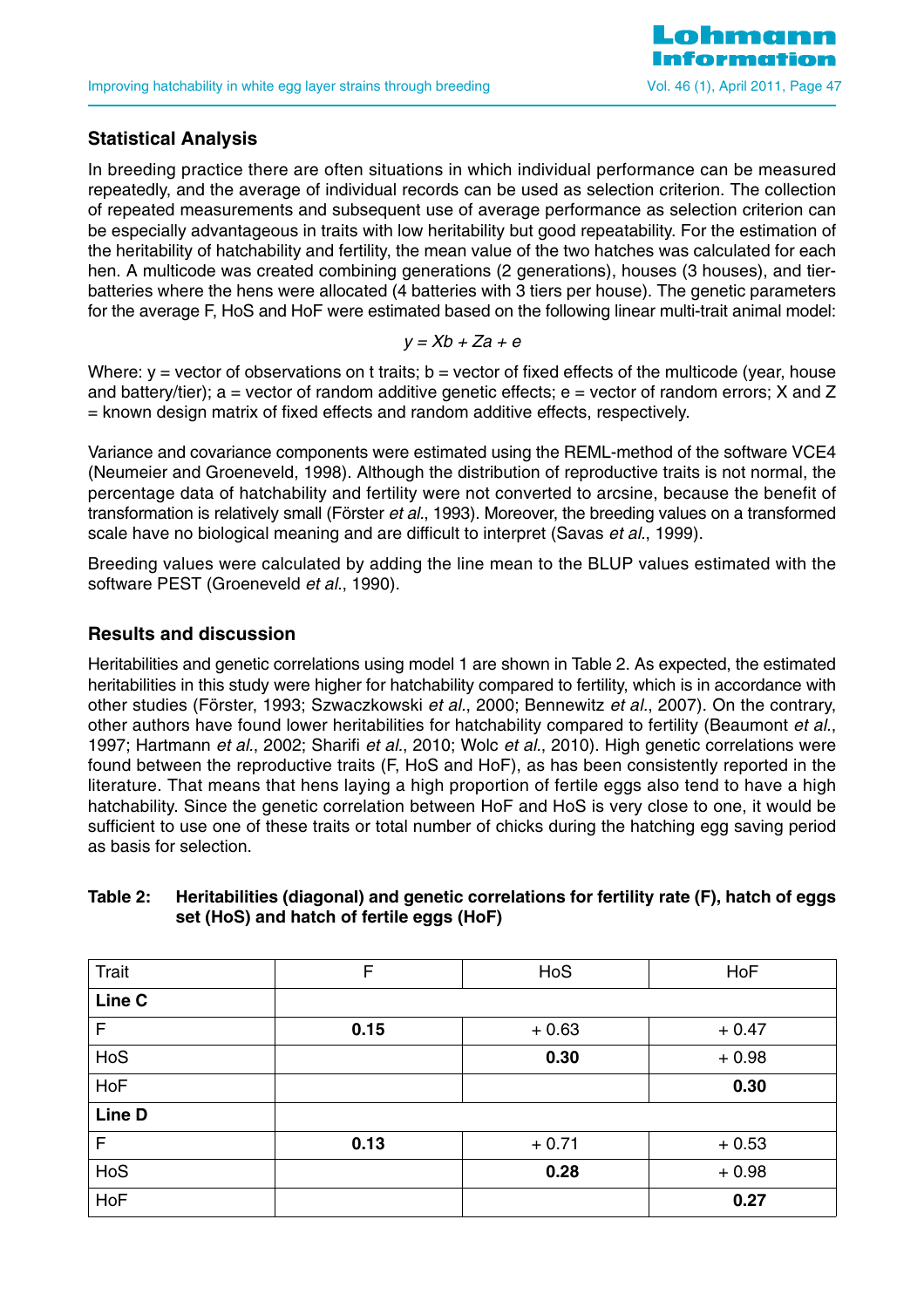The estimated heritabilities were similar for both lines and in the case of hatchability slightly higher than values reported in the literature, where the heritability ranged from 0.02 to 0.24 by applying different statistical methods (Förster, 1993; Beaumont et al., 1997; Szwaczkowski et al., 2000; Sapp et al., 2004; Bennewitz et al. 2007, Rozempolska et al., 2009, Sharifi et al., 2010; Wolc et al., 2010). Estimates from different studies in the literature are difficult to compare, due to different definition of traits, data collection and structure of the data and statistical models used in the analysis. Using a cumulative model may overestimate the heritability (Sapp et al., 2004; Swalve, 1995). Higher heritability and accuracy of selection can be obtained by averaging fertility over several weeks, either by pooling all weeks or by calculating average fertility (Wolc et al., 2009).

Genetic correlations were estimated between reproductive traits and other economically important traits, including:

- Egg Production: at the start of the laying cycle (**P1**), around peak production (**P2**) and at the end of the laying cycle (**P3**).
- Egg Quality: Egg Weight (**EW**), Shell Strength (**SS**), Dynamic Stiffness (**DS**), Egg Shape (**ES**, length/width), Albumen Height (**AH**), Yolk Proportion (**YP**).
- Body weight at 30 weeks of age (**BW**).

Since the genetic correlations between fertility and different egg quality and production traits are generally low (Table 3), and no distinction could be made between true infertility and early embryonic mortality, we will focus on the genetic correlations involving hatch of fertile eggs (HoF).

| Trait      | P <sub>1</sub> | P <sub>2</sub> | P <sub>3</sub> | EW      | SS      | DS      | AH      | ES      | YP      | <b>BW</b> |
|------------|----------------|----------------|----------------|---------|---------|---------|---------|---------|---------|-----------|
| Line C     |                |                |                |         |         |         |         |         |         |           |
| F          | $-0.01$        | $+0.04$        | $+0.13$        | $-0.08$ | $+0.06$ | $-0.08$ | $-0.08$ | $-0.11$ | $-0.08$ | $-0.09$   |
| HoS        | $-0.01$        | $+0.01$        | $+0.19$        | $-0.43$ | $+0.19$ | $-0.10$ | $-0.25$ | $+0.14$ | $+0.08$ | $-0.08$   |
| <b>HoF</b> | $+0.01$        | $-0.01$        | $+0.17$        | $-0.46$ | $+0.22$ | $-0.09$ | $-0.26$ | $+0.19$ | $+0.10$ | $-0.08$   |
| Line D     |                |                |                |         |         |         |         |         |         |           |
| F          | $-0.07$        | $+0.35$        | $+0.33$        | $-0.18$ | $+0.10$ | $-0.11$ | $-0.20$ | $+0.15$ | $-0.05$ | $-0.17$   |
| HoS        | $+0.04$        | $+0.28$        | $+0.24$        | $-0.48$ | $+0.27$ | $-0.17$ | $-0.40$ | $+0.29$ | $+0.32$ | $-0.05$   |
| HoF        | $+0.05$        | $+0.23$        | $+0.20$        | $-0.52$ | $+0.29$ | $-0.17$ | $-0.42$ | $+0.32$ | $+0.39$ | $-0.00$   |

#### **Table 3: Estimated genetic correlations between reproductive traits and production and egg quality traits**

The negative correlation between egg weight and hatchability ( $r<sub>q</sub> = -0.46$  and -0.52) in both lines (Table 3) confirms earlier results of Förster et al. (1992), who found correlations ranging from  $r<sub>0</sub> = -0.50$ to -0.54 in two brown-egg pure lines. In a breeding program for layers the male lines can be selected for higher egg weight if the female lines lose egg weight as a result of more emphasis on reproductive traits. In this way, it is possible to overcome the negative correlations and maintain a balanced performance profile in the commercial layers. Heterosis effects are also utilized for fitness traits (Förster et al., 1992).

Consumers in Europe prefer eggs of size M or L, i.e. between 53 and 73 g, but the average egg size would be under this economical optimum if this trait were not selected for, due to negative correlations with fitness traits (Stöve-Schimmelpfening and Flock, 1982). Large eggs tend to have relatively less shell surface, and that can be an obstacle for normal gas exchange for the embryo (Narushin and Romanov, 2002).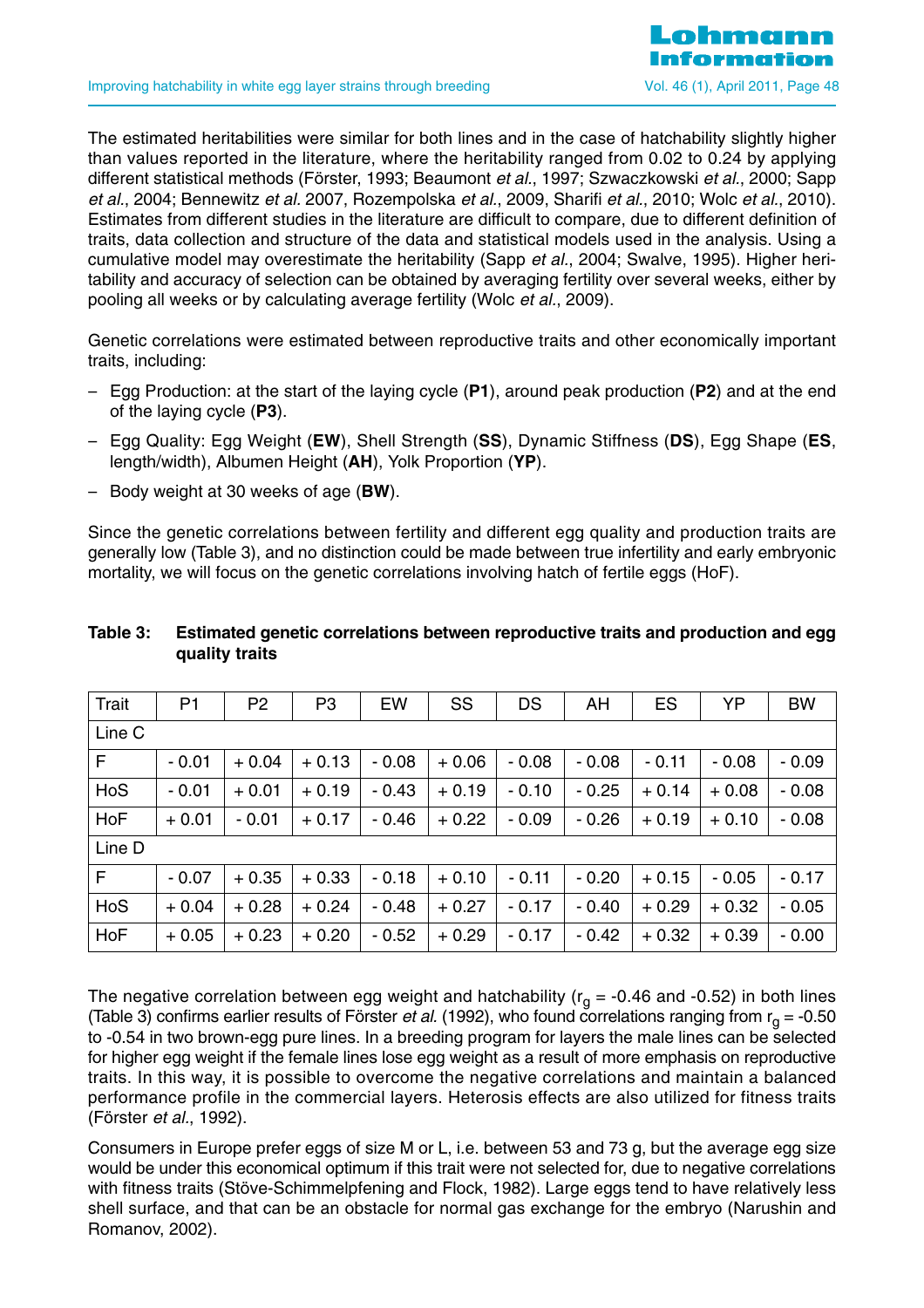

The higher negative correlation between egg weight and hatchability of fertile eggs (HoF) compared to hatchability of eggs set (HoS) and Fertility (FER) suggests that higher egg weight might mainly affect late embryonic mortality and may prolong incubation time, which is in accordance with practical experience. Egg weight at start of incubation seems to have an effect on the time of hatch within the hatch window, thus, early hatchers had a significant lower starting egg weight as compared to late hatchers (Careghi et al., 2005). Therefore in this study, where the incubation time was shorted, eggs with a high egg weight might be additionally penalised in hatchability results.

It has been suggested that it may be a nonlinear relationship between egg weight and hatchability (Wolc et al., 2010). As shown in Figure 1, that is not the case in this study, thus a clear linear negative effect of egg weight can be distinguished.

## **Figure 1: Breeding values for hatch of fertile eggs (HoF) plotted against breeding values for egg weight**



A positive correlation was found between egg production at the end of the laying period and hatchability and fertility, especially in line D, which was also shown during peak production. The values are according to the values indicated by Förster et al. (1993), who gave a possible explanation based on the negative correlation existing between egg production and egg weight. This author further argued that the first egg in a sequence shows a lower hatchability, and that hens with lower productivity have a higher number of first eggs. Förster et al. (1992) reported a decrease in hatchability ranging from 4 to 9% comparing first egg and middle egg in a sequence, this drop was even bigger for single egg sequences (12-14%). Robinson et al. (1991) found that the eggs in the first position of the laying series had lower fertility compared to the following eggs. However, other authors did not find significant differences in hatchability relative to time of oviposition (Zakaria et al., 2005), where early laid eggs were associated to first-in-sequence eggs.

The eggshell performs a double function during embryo development. It has to be strong enough to protect the embryo from external influences and penetration of pathogens, but at the same time it should have enough porosity to allow gas exchange for embryonic development (Narushin and Romanov, 2002). These authors also indicated that hatchability tends to increase with increasing shell thickness and length-to-width ratio. The positive effect of egg shell quality on hatchability has been confirmed in several studies (i.e. Bennet, 1992; Barnett et al., 2004). The correlations estimated in our study range from  $r<sub>0</sub> = +0.19$  to +0.29 (Table 3), which is in agreement with the positive genetic correlation reported by Wolc et al. (2010) between specific gravity and hatchability ( $r<sub>0</sub> = +0.53$ ). The relationship between shell strength and hatchability is plotted in Figure 2.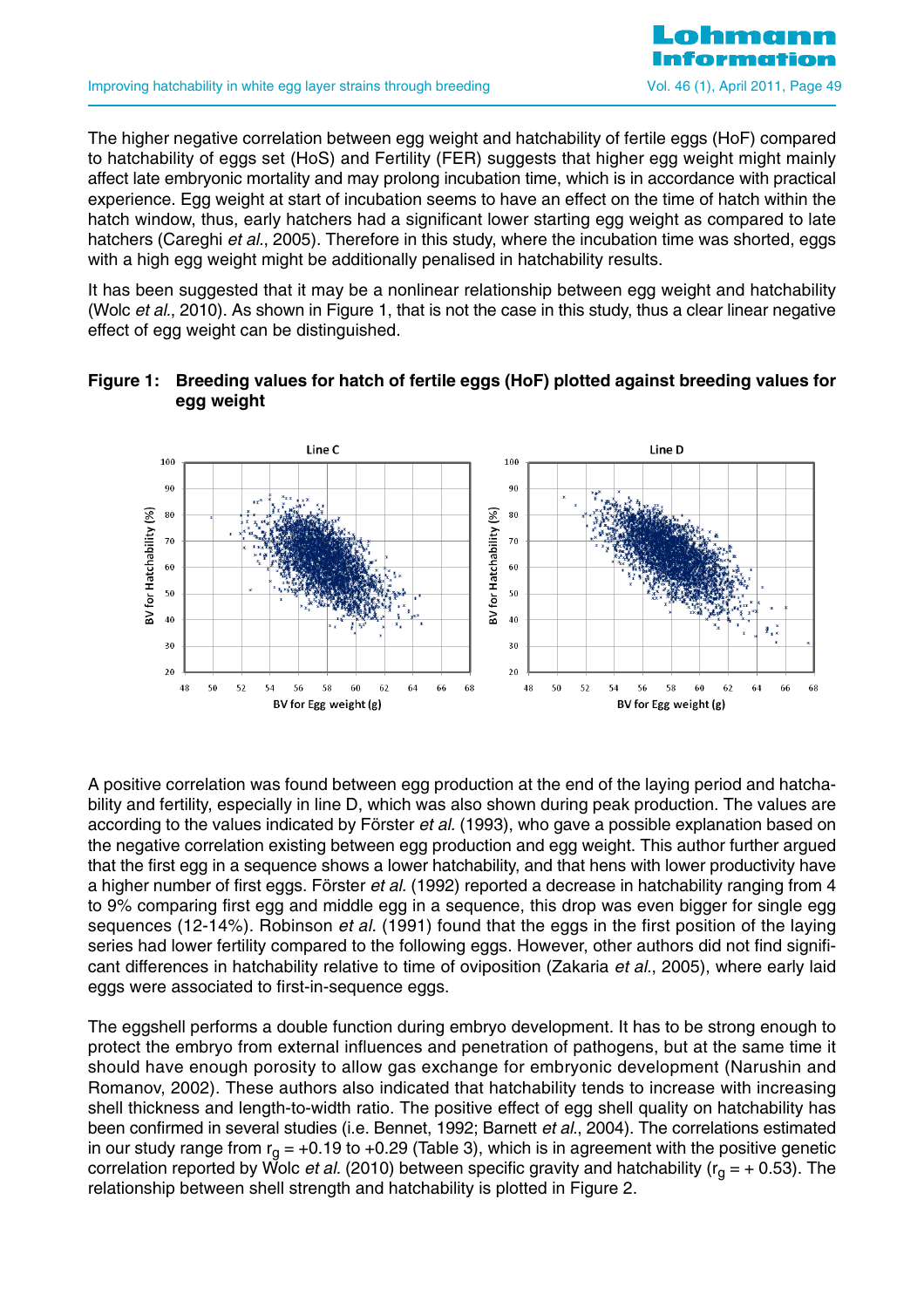





Coucke et al. (1999) proposed that acoustic resonance frequency analysis could measure the mechanical stiffness of intact eggs and defined a novel eggshell parameter, dynamic stiffness  $(K_{\text{dyn}})$ . De Ketelaere et al. (2003) propose that  $K_{dyn}$  might provide a better indicator of an egg's ability to withstand insult because most forces leading to breakage are dynamic and not static. Dunn et al. (2005) and Icken et al. (2006) found that  $K_{dyn}$  has a higher heritability than breaking strength, while the correlation between these traits was significantly below 1 ( $r<sub>q</sub> = +0.49$  and +0.40). This suggests that  $K<sub>dyn</sub>$ measures different aspects of the mechanical properties of the egg, in particular structural strength (Dunn et al., 2005). Although the negative genetic correlations with hatchability are low ( $r<sub>q</sub> = -0.09$  and -0.17) strong selection on  $K_{dyn}$  may not help to improve hatchability, especially in line D, as shown in Figure 3.





A possible explanation is that  $K_{dyn}$  has a lower negative correlation with egg weight than breaking strength (Dunn et al., 2005; Icken et al., 2006). A negative effect of increased dynamic stiffness may also be the result of reduced shell porosity, which is essential for gas exchange and for embryo development. The number and size of pores influences the rate of moisture loss and heat conductance across the eggshell (Hulet et al., 2007). Further research is desirable to substantiate this tentative explanation.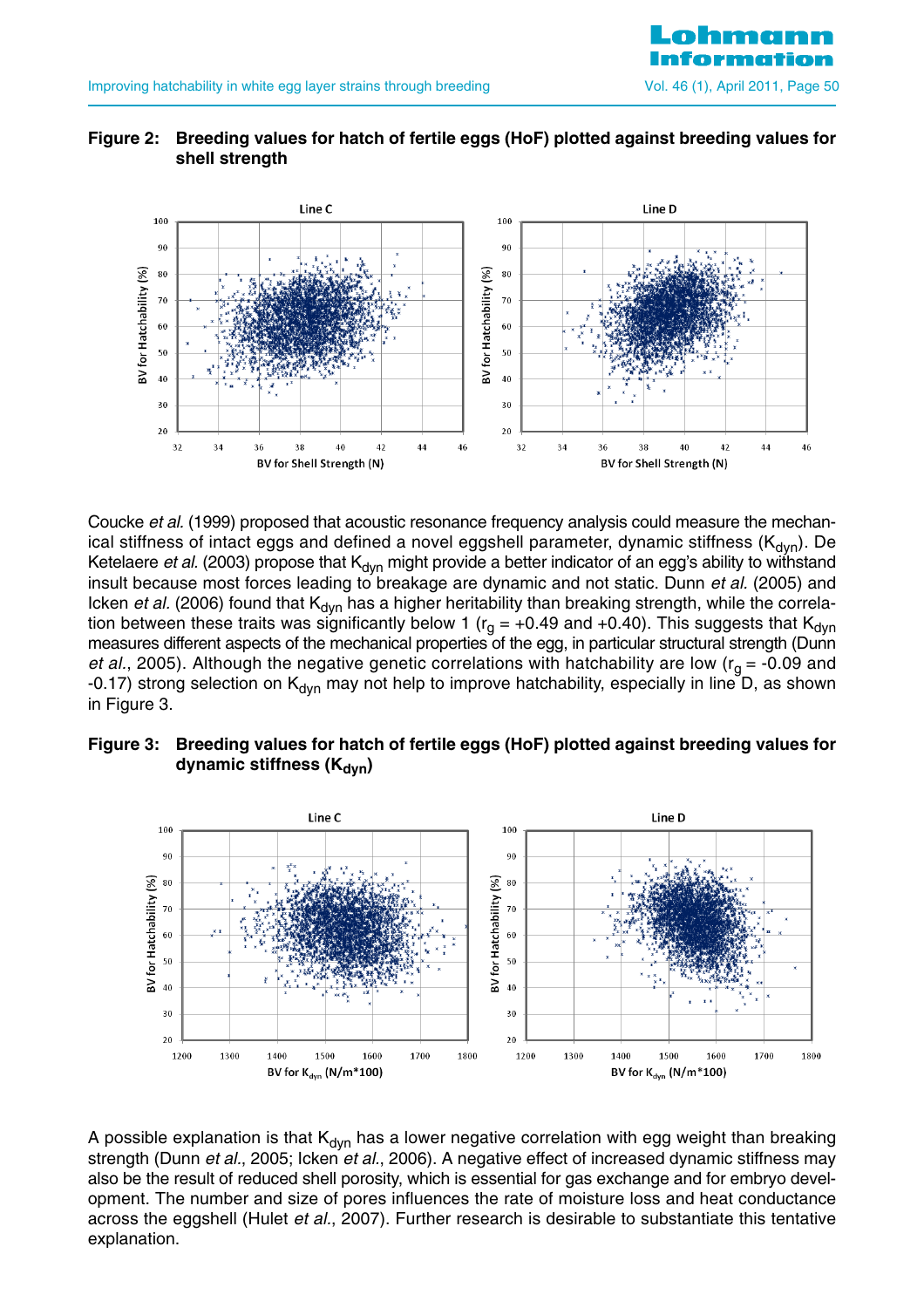

The genetic correlation between albumen height and hatchability ( $r<sub>q</sub> = -0.26$  and -0.42) would perhaps have been less highly negative, if albumen height had been transformed to Haugh Units to remove the effect of the egg weight. Nevertheless, the negative correlation between albumen quality and hatchability is real (Flock et al., 2007) and may be due to limited nutrient availability in eggs with higher albumen and lower yolk percentage. Wolc et al. (2010) reported also a negative correlation between Haugh Units and hatchability ( $r_{q}$  = -0.25). Practical experience has also shown that the hatchability of very fresh eggs, which have high Haugh Units, is lower than after a few days of storage (Förster et al., 1992), but that is not relevant here. Albumen consistency is mainly an issue in connection with storage conditions for shell eggs in retail stores rather than for hatcheries.

Round eggs often have lower hatchability. The positive correlations between egg shape (length/with) and hatchability ( $r_q$  = +0.19 and +0.32) confirm that "longer" eggs tend to hatch better. Most eggs used in this study had shapes within the normal range, and eggs with abnormal shapes were already sorted out before setting.



## **Figure 4: Breeding values for hatchability of fertile eggs (HoF) plotted against the breeding values for egg shape**

A high proportion of yolk, i.e. a high dry matter content of the egg, is appreciated by the egg-processing industry. The breeding goal is therefore at least 30% yolk in these white egg lines (Flock et al., 2007), not only for the egg-processing industry, but also for optimal hatchability and chick quality. We confirmed positive correlations with hatchability ( $r<sub>q</sub> = +0.32$  and  $+0.39$  for HoS and HoF, respectively). Similar results in a White Leghorn line were also reported by Hartmann *et al.* (2002), who found positive correlations between hatch of fertile eggs and yolk weight, yolk proportion and albumen dry matter of  $r<sub>0</sub> = +0.28, +0.52$  and +0.26, respectively. Narushin and Romanov (2002) concluded from the values obtained in the literature that hatchability decreased when the liquid content of the egg increased. Milisits et al. (2010) used electrical conductivity measurements to demonstrate that the hatchability of eggs benefits from a high egg yolk ratio.

In our study, this relation can be partly explained by the negative correlation between yolk proportion and egg weight ( $r_q$  = -0.60 and -0.65). The composition of the egg changes with egg size: yolk proportion decreases with increasing egg weight. This decrease in yolk proportion may have a negative effect on the nutrient supply of the embryo and consequently on the hatchability of larger eggs (Förster et al., 1992). Wilson (1997) emphasized the crucial role of maternal nutrients for the developing avian embryo and concluded that inadequate, excessive or imbalanced levels of nutrients could even have lethal effects.

In contrast to Förster et al. (1993), who reported negative correlations in two brown layer lines ranging from  $r_{q}$  = -0.12 to -0.25, no significant correlation was found between body weight and hatchability in these White Leghorn lines.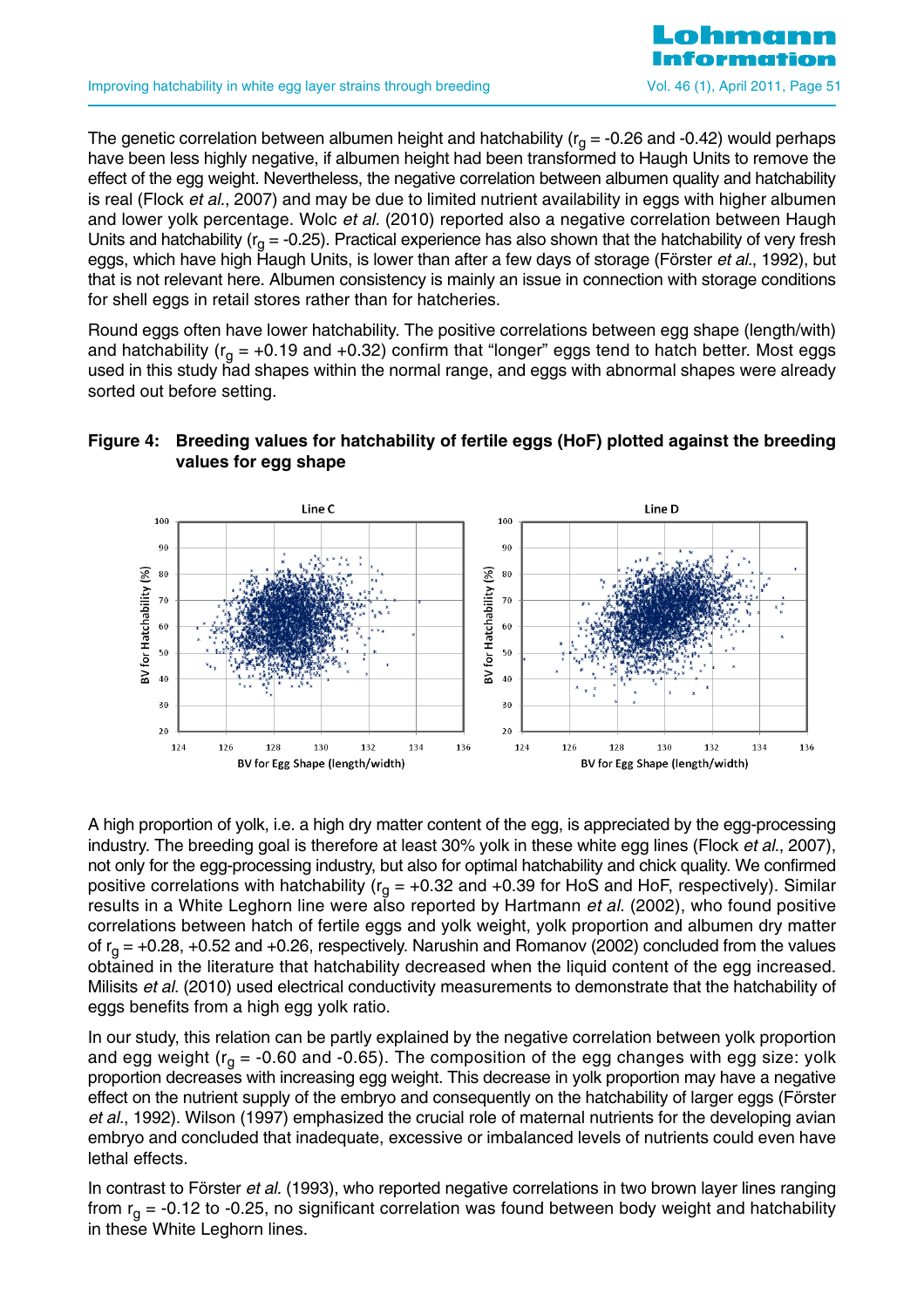

## **Conclusions**

Predictable hatchability of first quality chicks within a narrow time window is a common objective for commercial hatcheries. To improve reproductive traits by genetic selection, they must be included in the selection index, with proper attention to all genetic correlations to other traits. In view of the negative correlation with egg weight, focus on hatchability should be limited to female lines, while selection for desirable egg weight is practiced in male lines. With this strategy, egg weight could decline in the female lines toward a level determined by chick quality standards. A possibly negative relationship between dynamic stiffness of egg shells and hatchability can also be taken care of with appropriate choice of shell quality criteria in male and female lines. Persistent egg production and high yolk percentage are positively related to hatchability, and only the negative correlation with albumen height indicates a conflict with traditional breeding goals in White Leghorns.

## **Zusammenfassung**

## **Züchterische Verbesserung der Schlupfrate bei Weißen Leghorn (LSL)**

Pedigree-Daten von zwei LSL Reinzuchtlinien wurden ausgewertet, um genetische Parameter für Fruchtbarkeit und Schlupfrate und Korrelationen zu Eiqualitätskriterien zu bestimmen. Die Schlupfrate befruchteter Eier hatte mit 0,27-0,30 eine deutlich höhere Heritabilität als die Fruchtbarkeit mit 0,13-0,15 und ist deshalb als Selektionsmerkmal geeigneter. Genetische Korrelationen zum Eigewicht und zum Eiklaranteil waren deutlich negativ, während positive Beziehungen zum Dotteranteil und zur Schalenstabilität bestehen. Daraus ergibt sich die Empfehlung, bei Hennenlinien auf höheren Dotteranteil zu selektieren und eine Reduzierung des Eigewichts durch natürliche Selektion in Kauf zu nehmen. Ein marktgerechtes Eigewicht kann durch entsprechende Selektion auf Eigewicht in den Hahnenlinien abgesichert werden.

## **References**

- BAMELIS, F. (2003): Non invasive assessment of eggshell conductance and different developmental stages during incubation of eggs. Ph.D. Thesis, KU Leuven, Belgium.
- BARNETT, D.M., B.L. KUMPULA, R.L. PETRYK, N.A. ROBINSON, R.A. RENEMA and F.E. ROBINSON (2004): Hatchability and early chick growth potential of broiler breeder eggs with hairline cracks. Journal of Applied Poultry Research, 13: 65-70.
- BEAUMONT, C., N. MILLET, E. LE BIHAN-DUVAL, A. KIPI and V. DUPUY (1997): Genetic parameters of survival to the different stages of embryonic death in laying hens. Poultry Science, 76: 1193-1196.
- BENNET, C. D. (1992): The influence of shell thickness on hatchability in commercial broiler breeder flocks. Journal of Applied Poultry Research, 1: 61-65.
- BENNEWITZ, J., O. MORGADES, R. PREISINGER, G. THALLER and E. KALM (2007): Variance component and breeding value estimation for reproductive traits in laying hens using a Bayesian threshold model. Poultry Science, 86: 823-828.
- CAREGHI, C., K. TONA, O. ONAGBESAN, J. BUYSE, E. DECUYPERE and V. BRUGGEMAN (2005): The effects of spread of hatch and interaction with delayed feed access after hatch on broiler performance until seven days of storage. Poultry Science, 84: 1314-1320.
- COUCKE, P., E. DEWIL, E. DECUYPERE and J. BAERDEMAEKER (1999): Measuring the mechanical stiffness of an eggshell using resonant frequency analysis. British Poultry Science, 40: 227-232.
- DE KETELAERE, B., H. VANHOUTTE and J. DE BAERDEMAEKER (2003): Parameter estimation and multivariable model building for the non-destructive, on-line determination of the eggshell strength. Journal of Sound and Vibration, 266: 699- 709.
- DECUYPERE E. and V. BRUGGEMAN (2007): The endocrine interface of environmental and egg factors affecting chick quality. Poultry Science, 86: 1037-1042.
- DUNN, I.C., M. BAIN, A. EDMOND, P.W. WILSON, N. JOSEPH, S. SOLOMON, B. DE KETELAERE, J. DE BAERDEMAEKER, M. SCHMUTZ, R. PREISINGER and D. WADDINGTON (2005): Heritability and genetic correlation of measurements derived from acoustic resonance frequency analysis; a novel method of determining eggshell quality in domestic hens. British Poultry Science, 46: 280-286.

FLOCK, D.K. (1995) Changing emphasis in genetic development of egg-type chickens. Archiv für Tierzucht 47: 479-488.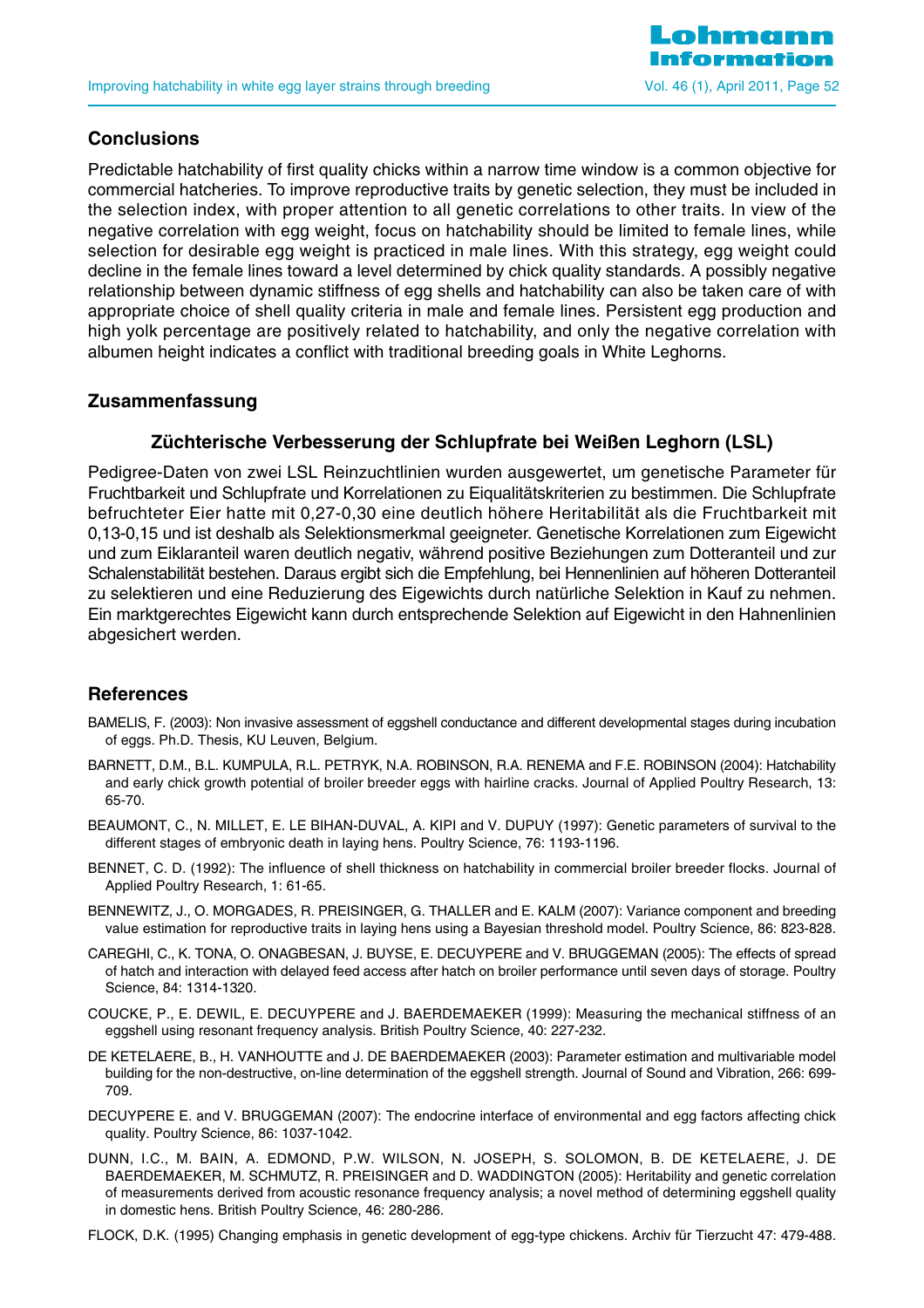- FLOCK, D.K., M. SCHMUTZ and R. PREISINGER (2007): Optimierung der Eiqualität aus züchterischer Sicht. Züchtungskunde, 79: 309-319.
- FÖRSTER, A., E. KALM and D.K. FLOCK (1992): Schlupffähigkeit aus züchterischer Sicht. Lohmann Information (Sept./Okt.): 13-16.
- FÖRSTER, A. (1993): Züchterische Möglichkeiten einer Verbesserung der Schlupfrate in Reinzuchtlinien eines Zuchtprogrammes für braune Legehybriden. PhD Thesis. Schriftenr. Inst. Tierzucht und Tierhaltung, Christian-Albrechts-Univ., Kiel, Germany.
- FÖRSTER, A. (1994): Optimierung der Schlupfrate und Kükenqualität biologische Zusammenhänge und Bruttechnik. Lohmann Information (Mai/August): 11-16.
- GROENEVELD, E., KOVAC, M., WANG, T. (1990): PEST, a general purpose BLUP package for multivariate prediction and estimation. Proceedings of the 4th World Congress on Genetics Applied to Livestock Production, Edinburgh, UK. Pages: 488-491.
- HARTMANN, C., E. STRANDBERG, L. RYDHMER and K. JOHANSSON (2002): Genetic relations between reproduction, chick weight and maternal egg composition in a white leghorn line. Acta Agriculturae Scandinavica, Sect. A, Animal Science 52: 91-101.
- HULET, R., G. GLADVS, D. HILL, R. MEIJERHOF and T. EL-SHIEKH (2007): Influence of egg shell embryonic incubation temperature and broiler breeder flock age on posthatch growth performance and carcass characteristics. Poultry Science, 86: 408-412.
- ICKEN, W., M. SCHMUTZ and R. PREISINGER (2006): Dynamic stiffness measurements with the "crack detector": a new method to improve egg shell strength. Lohmann Information, 41 (1): 13-19.
- MAYES, F.J and M.A. TAKEBALLI (1984): Storage of the eggs of the fowl (Gallus domesticus) before incubation: a review. World's Poultry Science Journal, 40: 131-140.
- MEIJERHOF, R. (1992): Pre-incubation holding of hatching eggs. World's Poultry Science Journal, 48: 58-67.
- MILISITS G., E. KOVÁCS, O. POCZE, J. UJVÁRI, Z.S. TARASZENKÓ, G. JEKKEL, L. LOCSMÁNDI, GY. BÁZÁR, A. SZABÓ, R. ROMVÁRI, and Z SÜTO (2010): Effects of egg composition on hatchability and on growth and slaughter characteristics of meat-type chicks. British Poultry Science 51: 289-295.
- NARUSHIN, U.G. and M.N. ROMANOV (2002): Egg physical characteristics and hatchability. World's Poultry Science Journal, 58: 297-303.
- NEUMAIER, A. and E. GROENEVELD (1998): Restricted maximum likelihood estimation of covariances in sparse linears model. Genetics Selection Evolution, 30: 3-26.
- ROBINSON, F.E., R.T. HARDIN, N.A. ROBINSON and B.J. WILLIAMS (1991): The influence of egg sequence position on fertility, embryo viability, and embryo weight in broiler breeders. Poultry Science, 70: 760-765.
- ROZEMPOLSKA-RUCINSKA I., G. ZIEBA and M. LUKASZEWICZ (2009): Hatchability traits as selection criteria in breeding of laying hens. Archiv für Geflügelkunde, 73: 263-267.
- SAVAS, T., R. PREISINGER, R. RÖHE and E. KALM (1999): Einfluss der Box-Cox Transformation auf die Schätzung genetischer Parameter für Legerate bei Legehennen. Züchtungskunde, 71: 380-391.
- SAPP, R.L., R. REKAYA, I. MISZTAL and T. WING (2004): Male and Female Fertility and Hatchability in Chickens: A Longitudinal Mixed Model Approach. Poultry Science, 83: 1253-1259.
- SHARIFI, A.R., R. PREISINGER, F. VAHIDI, K. JAWASREH and H. SIMIANER (2010): Statistical and genetic analysis of reproductive traits in laying hens. Proceedings of the 9th World Congress on Genetics Applied to Livestock Production, Leipzig, Germany.
- STOVE-SCHIMMELPFENNIG, K. and D.K. FLOCK (1982): Eigewicht und relative Fitness in der Legehennenzüchtung. Archiv für Geflügelkunde, 46: 270 - 275.
- SWALVE, H.H. (1995): The effect of test day models on the estimation of genetic parameters and breeding values for dairy yield traits. Journal of Dairy Science, 78: 929-938.
- SZWACZKOWSKI, T., S. WEZYK, P. PIOTROWSKI and K. CYWA-BENKO (2000): Direct and maternal genetic and environmental effects for fertility and hatchability in laying hens. Archiv für Geflügelkunde, 64: 115-120.
- TONA, K., F. BAMELIS, B. DE KETELAERE, V. BRUGGEMAN, V. M. B. MORAES, J. BUYSE, O. ONAGBESAN AND E. DECUYPERE (2003): Effects of egg storage time on spread of hatch, chick quality, and chick juvenile growth. Poultry Science, 82: 736-741.
- WILLEMSEN, H., N. EVERAERT, A. WITTERS, L. DE SMIT, M. DEBONNE, F. VERSCHUERE, P. GARAIN, D. BERCKMANS, E. DECUYPERE AND V. BRUGGEMAN (2008): Critical Assessment of Chick Quality Measurements as an indicator of posthatch Performance. Poultry Science, 87: 2358-2366.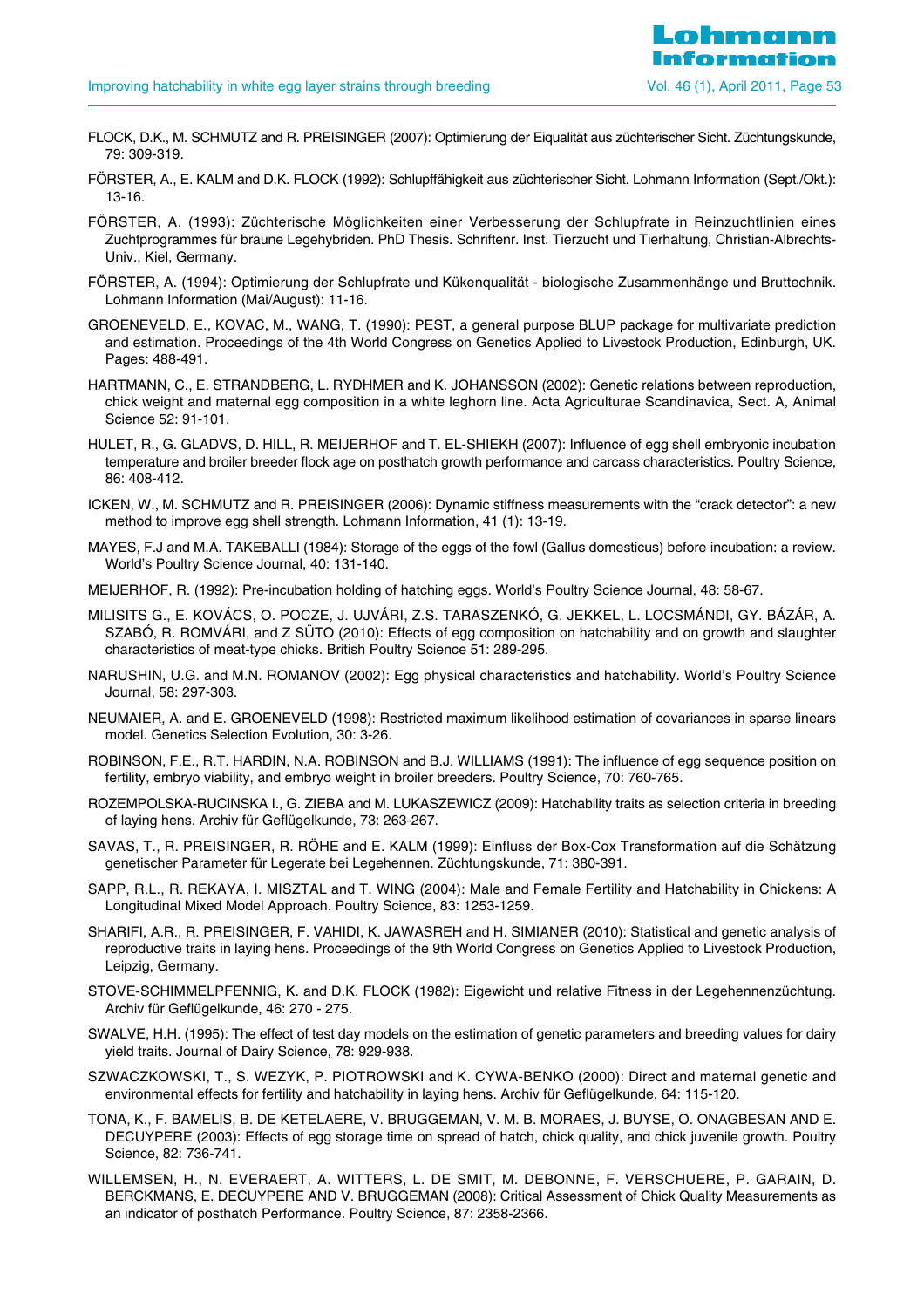- WILSON, H.R. (1991): Interrelationships of egg size, chick size, posthatching growth and hatchability. World's Poultry Science Journal 47: 5-20.
- WILSON, H.R. (1997): Effects of maternal nutrition on hatchability. Poultry Science, 76:134-143.
- WOLC, A., I.M.S. WHITE, V.E. OLORI and W.G. HILL (2009): Inheritance of fertility in broiler chickens. Genetic Selection Evolution, 41:47.
- WOLC, A., I.M.S. WHITE, W.G. HILL and V.E. OLORI (2010): Inheritance of hatchability in broiler chickens and its relationship to egg quality traits. Poultry Science, 89: 2334-2340.
- ZAKARIA A.H., P.W. PLUMSTEAD, H. ROMERO-SANCHEZ, N. LEKSRISOMPONG, J. OSBORNE AND J. BRAKE (2005). Oviposition pattern, egg weight, fertility and hatchability of young and old broiler breeders. Poultry Science, 84: 1505- 1509.

#### **Corresponding author:**

Dr. David Cavero Pintado Lohmann Tierzucht GmbH Am Seedeich 9-11 27474 Cuxhaven, Germany e-mail: cavero@ltz.de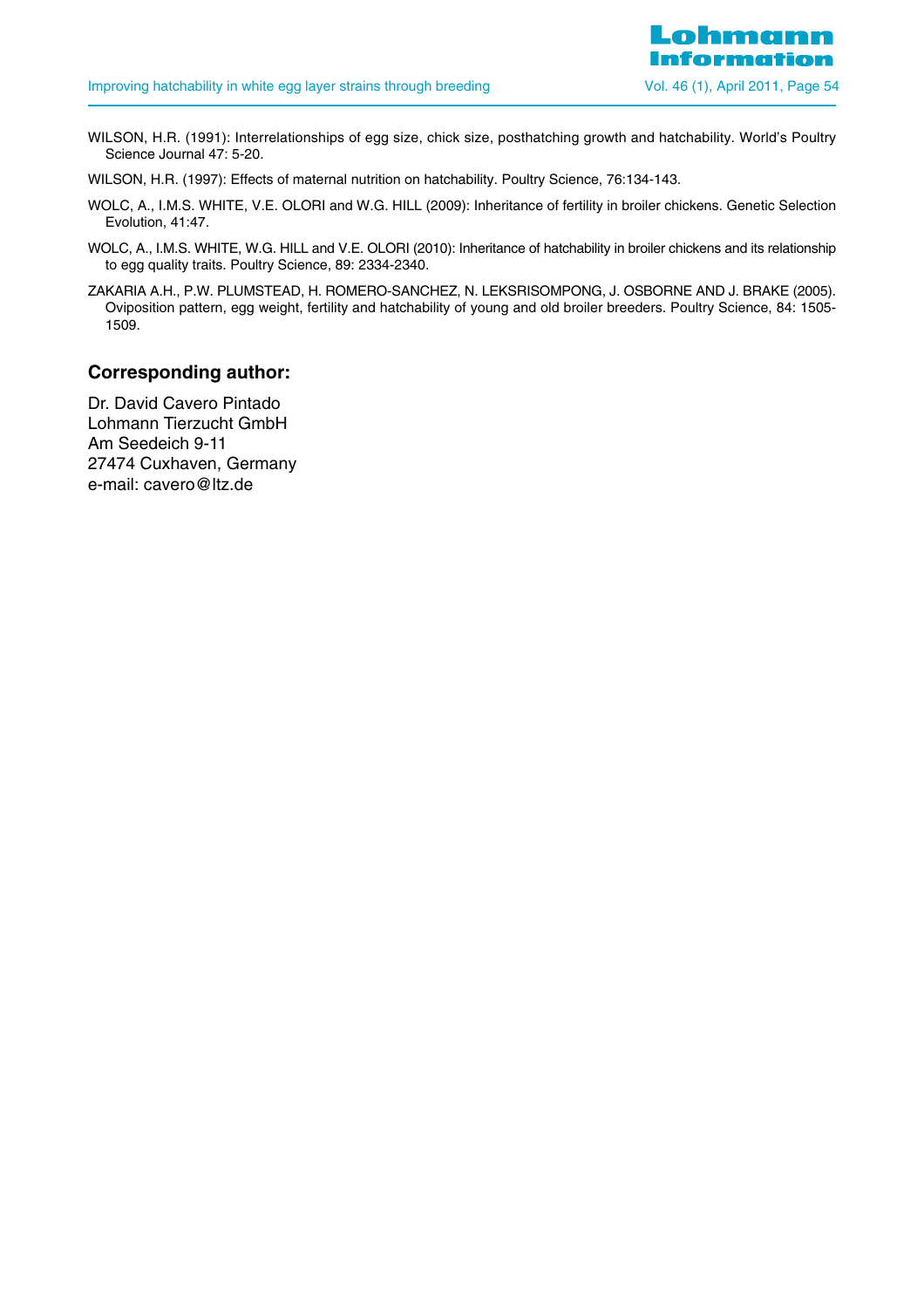

## **Recommendations for hatching egg handling and storage**

#### **R. Schulte-Drüggelte, Cuxhaven, Germany**

#### **Introduction**

At the time a fertile egg is laid, there is already a small embryo floating on the yolk. The vitality of this embryo must be preserved during storage until the point in time when the incubation process starts. To achieve this, the eggs are handled carefully and temperature fluctuations avoided as much as possible under practical conditions (Barten, 2007). Beside this common practice, specific management procedures may help to minimise the loss of hatchability during extended egg storage.

This paper reviews recommendations for handling and storage of hatching eggs from layer breeders, with focus on ideas for prolonged egg storage.

## **Optimal egg storage condition**

After oviposition the development of the embryo which started in the hen's body, has to be stopped. Therefore the egg should be cooled down below "physiological zero" (26 – 27 °C) (Funk and Biellier, 1944). This process usually happens inside the nest or on the egg belt. If the ambient temperature is higher (which is not uncommon during summer months), delayed cooling may be a problem. In this case eggs should be collected more frequently to assure that the temperature of the embryo is brought down from 40 °C body temperature to 26-27 °C within six hours. A temperature in the 37-27 °C range leads to unbalanced development and hence early embryonic mortality. Too quick cooling may also weaken the embryo. Further research is needed to determine whether this is due to retarded development or other factors (Schulte-Drüggelte and Svensson, 2011).

#### **Figure 1: Optimal development of the egg temperature from oviposition until setting depending on the storage length**

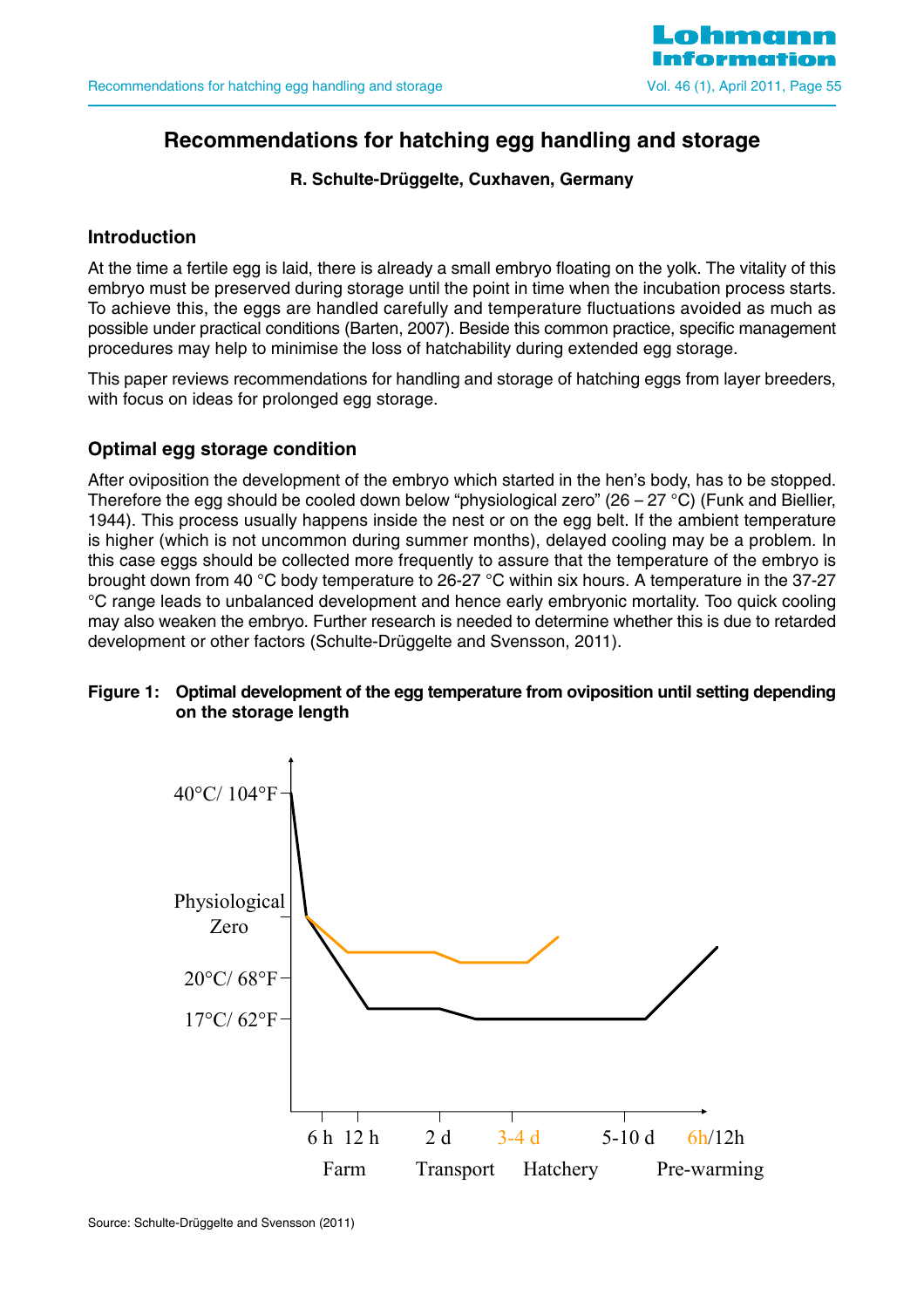Once the cell division is stopped the egg needs to be further cooled down. This is necessary to control the deterioration of the albumen and necrotic cell deaths. Control means, that there are different optimal egg storage temperatures depending on storage length. Eggs which are set within 4 days of lay don't need to be kept at a temperature below 20 °C; in this case 21–22 °C is regarded as optimal. This relatively high temperature promotes the thinning of the albumen, which improves the gas exchange during early incubation. On the other hand, it is low enough to maintain the vitality of the embryo. In most layer hatcheries, it is common to store the eggs up to 10 days. For this storage length the recommended temperature is  $16 - 18$  °C.

Temperature ups and downs should be avoided, as they can cause early embryonic mortality (Bramwell, 2008). Ideally the hatching eggs experience only two temperature changes from the moment of lay until pre-warming (see figure 1).

The humidity during storage is not as important as the temperature, as its impact on hatchability is limited (Meijerhof, 2000). When eggs are stored only up to 10 days,  $50 - 60$  % relative humidity is sufficient. Higher humidity, up to 80 %, is not harmful. Above 80 % relative humidity growth and spread of bacteria and mould is likely to become a problem. Eggs scheduled for long storage benefit from higher humidity to avoid excessive moisture loss of the eggs. The target in this case is  $70 - 80 \%$ relative humidity.

#### **Ideas for long storage**

If eggs are scheduled for a long storage period, the hatchery manager can make use of different tools to minimise the negative impact on hatchability. These tools either aim to improve the vitality of the embryo or they support the quality of the egg contents or both (Reijrink, 2010).

The temperature during storage can be decreased down to 10-12°C. At lower temperature the water loss of the eggs is reduced and the deterioration of albumen slowed down (Walsh, Rizk and Brake, 1995).

Table 1 shows the results of a recent trial with eggs from a grandparent flock stored 16 days at different temperatures.

| Number of eggs set | Temperature during storage | % Hatch of eggs set |
|--------------------|----------------------------|---------------------|
| 595                | 15.5-16 $^{\circ}$ C       | 66.4                |
| 598                | 13.5-14 °C                 | 70.1                |

#### **Table 1: Hatchability of eggs from a commercial White Leghorn flock, stored at different temperatures** (source: female line of LSL)

However, a temperature below 15 °C is not recommended for commercial practice. In many situations the extra cooling is not cost-efficient and creates other problems when it comes to setting, like egg sweating or/and a long pre-warming time. Very good hatching egg planning would be required to handle this tool successfully. Egg sweating, i.e. condensation of water on the eggshell, may happen e.g. when cold stored eggs are brought to a warm setter room. Egg sweating must be avoided by any means, because it allows micro-organisms to multiply on the wet surface, penetrate the shell and contaminate the egg. In most cases it helps to limit the temperature difference between cool and warm room to max. 11 °C.

A simple approach to preserve hatchability is to turn the eggs during storage like it is done during incubation. If there is no automatic equipment installed, turning by hand three times each day is sufficient. If the eggs are kept on cardboard trays instead of setter trays, they can be stored upside down – with the pointed end up. This keeps the yolk and the embryo in a central position and protects the latter during storage (Mayes and Takeballi, 1984). Eggs should preferably not be transported this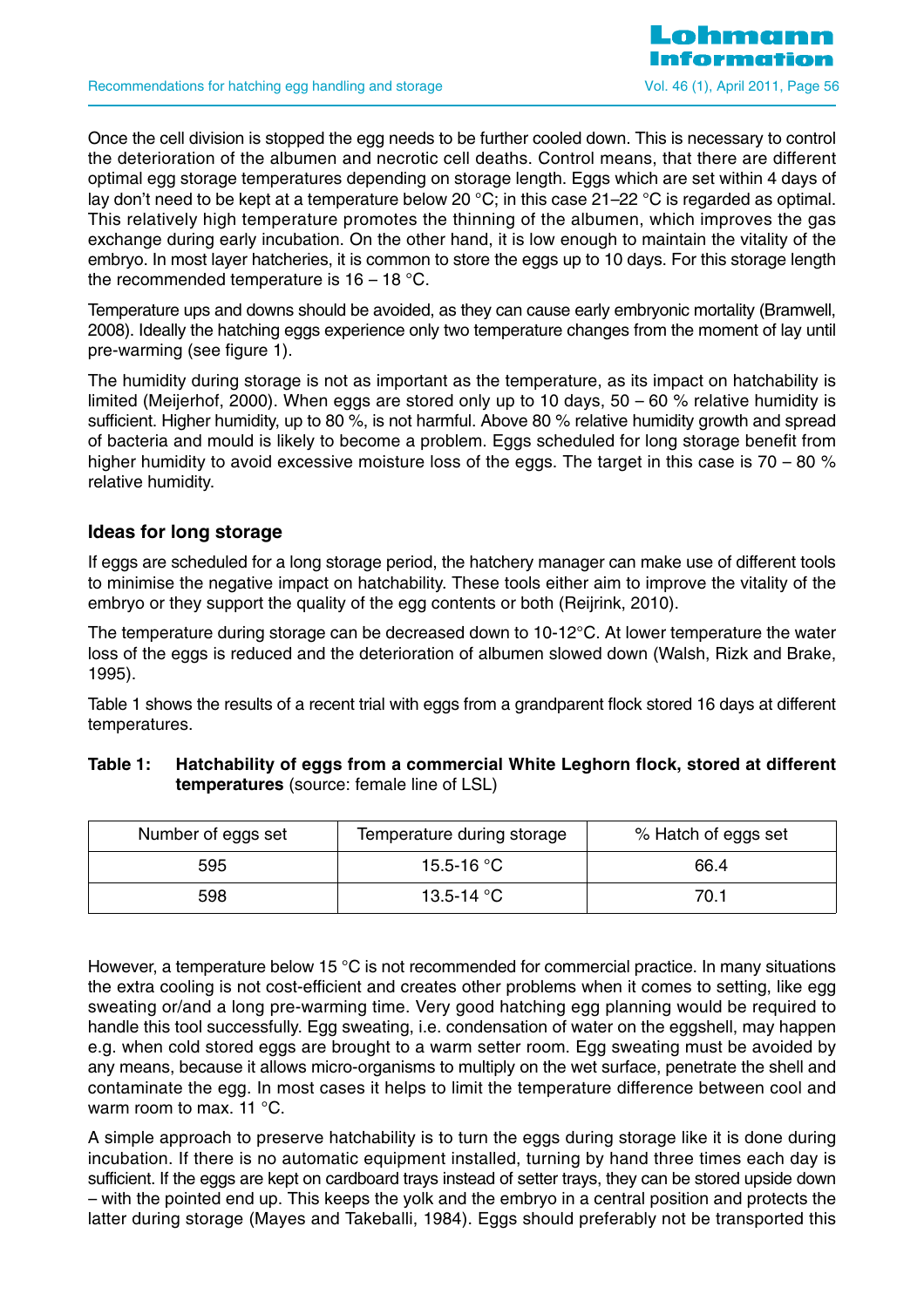way, because it might cause loose air cells. Of course they should be set in the incubator with the pointed end down. Turning the eggs back up just before pre-warming/setting is early enough.

Pre-storage incubation is another procedure successfully applied in several commercial layer hatcheries. Its mode of action is based on the fact that the developmental stage of the embryo at point of lay is not optimal for long storage. In nature, it would be altered by periodical warming of the eggs during the time the hen sits on the nest to produce the next egg of the clutch. In the hatchery it is possible to achieve similar results by incubating the eggs for a short time soon after lay. This leads to a stage of development where the embryo is less susceptible to cell death during the storage period (Fasenko et al., 2001; Lourens, 2006).

Pre-storage incubation cannot improve, but it can help to maintain hatchability. Therefore it makes sense to use this technique if eggs are scheduled for a storage period which would usually reduce hatchability significantly. This will depend on local conditions and may differ between strains, age of flock and storage conditions.

Table 2 shows the results of a recent hatchery trial, where we compared two egg positions during storage in combination and low oxygen and pre-storage incubation against untreated controls. Eggs from a grandparent flock of commercial White Leghorns (LSL) were used and stored for 20 days before incubation. For the low oxygen treatment, the eggs were stored in a gas tight cabinet with nitrogen and 1 % oxygen. Pre-storage incubation was practiced in a single stage setter on day 1 of storage and lasted 6 hours, including 5 hours with an egg temperature between 99 and 100 °F.

| <b>Number</b><br>of eggs set | Egg position:<br>pointed end | Storage treatment         | Early embryonic<br>mortality % | % Hatch of fertile<br>eggs |
|------------------------------|------------------------------|---------------------------|--------------------------------|----------------------------|
| 600                          | up                           | Low oxygen                | 11.3                           | 74.0                       |
| 598                          | up                           | control                   | 17.4                           | 62.8                       |
| 750                          | down                         | Pre-storage<br>incubation | 18.0                           | 58.0                       |
| 599                          | down                         | control                   | 21.7                           | 47.5                       |

## **Table 2: Average hatch of fertile eggs after 20 days storage at 16°C with different treatments**

In this experiment, storing the eggs upside down improved hatch of fertile eggs by 15.3%, pre-storage incubation of eggs stored normally 11.5%, and low oxygen treatment of eggs stored upside down by 11.2%. Assuming that differences between trays can be ignored, these differences are statistically highly significant and of practical interest.

#### **Discussion and conclusions**

On a research level many experiments have been made with altered air composition during storage to preserve egg quality (Mayes and Takeballi, 1984; Reijrink, 2010). The results are often promising (including our own results in table 2), but so far none of these techniques have become routine practice in the industry. The main reason is that the technique is complex and costly and would probably only pay back in PS – hatcheries routinely storing the eggs for more then 14 days.

More applicable is a low egg storage temperature, the storage of hatching eggs with the pointed end up or pre-storage incubation. If pre-storage incubation is practiced, it should be preferably done with fresh eggs up to two days after lay. In case the eggs have not been properly cooled after oviposition, the effects of pre-storage incubations may be negligible or even negative, because the embryos are already at an advanced stage of development.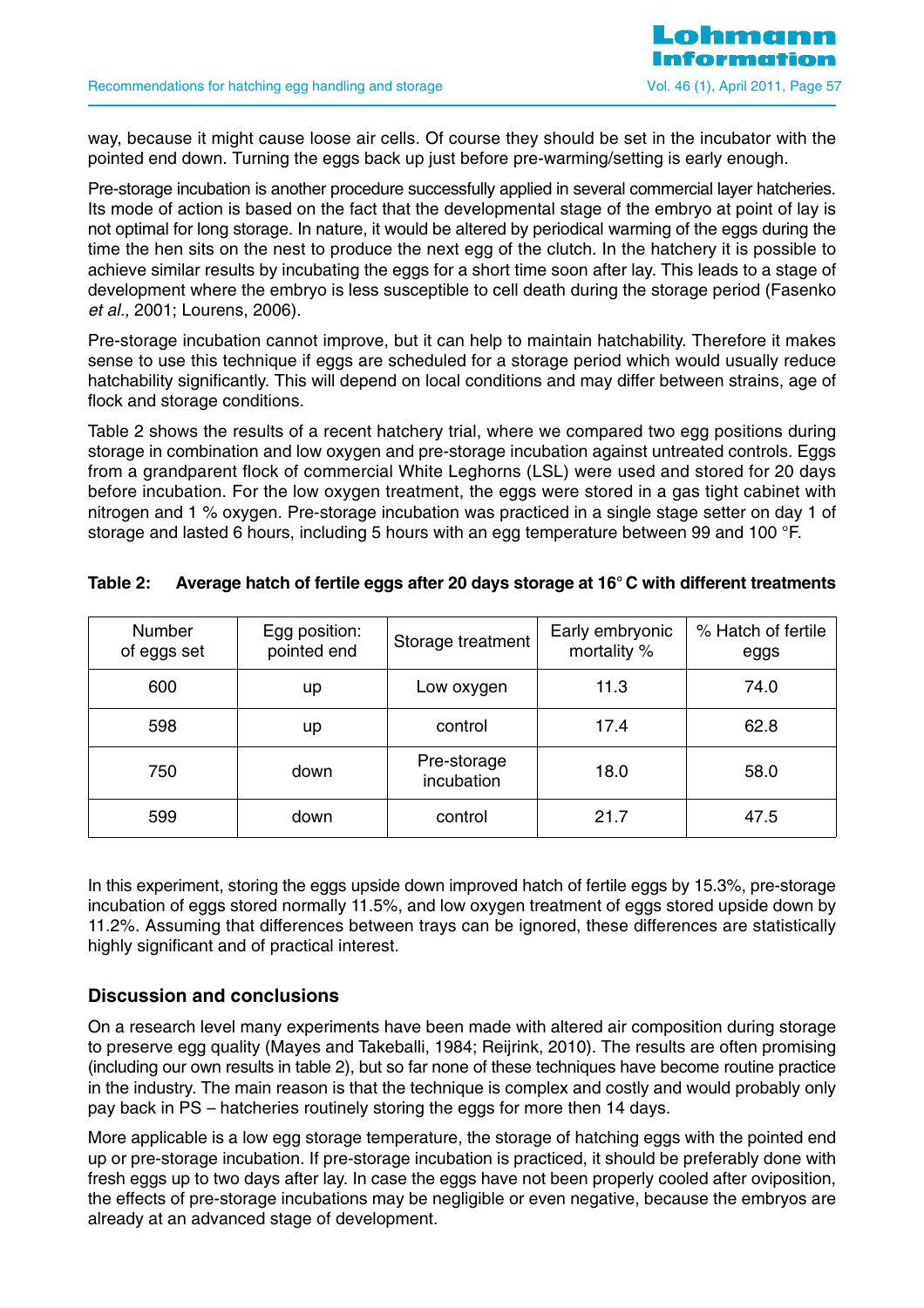

#### **Zusammenfassung**

## **Empfehlungen für die Lagerung von Bruteiern**

Um die Brutfähigkeit von befruchteten Eiern auch bei längerer Lagerung so weit wie möglich zu erhalten, ist darauf zu achten, dass die Eier innerhalb von sechs Stunden nach der Eiablage auf weniger als 26°C und innerhalb von zwölf Stunden auf die anschließende Lagertemperatur von 16- 18°C abkühlen. Die Eier sollten möglichst geringen Temperaturschwankungen ausgesetzt werden. Eine relative Luftfeuchtigkeit von 70-80% ist zu empfehlen.

Zur Verbesserung der Schlupfrate bei längerer Lagerung ist es zusätzlich möglich, die Lagertemperatur von Anfang an niedriger zu wählen (15°C), Eier mit der Spitze nach oben zu lagern oder sie am Anfang der Lagerungszeit vorzubrüten. Versuche, die Luftzusammensetzung während der Lagerung zu verändern, sind vielversprechend, aber diese Verfahren sind noch nicht praxisreif.

#### **References**

Barten, M. (2007): Poor performance due to transportation! World Poultry Vol. 23 No. 8.

Bramwell, K. (2008): On-farm egg storage: Avoid pre-incubation. International Hatchery Practise. Vol.23 No.3.

- Fasenko, G.M., V.L. Christensen, M.J. Wineland and J.N. Petite (2001): Examining the Effects of Prestorage Incubation of Turkey Breeder Eggs on Embryonic Development and Hatchability of Eggs Stored for Four or Fourteen Days. Poultry Science 80: 132-138.
- Funk, E.M. and H.V. Biellier (1944): The minimum temperature for embryonic development in the domestic fowl (Gallus domesticus). Poultry Science 23: 538-540.
- Lourens, S. (2006): Heating eggs before storage increases hatchability. World Poulty. Vol.22 No.4: 22-23.
- Mayes, F.J. and M.A. Takeballi (1984): Storage of Eggs of the Fowl (Gallus domesticus) before Incubation. World's Poultry Science 40: 131-140.

Meijerhof, R. (2000): Moisture loss during storage. World Poultry Special 2000: 8-9.

Reijrink, I. (2010): Storage of hatching eggs - Effects of storage and early incubation conditions on egg characteristics, embryonic development, hatchability and chick quality. Ph.D. Thesis, Wageningen University, The Netherlands.

Schulte-Drüggelte, R. and S. Svensson (2011): Hatchery Management Guide. LTZ.

Walsh, T.J., R.H. Rizk and J. Brake (1995). Effects of storage for 7 or 14 days at two temperatures in the presence or absence of carbon dioxide on albumen characteristics, weight loss and early embryonic mortality of broiler hatching eggs. Poultry Science 74: 1403–1410.

#### **Author's Address**

Robert Schulte-Drüggelte Lohmann Tierzucht GmbH Am Seedeich 9-11 D 27472 Cuxhaven, Germany e-mail: schulte-drüggelte@ltz.de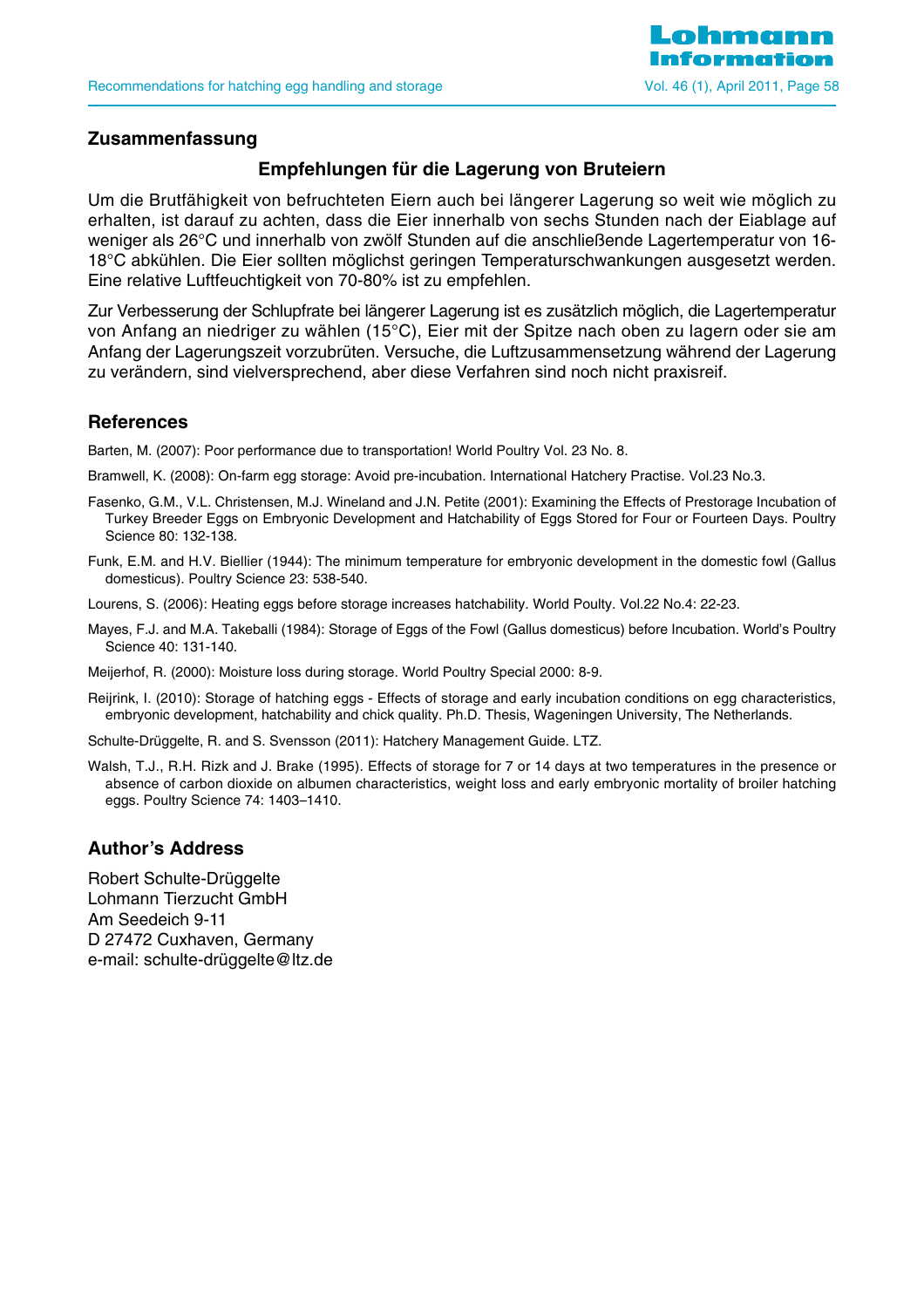

## **Valine and Isoleucine: The next limiting amino acids in broiler diets**

## **Etienne Corrent (Ajinomoto Eurolysine S.A.S.) and Dr. Jörg Bartelt (Lohmann Animal Health GmbH & Co. KG)**

Drastic genetic changes have occurred in many commercial broiler lines during the last years with regard to performance. This genetic improvement needs a corresponding adjustment of our knowledge about amino acid nutrition in broilers. Additionally, today broiler feed formulators are not only focused on minimising the costs. They also have to take into consideration environmental issues and the impact of feed on broiler health. Reducing excess dietary crude protein (CP) is an important way of addressing these issues. The least cost formulation of the diet according to the ideal protein concept is the best way to supply an economic and a balanced amino acids feed for broiler, which can help to reduce the nitrogen excretion during the rearing period.

## **What are the next limiting amino acids in broiler diets?**

To reduce dietary crude protein levels in broiler feed, it is necessary to know which indispensable amino acids become limiting in diets and what the requirement of broilers is. The usage of feed use amino acids (methionine sources, L-Lysine sources, L-Threonine) in broiler feed is well established. Depending on the requirement assumed for each amino acid, Valine, Isoleucine, Tryptophan and Arginine are generally considered as the next limiting amino acids in broiler feed. Indeed, the amino acid composition of protein differs between feedstuffs and can impact the order in which amino acids become limiting in diets.

The study carried out by Fernandez et al. (1994) on  $8 - 21$  day-old chicks determined which amino acids were limiting in corn soybean meal based diets. Amino acid levels of the control diet were according to an ideal protein specification. The authors used the deletion method (amino acid supply was reduced one after another) and observed average daily gain (ADG) and gain:feed ratio (G:F) of the birds. They confirmed that Methionine, Lysine and Threonine were the 1st limiting amino acids for broiler performance. It can be seen that Valine was the 4th limiting amino acid for broilers ahead of Arginine and Tryptophan for G:F (figure 1). Results for weight gain gave the same ranking of limiting amino acids.

Corzo et al. (2007) confirmed experimentally that Valine was the  $4<sup>th</sup>$  limiting amino acid in cornsoybean meal diets for 21 – 42 days broilers. In contrast, Berres et al. (2010) formulated a cornsoybean meal diet without CP restriction by using L-Lysine, DL-Methionine and L-Threonine. The ratios of digestible amino acids to lysine were: 75% (Met + Cys), 65% (Thr), 18% (Trp), 70% (Val), 65% (Ile), 106% (Arg) at a CP-level of 18.7%. This diet led to poor body weigh gain which was improved significantly when L-Valine or L-Isoleucine was supplemented to Val:Lys and Ile:Lys ratio of 75% and 68%, respectively, during day 14 – 35. The limitation of Isoleucine before Arginine in corn-soybean meal diets when at least 2% of meat-and-bone meal is present in diet formulation for heavy broilers was demonstrated by Corzo et al. (2008).

In broiler diets with poultry by-product meal. Corzo et al. (2009) observed Valine to be limiting before Isoleucine until Isoleucine inadequacy starts to prevail, making further Valine supplementation futile.

#### **Valine and Isoleucine requirement in the literature**

To better understand the amino acid requirements of broilers, knowledge of their carcass and feather amino acid contents is helpful. Stilborn *et al.* (1997) estimated the feather amino acid contents from broilers. The authors found a Val:Lys ratio of 198% at day 14. This ratio increased to 338 % day 28 and up to 378% at day 112. The corresponding Ile:Lys ratios were 145%, 234% and 283%. It shows the impact of both amino acids for synthesis of feather protein. In the carcass (without feather) an average Val:Lys and Ile:Lys ratios of 79% and 60%, respectively, can be measured (GfE, 1999). An exhaustive literature review show that there is a huge variability in published requirements with Val:Lys =  $81\% \pm 19.7$  and Ile:Lys =  $70\% \pm 17.0$  (figure 2)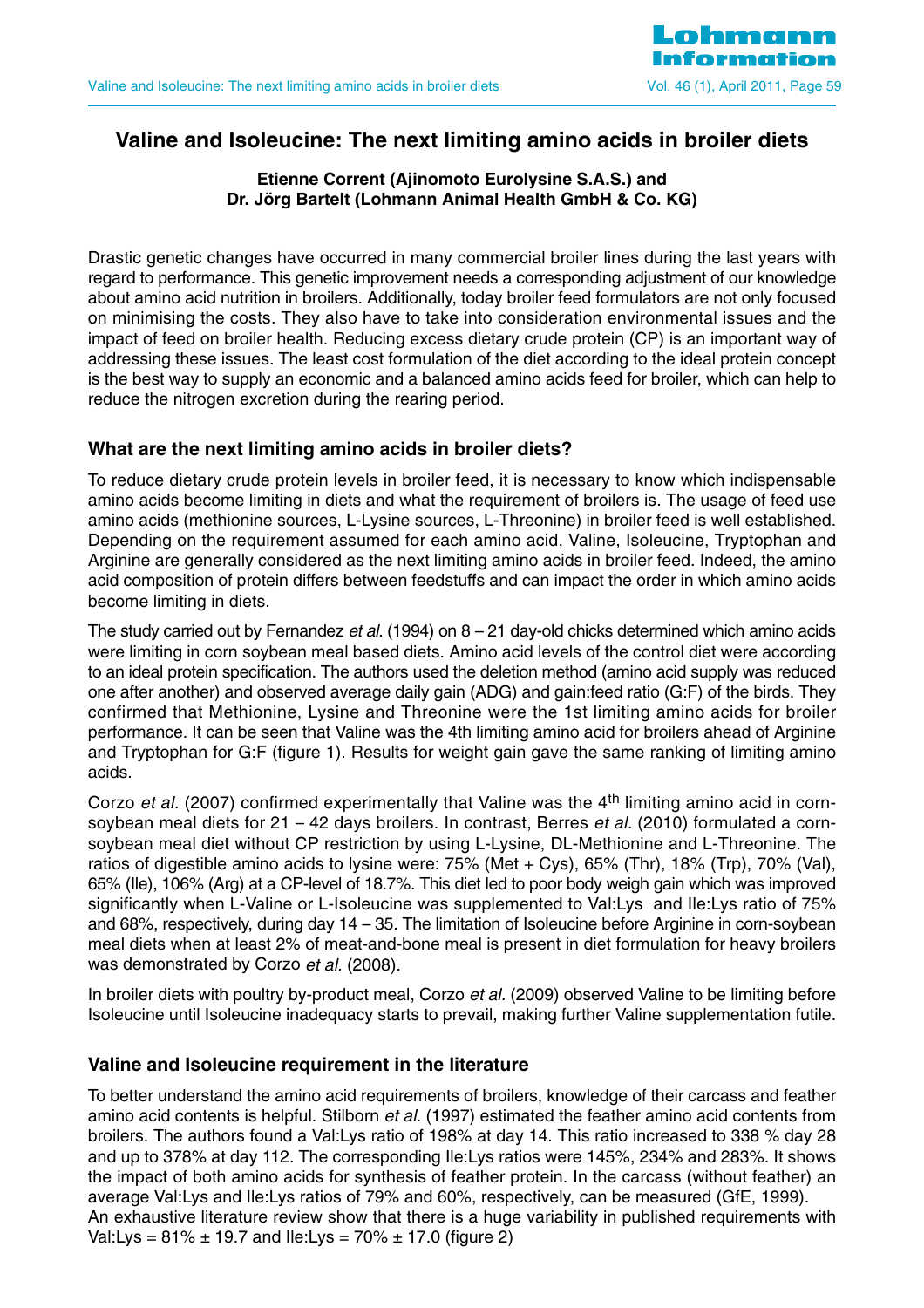

**Figure 1: Order of limiting amino acids in the protein of a corn-soybean meal diet for chick growth (FERNANDEZ** et al.**, 2004). Columns with different letters are significantly different (p < 0.05)**



**Figure 2: Compilation of available published requirements for valine and isoleucine expressed as Val:Lys and Ile.Lys ratios. Each point represents one published requirement.**



## **The Valine requirement of broilers as a ratio to Lysine**

Due to the wide variation in published requirements, it is very difficult to interpret and reach conclusions about the Valine and Isoleucine requirements of broilers. In order to investigate this further, a database was built in which the available data on the Valine and Isoleucine responses and requirements of broiler were compiled. It could be found in world literature 28 valine and 66 isoleucine trials (articles or abstracts from scientific journals). To enter a trial in the database, the following minimum information was required:

- 1. Ages of the tested chickens
- 2. Composition of the basal experimental diet. Nutritional values (apparent metabolisable energy and amino acid expressed in true digestible [TD]) were re-calculated with INRA-tables (Sauvant et al., 2004) so that the analysis could be based on complete amino acid profiles drawn from common source and to remove the variability arising from published values (expected  $\neq$  analysed).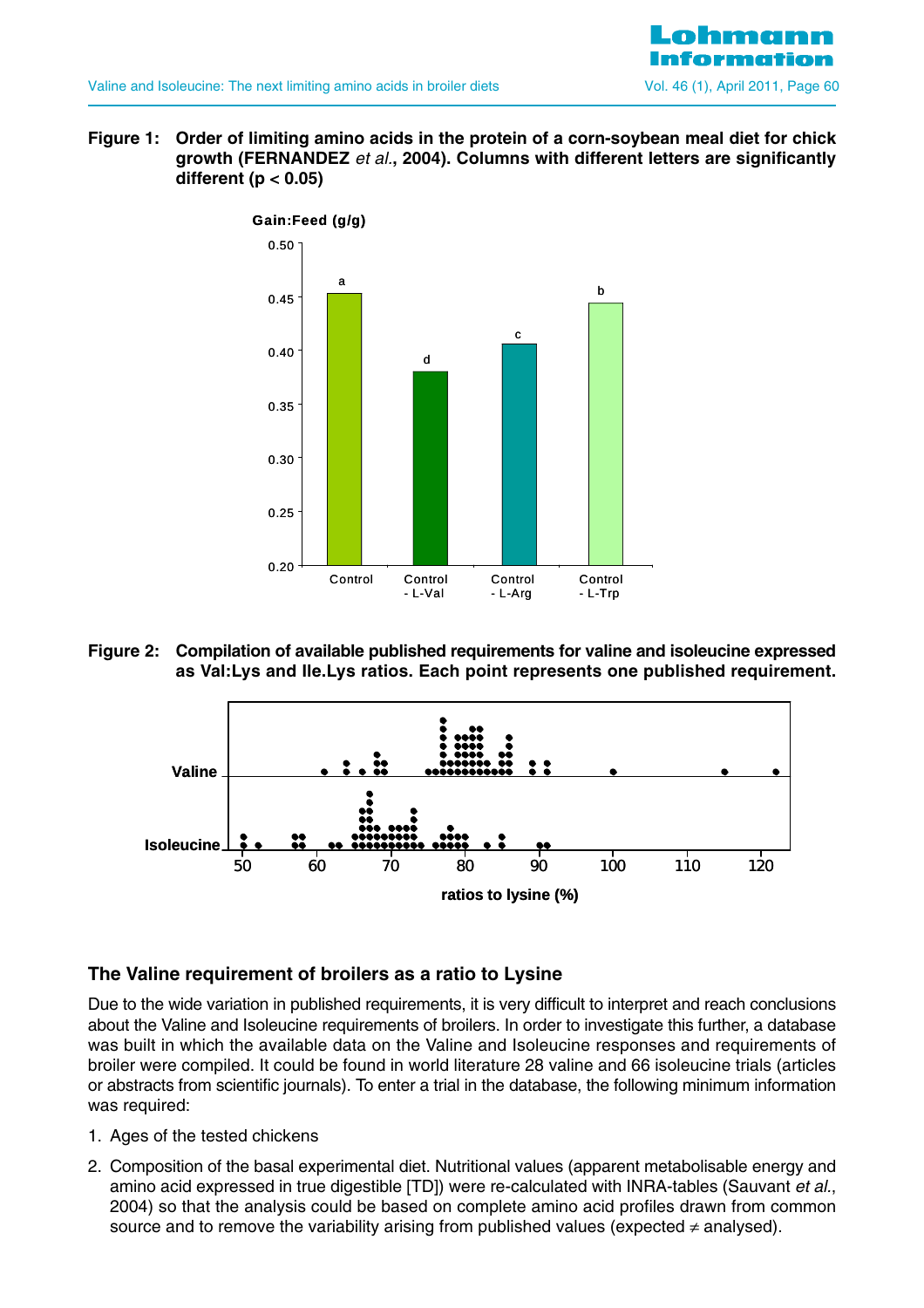

3. Measures of growth performance: average daily gain, average daily feed intake, gain to feed ratio. Carcass weight and yield, breast meat weight and yield were also entered when they were available.

The expression of the requirement as Val:Lys and Iso:Lys needs to test if TD Lysine level is sublimiting. This was done by graphical comparison to the TD Lysine requirement at different ages of modern broiler genotypes (adapted from Ross 308 (2007) and Cobb 700 (2008) management guides). In a second step, the TD amino acid profiles of basal diets were compared to Baker and Han (1994) in order to determine if any amino acids other than Valine or Isoleucine were limiting in the diet. In addition, because a 2-level study does not allow the determination of a requirement, such studies were eliminated from the compilation. At the end only ten published studies could be selected for the evaluation of Val:Lys ratio. The table 1 gives the experimental design of these studies.

#### **Table 1: Experimental designs, recalculated nutritional values of the basal feed and broiler performance of the best treatment in each of the 10 trials kept for the determination of the TD Val:Lys requirement of broilers**

|                           | Allen<br>and<br><b>Baker</b><br>1972<br><b>Exp. 1</b> | Allen<br>and<br>Baker<br>1972<br>Exp. 2              | Men-<br>donca<br>et al.<br>1989 | Le-<br>clercq<br>1987 | Bae<br>et al.<br>1999 | Eker-<br>mans<br>et al.<br>2001 | Corzo<br>et al.<br>2004<br>Exp. 2 | Thorn-<br>ton<br>et al.<br>2006<br>Exp. 2 | Thorn-<br>ton<br>et al.<br>2006<br>Exp. 2 | Corzo<br>et al.<br>2007<br>Exp. 3 |
|---------------------------|-------------------------------------------------------|------------------------------------------------------|---------------------------------|-----------------------|-----------------------|---------------------------------|-----------------------------------|-------------------------------------------|-------------------------------------------|-----------------------------------|
| Age range,<br>days        | $8 - 14$                                              | $8 - 14$                                             | $21 - 42$                       | 20-40                 | $8 - 22$              | $7 - 21$                        | 42-56                             | $21 - 42$                                 | $21 - 42$                                 | $21 - 42$                         |
| Genetics                  |                                                       | New Hampshire<br>x Columbian<br><b>Plymouth Rock</b> | $\blacksquare$                  | <b>ISA 220</b>        | Arbor<br>Acres        |                                 | Ross<br>308                       | Ross<br>508                               | Ross<br>508                               | Ross<br>708                       |
| Sex                       | M                                                     | M                                                    | $\blacksquare$                  | M                     | M                     | <b>MF</b>                       | М                                 | M                                         | F                                         | M                                 |
| <b>Nutritional Values</b> |                                                       |                                                      |                                 |                       |                       |                                 |                                   |                                           |                                           |                                   |
| AME, kJ/kg                | 18.2                                                  | 18.6                                                 | 13.1                            | 13.1                  | 17.0                  | 12.7                            | 13.3                              | 13.0                                      | 13.0                                      | 13.1                              |
| CP, %                     | 14.3                                                  | 16.6                                                 | 15.2                            | 15.6                  | 17.3                  | 23.8                            | 17.3                              | 14.6                                      | 14.6                                      | 17.3                              |
| TD Lys, %                 | 0.93                                                  | 0.93                                                 | 0.90                            | 0.57                  | 1.07                  | 1.18                            | 0.75                              | 0.93                                      | 0,93                                      | 0.95                              |
| TD Thr:Lys, %             | 69                                                    | 69                                                   | 74                              | 80                    | 73                    | 66                              | 98                                | 73                                        | 73                                        | 67                                |
| TD SAA:Lys, %             | 74                                                    | 74                                                   | 84                              | 77                    | 83                    | 79                              | 103                               | 87                                        | 87                                        | 82                                |
| TD IIe:Lys, %             | 65                                                    | 65                                                   | 75                              | 91                    | 73                    | 76                              | 100                               | 74                                        | 74                                        | 74                                |
| TD Leu:Lys, %             | 443                                                   | 443                                                  | 140                             | 207                   | 110                   | 193                             | 221                               | 131                                       | 131                                       | 124                               |
| TD Arg:Lys, %             | 128                                                   | 128                                                  | 124                             | 135                   | 114                   | 108                             | 126                               | 110                                       | 110                                       | 139                               |
| TD Val:Lys, %             | 38-59                                                 | 54-75                                                | 69-91                           | 107-154               | 20-104                | 89-228                          | 79-107                            | 63-136                                    | 63-136                                    | 62-88                             |
| Best performance          |                                                       |                                                      |                                 |                       |                       |                                 |                                   |                                           |                                           |                                   |
| ADG, g/d                  | 5.2                                                   | 5.0                                                  | 54.1                            | 78.1                  | 28.6                  | 36.4                            | 103.6                             | 69.6                                      | 60.0                                      | 66.2                              |
| ADFI, g/d*                | 11                                                    | 11                                                   | 113                             | 134                   | 43                    | 53                              | 246                               | 178                                       | 174                                       | 141                               |
| G:F, g/g                  | 0.471                                                 | 0.463                                                | 0.482                           | 0.585                 | 0.670                 | 0.693                           | 0.422                             | 0.411                                     | 0.349                                     | 0.485                             |

 $M$  = males,  $F$  = females,  $TD$  = true digestible, \*ADFI = average daily feed intake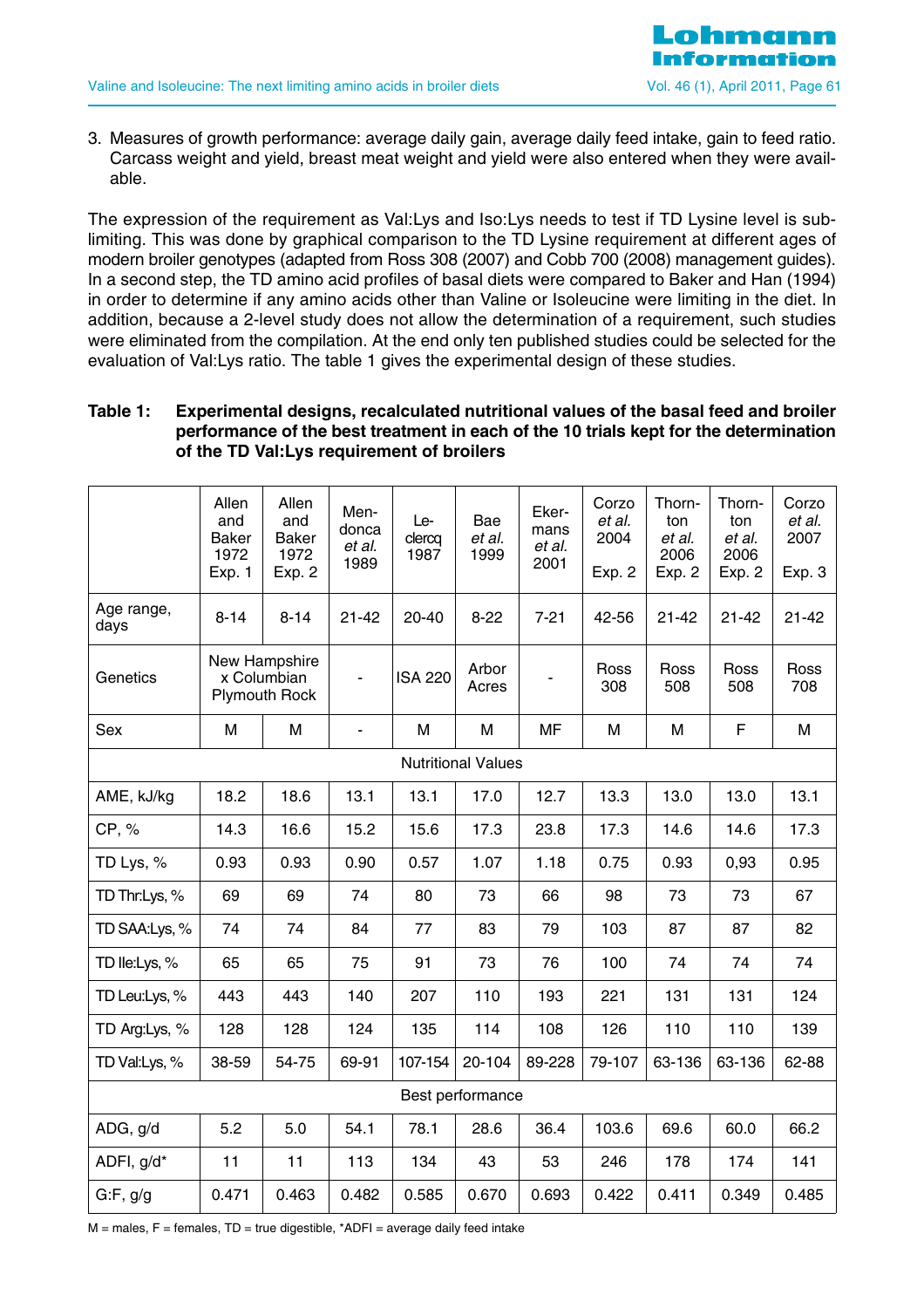In order to estimate the TD Val:Lys ratio which optimises ADG and G:F ratio of broilers, the performance in the ten selected trials were represented in a curvilinear plateau model. The meta-analytical model took into account a trial effect by estimating a plateau for each trial separately. The results are presented graphically in figure 3.

There is a clear response in ADG and G:F ratio to increased TD Val:Lys ratios, which validates the selection procedure. The TD Val:Lys ratio of 80% appears as a minimum to optimise broiler growth and feed efficiency.





The compilation of the data for carcass parameter shows a strong effect of TD Val:Lys ratio on weight of carcass and breast meat (Corzo et al., 2004; 2007). However, carcass yield (Thornton et al., 2006, Corzo et al., 2004; 2007) and breast meat yield (Leclerg, 1998, Thornton et al., 2006, Corzo et al., 2004; 2007) were not affected. As carcass weight and breast meat weight increased together with increased Val:Lys ratios, the ratio between breast meat and carcass weight did not change. However, meeting the bird's requirement for Valine is of key importance in ensuring the optimal usage of Lysine which is well known to increase breast meat yield (Berri et al., 2008).

## **The Isoleucine requirement of broilers as a ratio to Lysine**

As explained above, trials must be selected based on TD Lysine, deficiency in one or more amino acids, lack of other information or number of levels for TD Ile:Lys ratio. As result, from 66 published trials only 6 trials fulfilled the conditions in order to evaluate the TD Ile:Lys ratio. The mean characteristics of the trials selected are presented in table 2. The 6 trials differ in the broilers' ages, sex, genetics and nutritional values of the feed. This explains the differences in ADG, ADFI and G:F ratio between the trials.

In order to estimate the TD Ile:Lys ratio that optimises ADG and G:F ratio in broilers, growth performance of the six trials were compiled using the same method as for Valine. The graphical results of this compilation are presented in figure 4.

There is a clear response in ADG and G:F ratio to increased TD Ile:Lys ratios, which validates the selection procedure. A minimum TD Ile:Lys ratio of 67 appears to be necessary to optimises broiler performance.

However, it is important to notice that in four trials (Hale *et al.*, 2004, Kidd *et al.*, 2004, exp. 4, 5, 6) the authors used blood cells (animal product). Blood have a specific imbalance in their amino acid profiles, which is characterised by a relative high Valine and Leucine content and particularly poor level of Isoleucine. This raw material is often used in Isoleucine dose-response trials because it easily creates an Ile deficiency. It is well documented that the imbalance between these three amino acids (all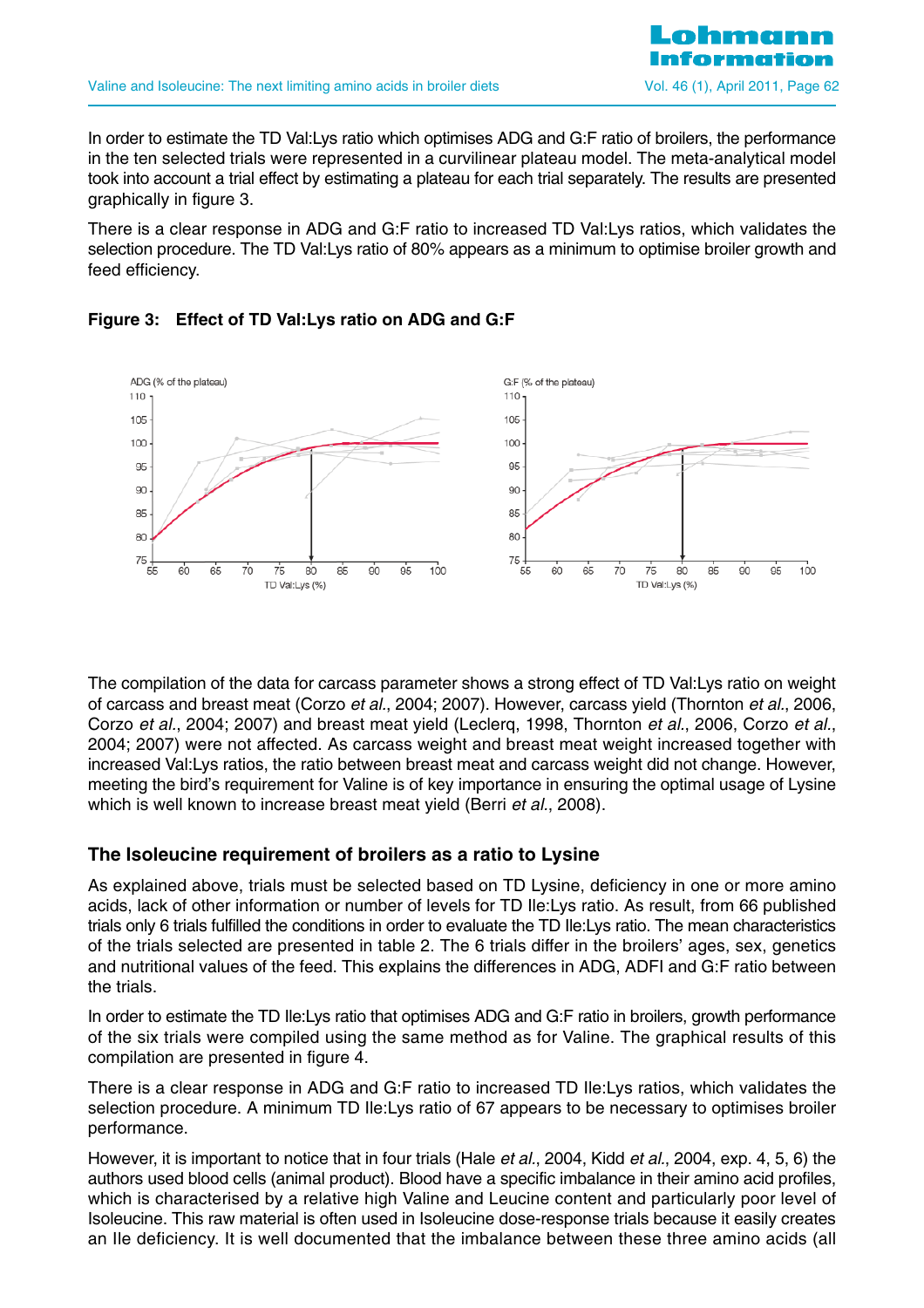#### **Table 2: Experimental designs, recalculated nutritional values of the basal feed and broiler performance of the best treatment in each of the 6trials kept for the determination of the TD Ile :Lys requirement of broilers**

|                           | Corzo<br>et al. 2004 | Hale et al.<br>2004 Exp. 2 | Kidd et al.<br>2004 Exp. 4 | Kidd et al.<br>2004 Exp. 5 | Kidd et al.<br>2004 Exp. 6 | Corzo et al.<br>2008 Exp. 2 |  |
|---------------------------|----------------------|----------------------------|----------------------------|----------------------------|----------------------------|-----------------------------|--|
| Age range, days           | $42 - 56$            | $30 - 42$                  | $18 - 30$                  | $30 - 42$                  | $42 - 56$                  | $35 - 54$                   |  |
| Genetics                  | <b>Ross 308</b>      | <b>Ross 508</b>            | <b>Ross 308</b>            | <b>Ross 308</b>            | <b>Ross 308</b>            | <b>Ross 708</b>             |  |
| Sex                       | Μ                    |                            | м                          | м                          | м                          | М                           |  |
| <b>Nutritional values</b> |                      |                            |                            |                            |                            |                             |  |
| AME, kJ/kg                | 12.6                 | 12.6                       | 13.8                       | 12.7                       | 12.7                       | 13.0                        |  |
| CP, %                     | 15.6                 | 15.7                       | 17.7                       | 16.2                       | 15.1                       | 16.7                        |  |
| TD Lys, %                 | 0.81                 | 0.87                       | 0.88                       | 0.87                       | 0.73                       | 0.95                        |  |
| TD Thr:Lys, %             | 90                   | 79                         | 79                         | 79                         | 88                         | 69                          |  |
| TD SAA:Lys, %             | 89                   | 96                         | 98                         | 94                         | 99                         | 77                          |  |
| TD Val:Lys, %             | 98                   | 92                         | 105                        | 91                         | 107                        | 76                          |  |
| TD Leu:Lys, %             | 202                  | 177                        | 195                        | 175                        | 209                        | 147                         |  |
| TD Arg:Lys, %             | 122                  | 114                        | 119                        | 115                        | 126                        | 100                         |  |
| TD Ile:Lys, %             | $65 - 95$            |                            | $57 - 91$                  | 54 - 89                    |                            | $65 - 74$                   |  |
| Best performance          |                      |                            |                            |                            |                            |                             |  |
| ADG, g/d                  | 93.8                 | 60.4                       | 59.1                       | 79.4                       | 52.8                       | 99.0                        |  |
| ADFI, g/d*                | 226                  |                            | 104                        | 157                        | 177                        | 208                         |  |
| G:F, g/g<br>0.415         |                      | 0.436                      | 0.578                      | 0.524                      | 0.302                      | 0.483                       |  |

 $M =$  males,  $F =$  females,  $TD =$  true digestible, \*ADFI = average daily feed intake

branched-chain amino acids) is a factor that impacts animal response in broilers (D'Mello and Lewis, 1970 a,b, Burnham et al., 1992) and piglets (Wiltafsky et al., 2010). D'Mello and Lewis (1970a) observed in growing broilers (7-21 days) that circulating levels of Isoleucine and Valine were lowered by an excess of Leucine. In addition, Valine and Isoleucine requirement increased with Leucine supply (D'Mello and Lewis, 1970b). Burham et al. (1992) observed that dietary Leucine set at 1.76 times the requirement level depressed chick growth. However, an excess of Valine does not seem to impact bird's response to Isoleucine (D'Mello and Lewis, 1970a). Therefore, further trials in order to estimate the optimal Ile:Lys ratio in broiler diets without blood cells or high Leucine level are needed.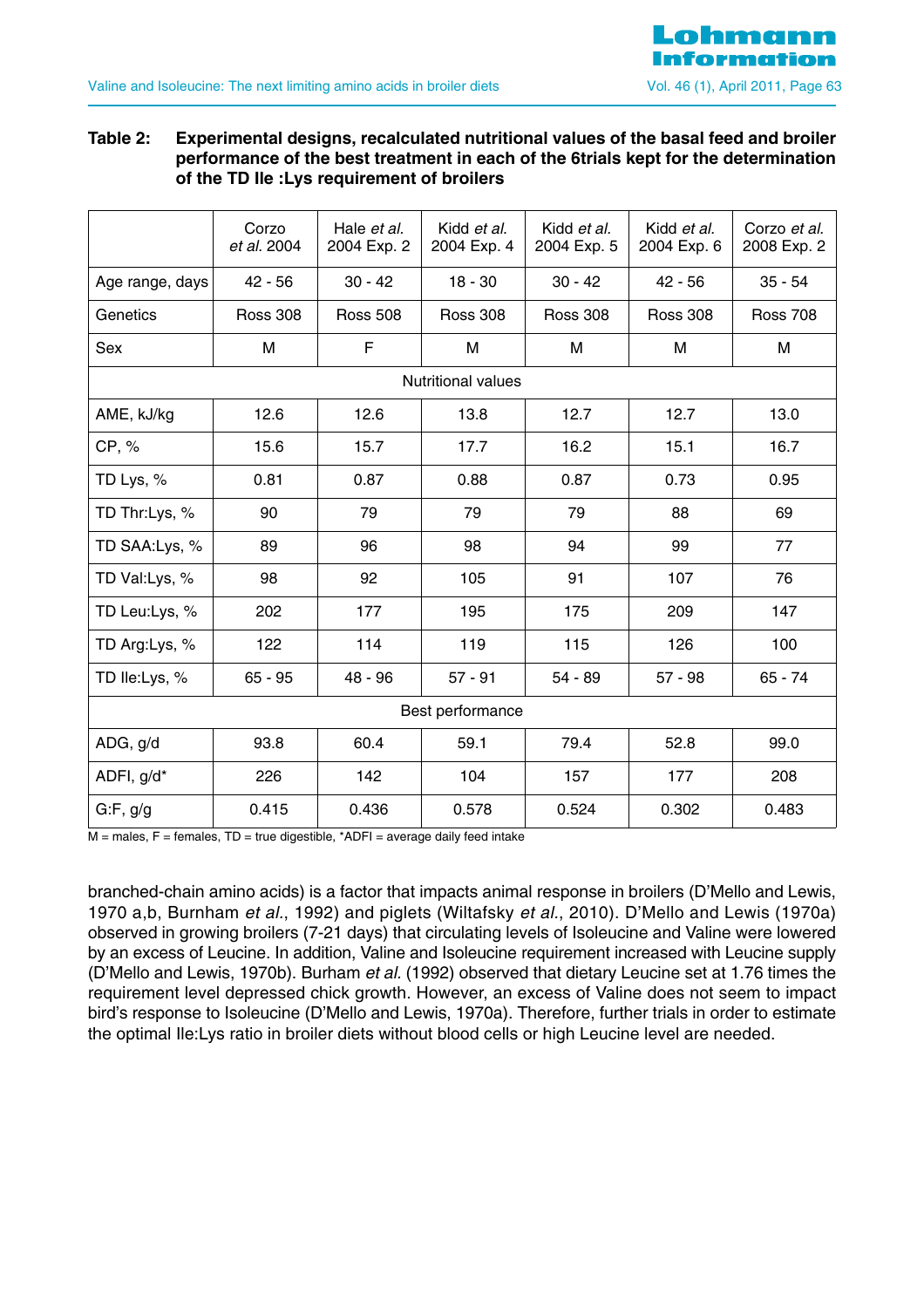

#### **Figure 4: Effect of TD Ile:Lys ratio on ADG and G:F**

## **Practical implication for broiler diets**

This review concerning the Valine and Isoleucine requirements of broilers allows to update the ideal amino acid profile (table 3) proposed by Ajinomoto Eurolysine S.A.S. in 2004.

|  |  |  | Table 3: Proposed ideal amino acid profile for broilers (true digestible AA relative to Lysine) |  |
|--|--|--|-------------------------------------------------------------------------------------------------|--|
|--|--|--|-------------------------------------------------------------------------------------------------|--|

| Lysine                    | 100 |
|---------------------------|-----|
| Sulphur amino acids       | 75  |
| Threonine                 | 65  |
| Valine                    | 80  |
| Isoleucine                | 67  |
| Arginine                  | 105 |
| Tryptophan                | 17  |
| Histidine                 | 40  |
| Leucine                   | 105 |
| Phenylalanine + Tyrtosine | 105 |

By using a minimum specification for each of these amino acids in formulations, it is possible to progressively determine the next limiting amino acid in broiler feed, and to establish the extent to which it is possible to reduce dietary crude protein through supplementation with amino acids. As an example, three grower broiler diets (14 – 28 days) were formulated to contain 13.4 MJ/kg AME and 1.05% TD Lysine, using the amino acid profile presented in table 3. The first simulations are based on wheat-soybean meal diet and the second ones on corn-wheat-soybean meal diet (figure 5).

It can be seen that the lowest CP level that could be achieved without any feed use amino acid was 29.2% with wheat and soybean meal. When DL-Methionine was added to the formulation, the lowest CP level that could be reached was 22.4% and the next limiting amino acid was Lysine. When L-Lysine was offered, the CP level dropped to 21.5% and Threonine became limiting. In both simulations, sulphur amino acids, Lysine and Threonine were the first limiting amino acids. L-Threonine supplementation allowed an additional reduction of approximately one percentage point of CP in both diet types. Then, in these vegetable diets, Valine was the next limiting amino acid before Arginine and Isoleucine, as already described at the beginning of this article. The supplementation of L-Valine allowed a further reduction of one percentage point of dietary CP.

In contrast, Isoleucine at 67% TD Ile:Lys ratio is the next limiting amino acid after Threonine in feed containing blood meal, followed by Arginine and Valine (figure 6).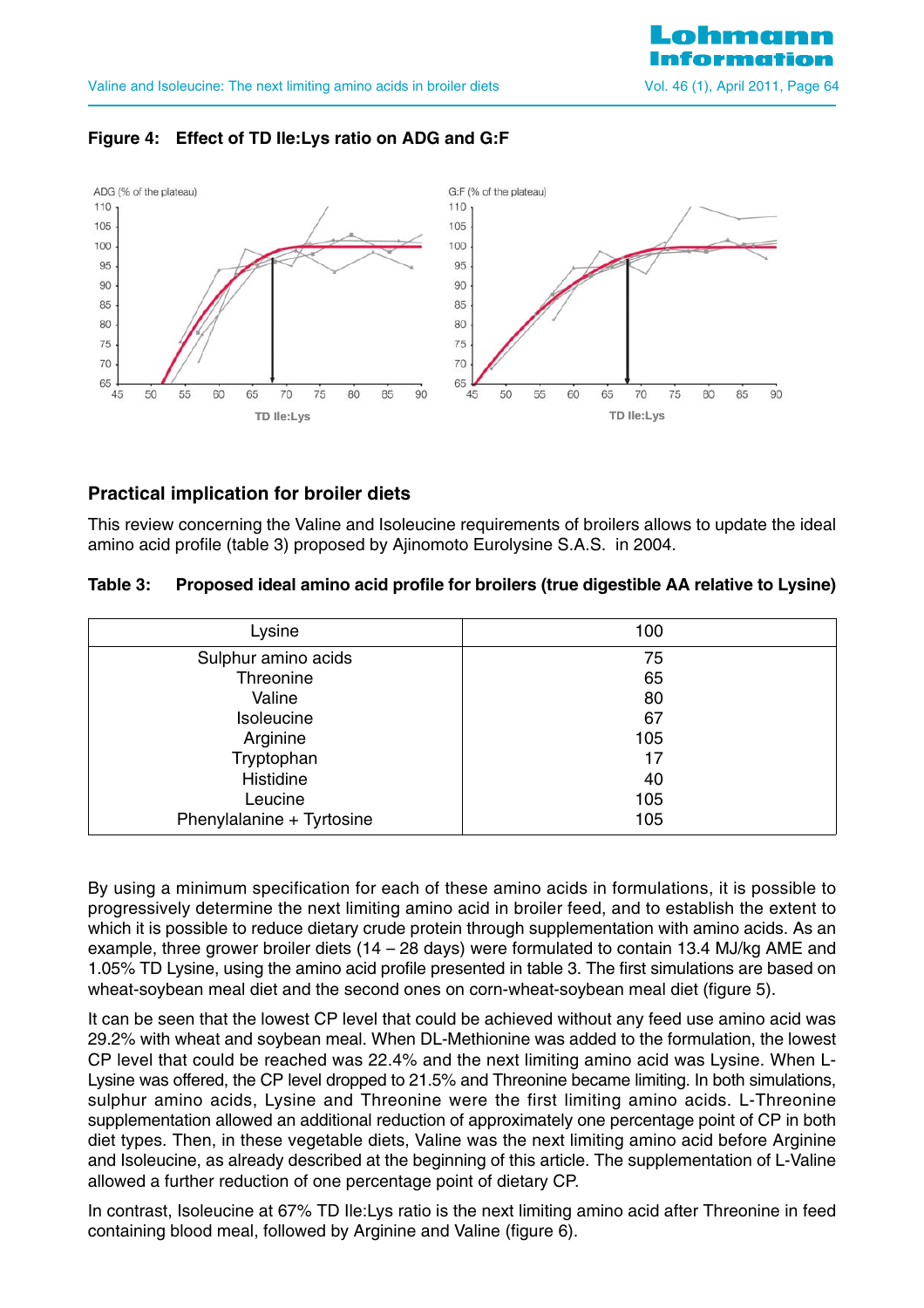

**Figure 5: Dietary CP level (%) in standard grower broiler diet (soybean meal was gradually replaced by wheat or corn). Ranking of limiting amino acids (from left to right) and lowest crude protein level achievable without supplementation with the corresponding amino acid.**



**Figure 6: Dietary CP level (%) in standard grower broiler diet with blood meal and sunflower meal (soybean meal was gradually replaced by corn). Ranking of limiting amino acids (from left to right) and lowest crude protein level achievable without supplementation with the corresponding amino acid.**



## **Conclusions**

- 1. Valine is the 4th limiting amino acid in vegetable broiler diets based on wheat or corn
- 2. Isoleucine becomes the 4<sup>th</sup> limiting amino acid, when blood cells or blood meal are used in formulations.
- 3. The TD Val:Lys and TD Ile:Lys requirements of broilers are 80% and 67%, respectively, to optimise performance.
- 4. Knowing the requirements of individual amino acids, feed formulators have more flexibility to reduce dietary crude protein levels.
- 5. L-Valine supplementation in combination with L-Threonine provides the opportunity to formulate technically, economically and environmentally better broiler feed.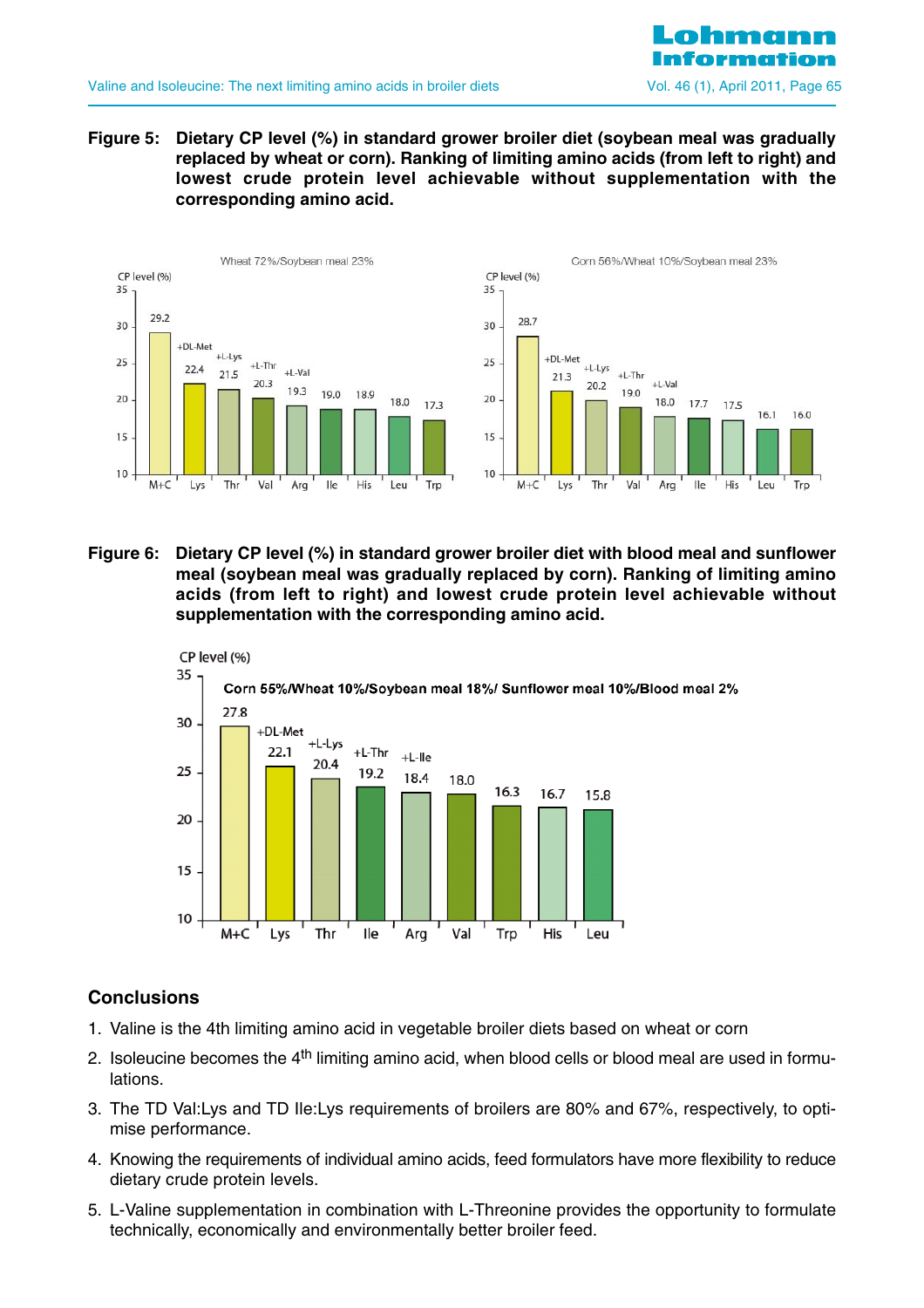

#### **Zusammenfassung**

#### **Valin und Isoleucin:– Die nächst-limitierenden Aminosäuren im Broilerfutter**

Im Rahmen einer Literaturstudie wurde geprüft, welche Aminosäuren nach dem Threonin im Broilerfutter limitierend sind. Dabei wurden die publizierten Studien zum Val:Lys - bzw. Ile:Lys Verhältnis einer Meta-Analyse unterzogen. Für die Auswertung wurden nur Dosis-Wirkungs-Studien verwendet, bei denen der Lysingehalt sub-limitierend war, keine weiteren Aminosäuren (außer Valin bzw. Isoleucin) im Mangel vorlagen und mehr als zwei Stufen getestet wurden.

Es konnte eine Val:Lys – bzw. Ile:Lys Relation von mindestens 80% bzw. 67 % (Basis: wahr verdaulich) abgeleitet werden, bei denen die tägliche Lebendmassezunahme und die Futterverwertung optimiert werden konnte. In Rationen, die auf Weizen, Mais und Sojaextraktionsschrot basieren, wird Valin nach dem Threonin limitierend. Enthalten die Rationen Blutzellen oder Blutmehl, begrenzt Isoleucin nach dem Threonin die Proteinsynthese.

#### **References:**

- AJINOMOTO EUROLYSINE S.A.S. (2004): Amino acid nutrition of the broiler chicken. Update on lysine, threonine and other amino acids. Ajinomoto Eurolysine Information No. 27.
- ALLEN, N.K. and D.H. Baker (1972): Quantitative efficacy of dietary isoleucine and valine for chick growth as influenced by variable quantities of excess dietary leucine. Poult. Sci. 51: 1292-1298.
- BAE, S.H., J.H. KIM, I.S. SHIN and I.K. HAN (1999): Partition of amino acid requirement of broilers between maintenance and growth. V. Isoleucine and valine. Asian-Australas. J. Anim. Sci., 12: 388-394.
- BAKER, D.H. and Y. HAN (1994): Ideal amino acid profile for chicks during the first three weeks posthatching. Poult. Sci. 73: 1441-1447.
- BERRES, J., S.L. VIEIRA, M.T. KIDD, D. TASCHETTO, D.M. FREITAS, R. BARROS and E.T. NOGUEIRA (2010): Supplementing L-Valine and L-Isoleucine in low-protein diet corn and soybean meal all-vegetable diets for broilers. J. Appl. Poult. Res. 19: 373-379.
- BERRI, C., J. BESNARD and C. RELANDEAU (2008): Increasing dietary lysine increases final ph and decreases drip loss of broiler breast meat. Poult. Sci. 87: 480-484.
- BURNHAM, D., G.C. EMMANS and R.M. GOUS (1992): Isoleucine requirements of chicken: the effect of excess leucine and valine on the response to isoleucine. Br. Poult. Sci. 33: 71-87.
- CORZO, A., E.T. MORAN Jr. and D. HOEHLER (2004): Valine needs of male broilers from 42 to 56 days of age. Poult. Sci. 83: 946-951.
- CORZO, A., M.T. KIDD, W.A, DOZIER III and S.L. VIEIRA (2007): Marginality and needs of dietary valine for broilers fed certain all-vegetable diets. J. Appl. Poult. Res. 16: 546-554.
- CORZO, A., W.A. DOZIER III, M.T. KIDD and D. HOEHLER (2008): Impact of dietary Isoleucine status on heavy-broiler production. Int. J. Poult. Sci. 7: 526-529.
- CORZO, A.; R.E. LOAR II and M.T. KIDD (2009): Limitations of isoleucine and valine in broiler chick diets. Poult. Sci. 88: 1934-1938.
- D'MELLO, J.P.F. and D. LEWIS (1970a): Amino acid interactions in chick nutrition. 2. Interrelationships between leucine, isoleucine and valine. Br. Poult. Sci. 11: 313-323.
- D'MELLO, J.P.F. and D. LEWIS (1970b): Amino acid interactions in chick nutrition. 3. Interdependence in amino acid requirements. Br. Poult. Sci. 11: 367-385.
- EKERMANS, L.G., K. STEENKAMP and I.C. SWARTS (2001): The response of chickens to increasing levels of valine. 13th Eur. Symp. Poult. Nutr. (Blankenberge, Belgium). Pages 294-295. Conference Proceeding.
- FERNANDEZ, S.R., S. AOYAGI, Y. HAN, C.M. PARSONS and D.H. BAKER (1994): Limiting order of amino acids in corn and soybean meal for growth of the chick. Poult. Sci. 73: 1887-1896.
- GfE (1999): Empfehlungen zur Energie- und Nährstoffversorgung der Legehennen und Masthühner (Broiler)/Ausschuss für Bedarfsnormen der Gesellschaft für Ernährungsphysiologie. DLG Verlag, Frankfurt am Main.
- HALE, L.L., S.J. BARBER, A. CORZO and M.T. KIDD (2004): Isoleucine needs of thirty-to forty-two-old female chickens: growth and carcass responses. Poult. Sci. 83: 1986-1991.
- LECLERQ, B. (1998): Specific effects of lysine on broiler production: comparison with threonine and valine. Poult. Sci. 77: 118-123.